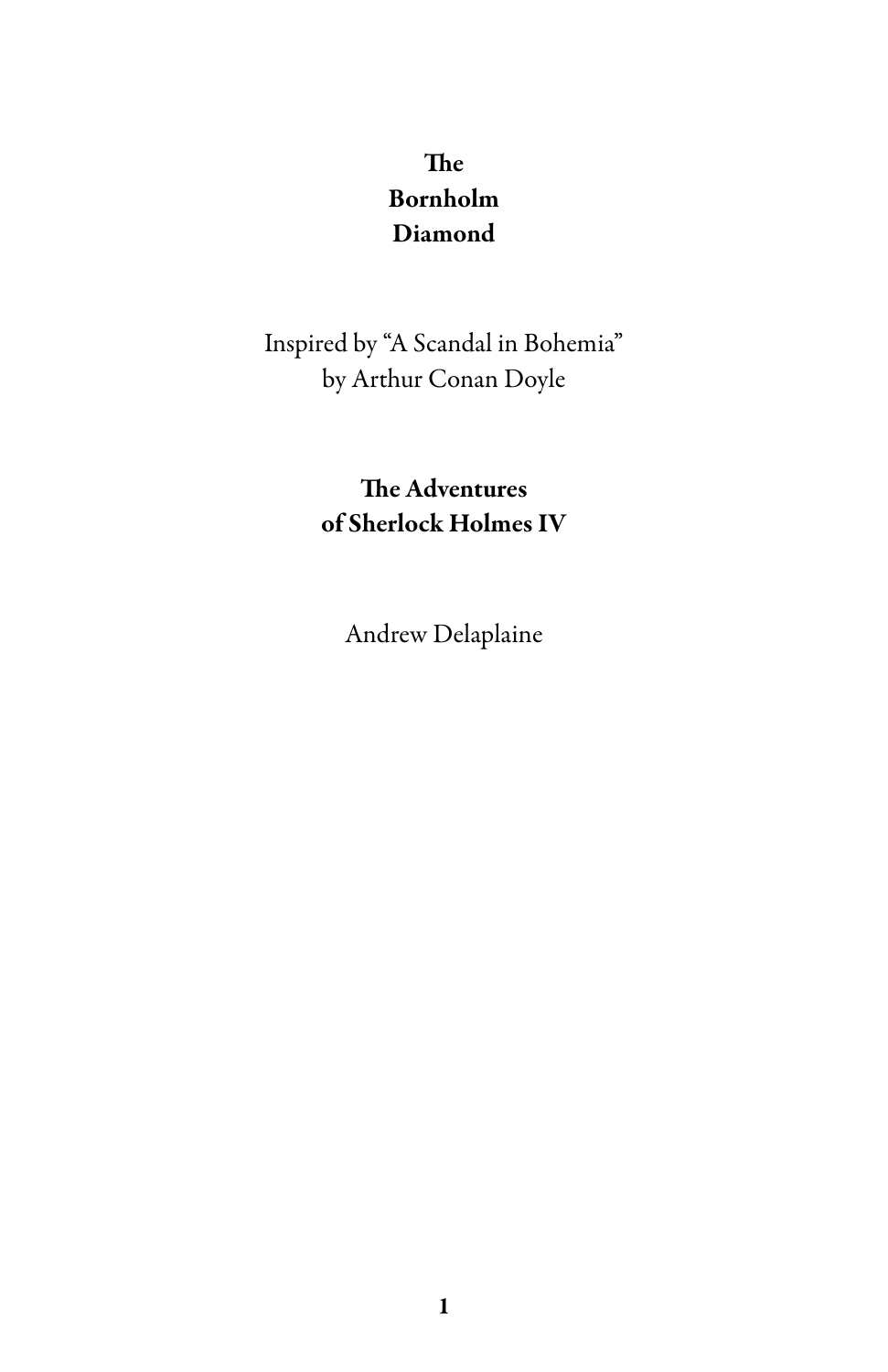# FREE DOWNLOAD

In "The Okeechobes Murder," inspired by Conan Deyle's "The Bescombe Valley Mystery," Holmes and Watson are called to a remote area of Florida overlooking Lake Okeechobee to investigate a murder where all the evidence points to the victim's son as the killer. Holmes, however, is not so sure.



GET IT FREE by clicking below.

THE OKEECHOBEE MURDER Format: Kindle Edition Verified Purchase

\*I just finished The Okeechobee Murder, and thought it had one of the most original twists on the Sherlock saga I've ever seen".

13 people found this review helpful

amazoniindle nook kobo diBooks 

Get your free copy of THE OKEECHOBEE MURDER, when you sign up for the author's VIP Mailing List. GET STARTED HERE:



1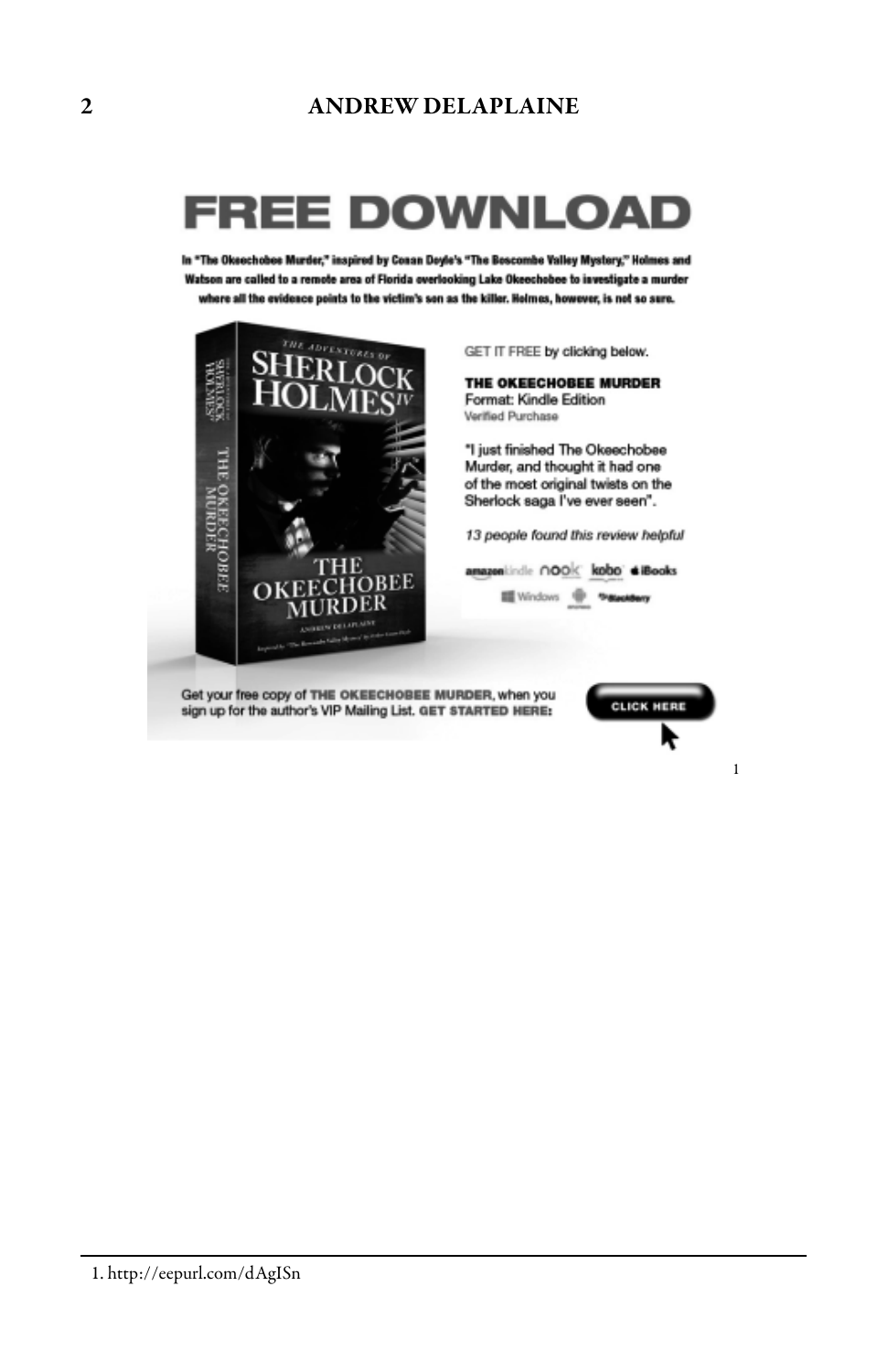*Author's Note* Background Information on The Adventures of Sherlock Holmes IV

Since this book is one in a series on the exploits of Sherlock Holmes IV, it might be useful to the Reader to know how he came to find himself in Miami and how he came to find himself associated with Watson and Lestrade.

Some of this backstory cannot be revealed at this moment because it is integral to developments that occur in books in the series yet to be written. This is how it is related in *The Red-haired Man*:

"I was just explaining to Mr. Janklow here that I emigrated from London to South Beach strictly because of Inspector Lestrade. It really was quite astonishing, Mr. Janklow. I was returning from a case in Ecuador, and I had to change planes here in Miami. I knew that Lestrade had come over from London years before when he married a Cuban woman, and since I was here for a couple of days, I decided to look him up."

"That's exactly right, Mr. Holmes," said Lestrade with a thin-lipped smug grin.

"I'd never met the descendant of my ancestor's colleague at Scotland Yard," Holmes went on, "and I thought as the opportunity for me to return to Miami might not arise again, I ought to look him up."

"And what does he do, Mr. Janklow?" Lestrade said, leaning forward for emphasis, "he goes and buys this hotel on Lincoln Road and moves here!"

"And even stranger, Mr. Janklow, two years after I opened Fleming House, John Watson comes here for a visit and ends up staying on as my general manager!"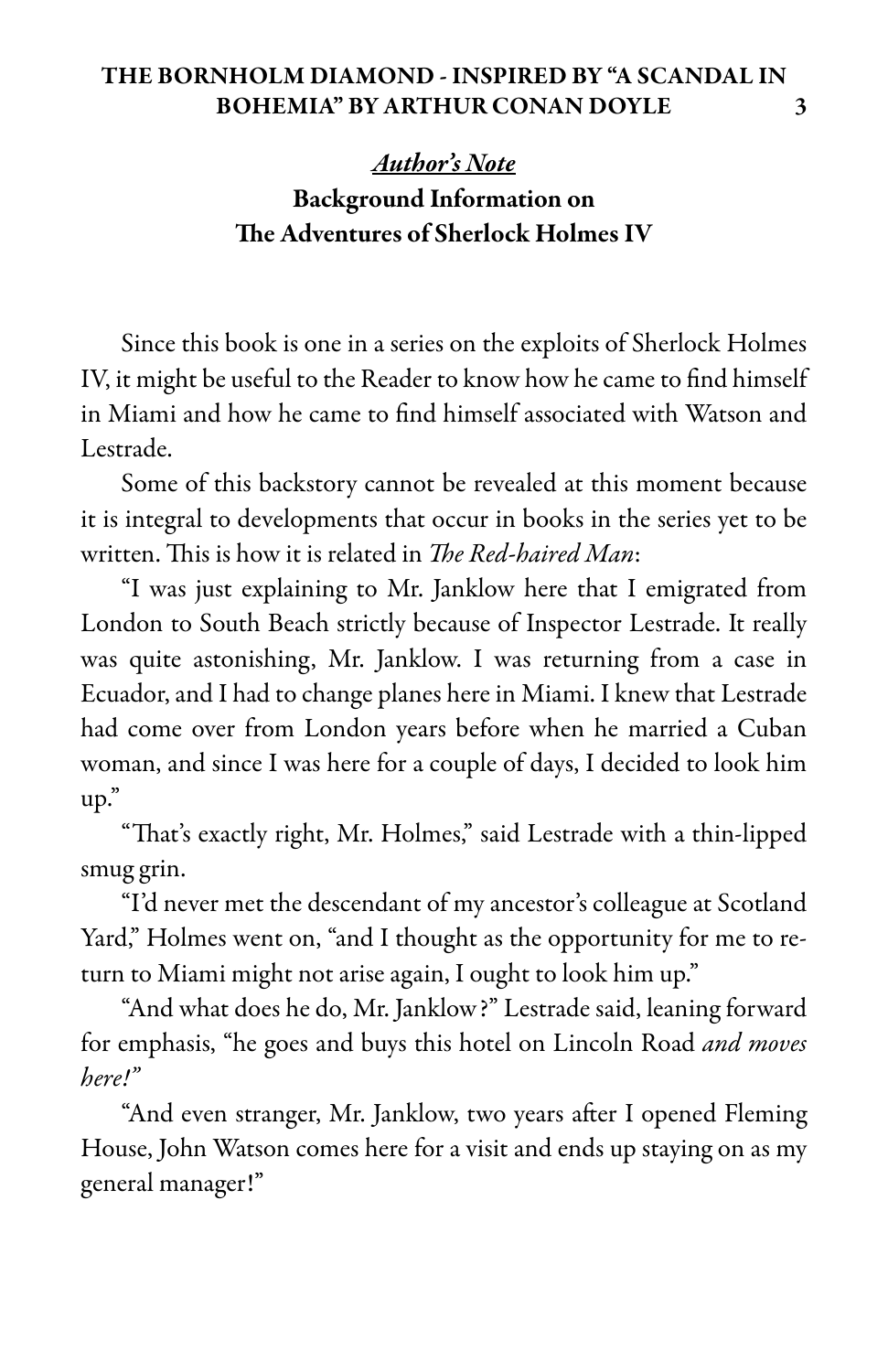"I'd read of course about the reunion of the descendants of Holmes and Lestrade," said Watson, "and when I had a one-week holiday, thought I'd come over to meet them both."

"And when he got here," Holmes took over the narrative, "it turned out that he was a top manager at the Connaught. I was having the devil of a time managing Fleming House, so I offered him a berth here and that pretty much brings us up to date."

And that, dear Reader, as far as it goes, brings you up to date as well.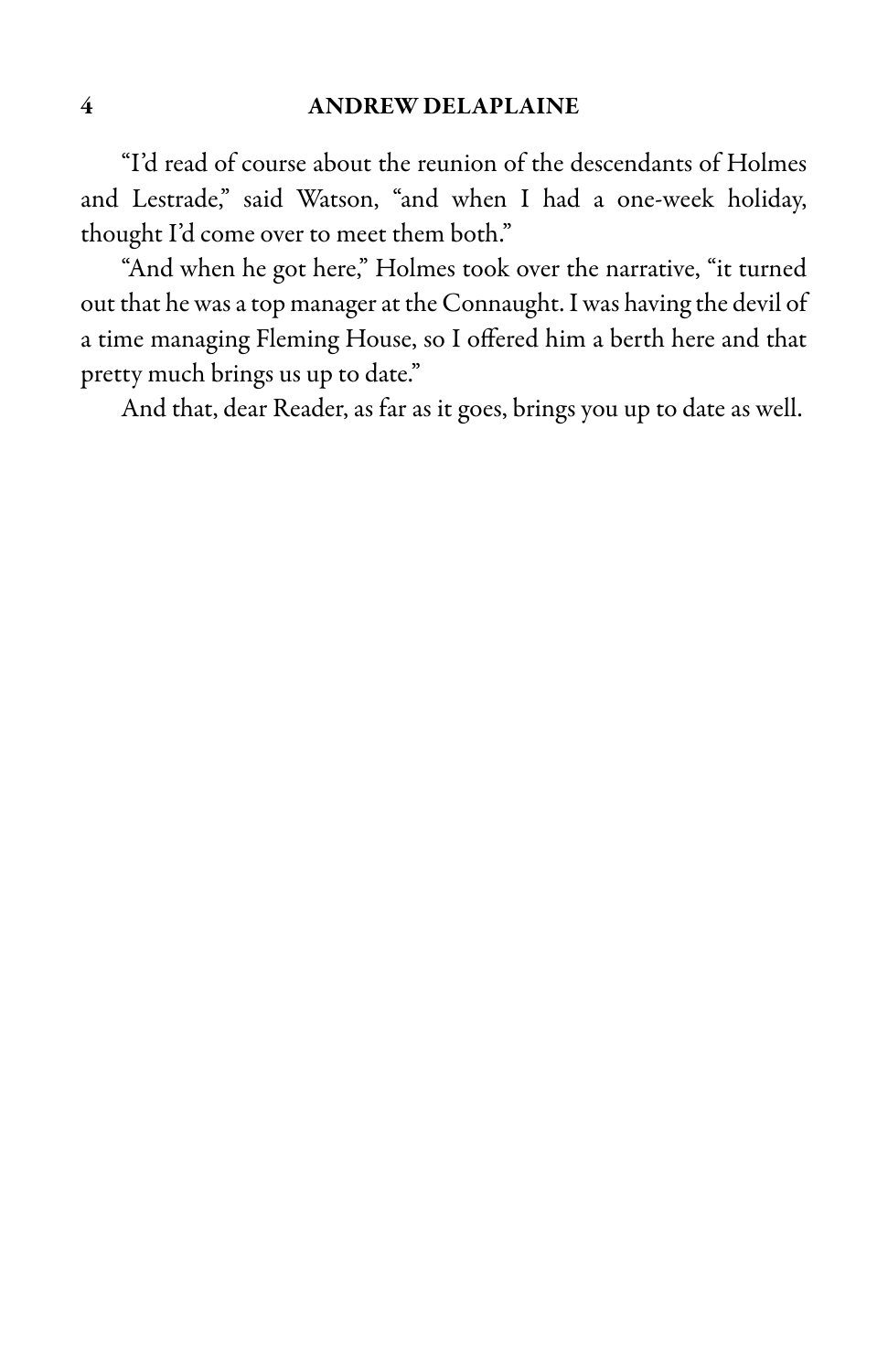### Chapter 1

#### The "Viking" Courier

As he entered the ground floor of the Fleming House after returning from aseries oferrands over in Miami, Watson saw a worried look on the face of Rafael Garcia, their head man at reception. This look was familiar to him, and could mean only one thing: the master was ill at ease about some pressing issue.

"What's got into him now, Rafael?"

"Hell if I know, Mr. Watson. He got a letter a couple of hours ago by special courier—a guy that looked like some kind of tough guy Viking—and after reading it here in the lobby, he stormed up to his apartment and told me not to put through any calls."

"Oh, it's just another case, Rafael," Watson sighed. "You know how he gets when he gets an interesting case."

"Yes, Mr. Watson. But he hasn't had an interesting case in quite a while."

"Then this case must be a fascinating one," said Watson.

He dropped his parcels off with Rafael and moved over to the rickety though very grand lift that ever so slowly served the five floors of Fleming House.

Watson drew the brass grille aside and stepped into the lift, installed by the Otis Elevator Company the same year the Fleming House (then called the Esplanade Hotel) was built in 1926. It was never intended to be a grand hotel in any sense. With only a few floors, and four suites on each floor, it had very few units. It's what is called a "boutique" hotel today. It did have a sort of retro charm and a faintly "Caribbean Colonial" ambience, with the louvred doors, potted palms in every corner, old Hunter ceiling fans whirring away day and night, smoke emanating from the Goldeneye Bar late at night, lots of dark shadows where people met. There hadn't been an "esplanade" back in the '20s, either, and there certainly wasn't one now.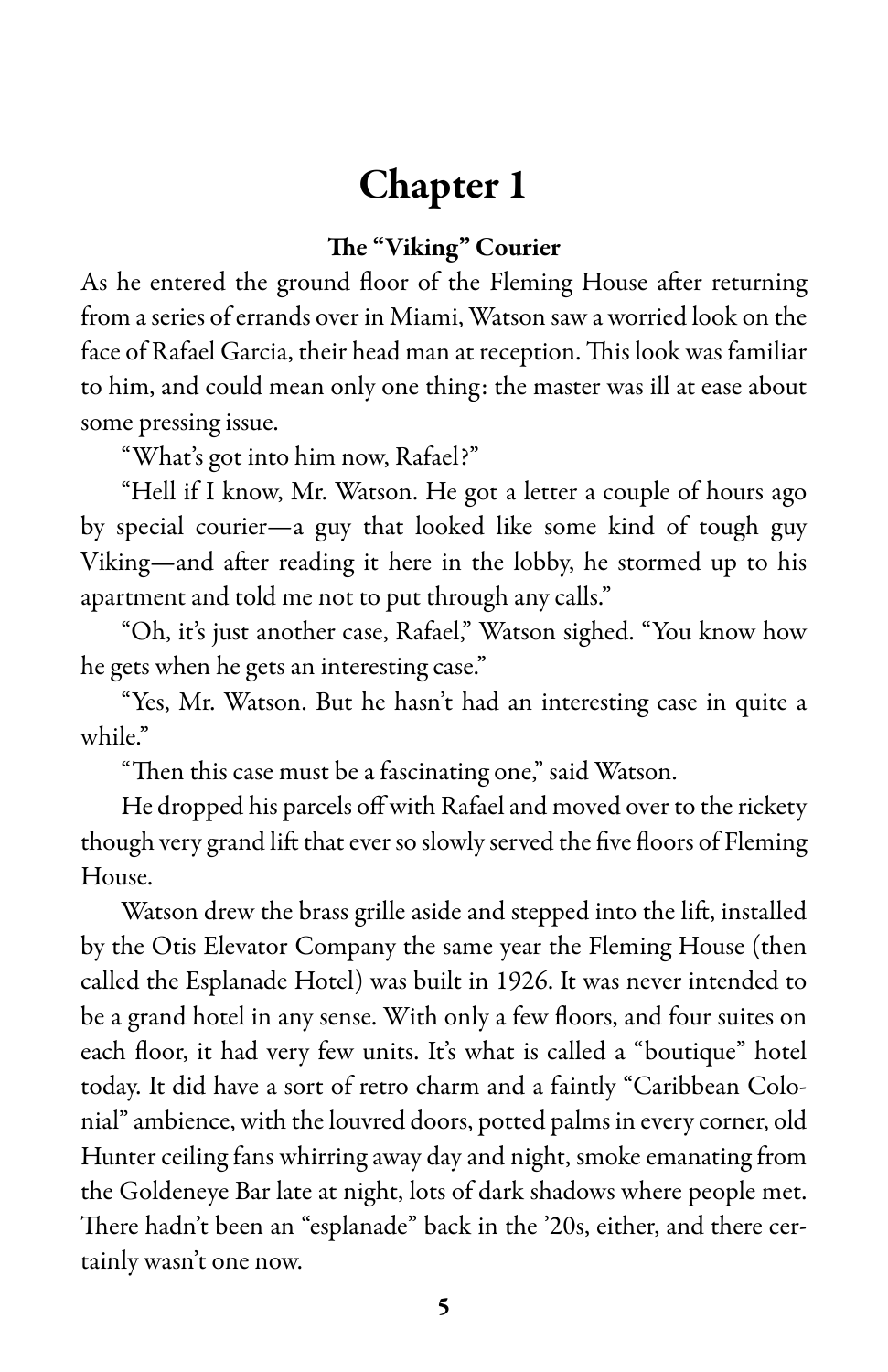The lift drew to a bouncy stop at the fifth floor, and opened into a small foyer shared by the suites on that floor. The front half of the building overlooking Lincoln Road was taken up with Holmes's apartment. The back half was divided into two suites.

When he acquired the property, Holmes had taken the two suites in the front of the building and combined them into his apartment. (The other floors had the four-suite layout.)

As he entered the Holmes's suite, he made sure to let Holmes know he was coming, but before he could say a word, he heard Holmes speak.

"I've been waiting for you, damn it! Where the hell have you been?"

Watson walked in and saw Sherlock Holmes IV pacing back and forth like a lion, angry that his cage was so small.

"I've been over in Miami running errands. You know perfectly well where I've been. I told you before I left."

Sherlock Holmes IV stopped in his tracks and turned to face Watson, bringing his hands from behind his back and resting them on his hips akimbo.

"Well, you certainly enjoyed yourself, I can see that."

"I was at Home Depot in bloody Little Havana. What's so enjoyable about that?"

"Because you put the top down on your car so you could get some sun, which caused you to dawdle while enjoying the air."

"How do you know that?"

A drawn out sigh emblematic of Holmes's tedium escaped his finely sculpted lips, one of his fairest features.

"Because your hair is mussed and you've taken on a little color. You wore a baseball cap to shield your eyes, because, as you know, at this time of day, the sun would have been shining into your eyes as you went down I-95."

"Well, I did have the top down, yes," Watson agreed.

"But did you have to take the Venetian Causeway? It would have been much quicker if you'd taken the MacArthur Causeway instead."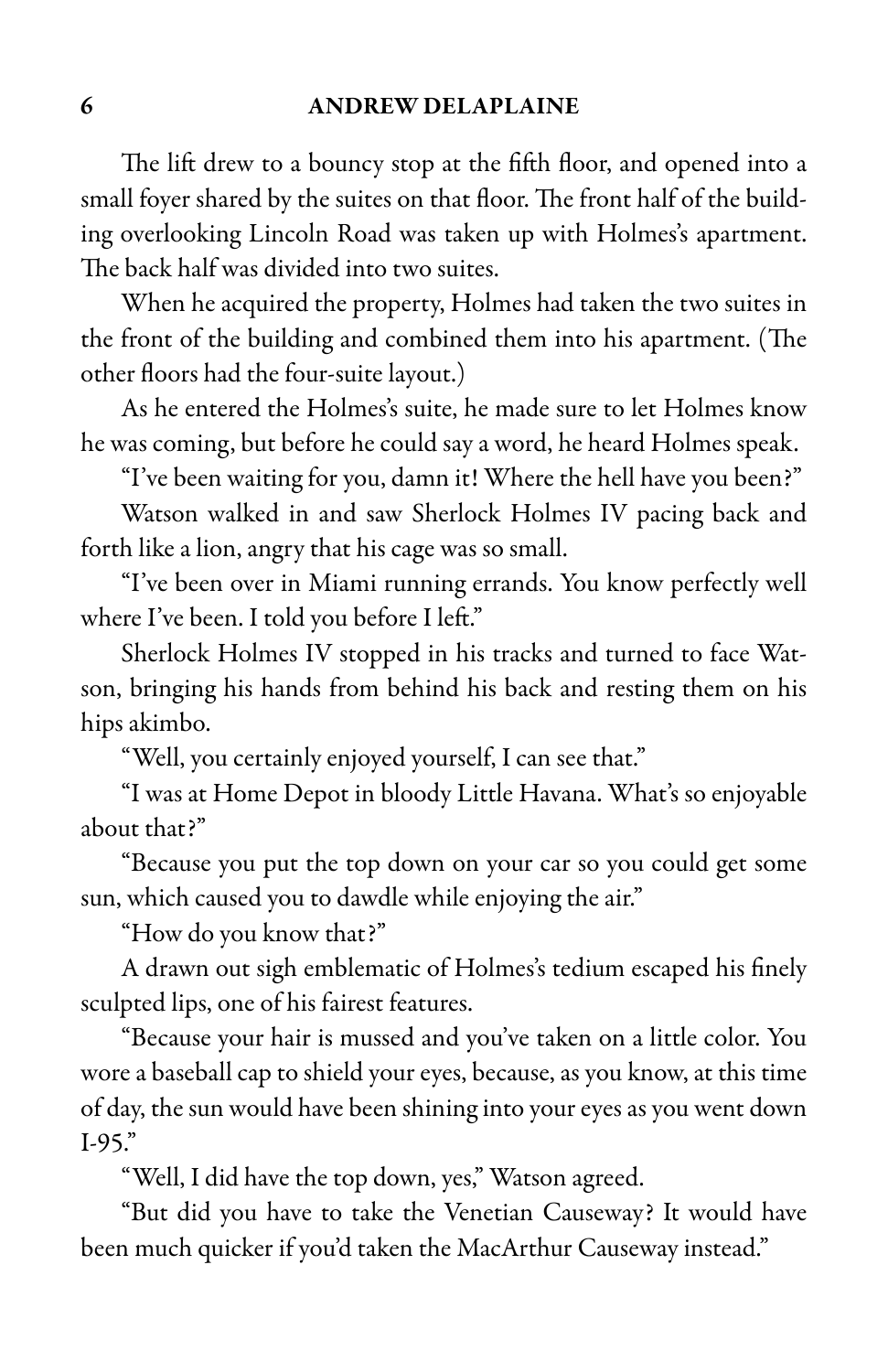Now it was Watson's turn to be exasperated.

"The Venetian comes out at Seventeenth Street, much closer to Lincoln Road than the MacArthur, which as you very well know lands at Fifth Street," said a visibly perturbed Watson.

"It's not much quicker if you catch the drawbridge on the Venetian, which you did."

"How do you know?"

Holmes lit a cigarette and tossed the match into a cut glass ashtray on the bar as he walked out onto the terrace overlooking the pedestrians strolling along Lincoln Road below. Watson followed him out.

"It is simplicity itself, Watson," he said, eyes sparkling. "If you'll observe the faint chalky substance on both your elbows, you would deduce, as I have, that you got stopped on the Venetian by a drawbridge. In the five and a half to six minutes it normally takes for the drawbridge to rise, let the sailboats pass, and lower, you got out of your car and went to lean over the white railings to watch the boats pass. These white railings commonly leave a little white residue on skin or fabric."

"Holmes, this is too much. You'd have been burned for witchcraft, had you lived a few centuries ago."

"In that you are doubtless correct."

Watson, conceding defeat, laughed at the ease with which he explained hisprocess of deduction."When I hear your reasons, they always appear so ridiculously simple that I could easily do it myself. But with every new instance I'm baffled until you explain your process. And yet I'm sure my eyes are as good as yours."

"Quite so," he answered, smoking his cigarette and throwing himself down into an armchair. "You see, but you do not observe. The distinction is clear. For example, when our sad little lift is not working, you have frequently been forced to use the stairs leading down around the elevator shaft, yes?"

"Yes, frequently." "How often?"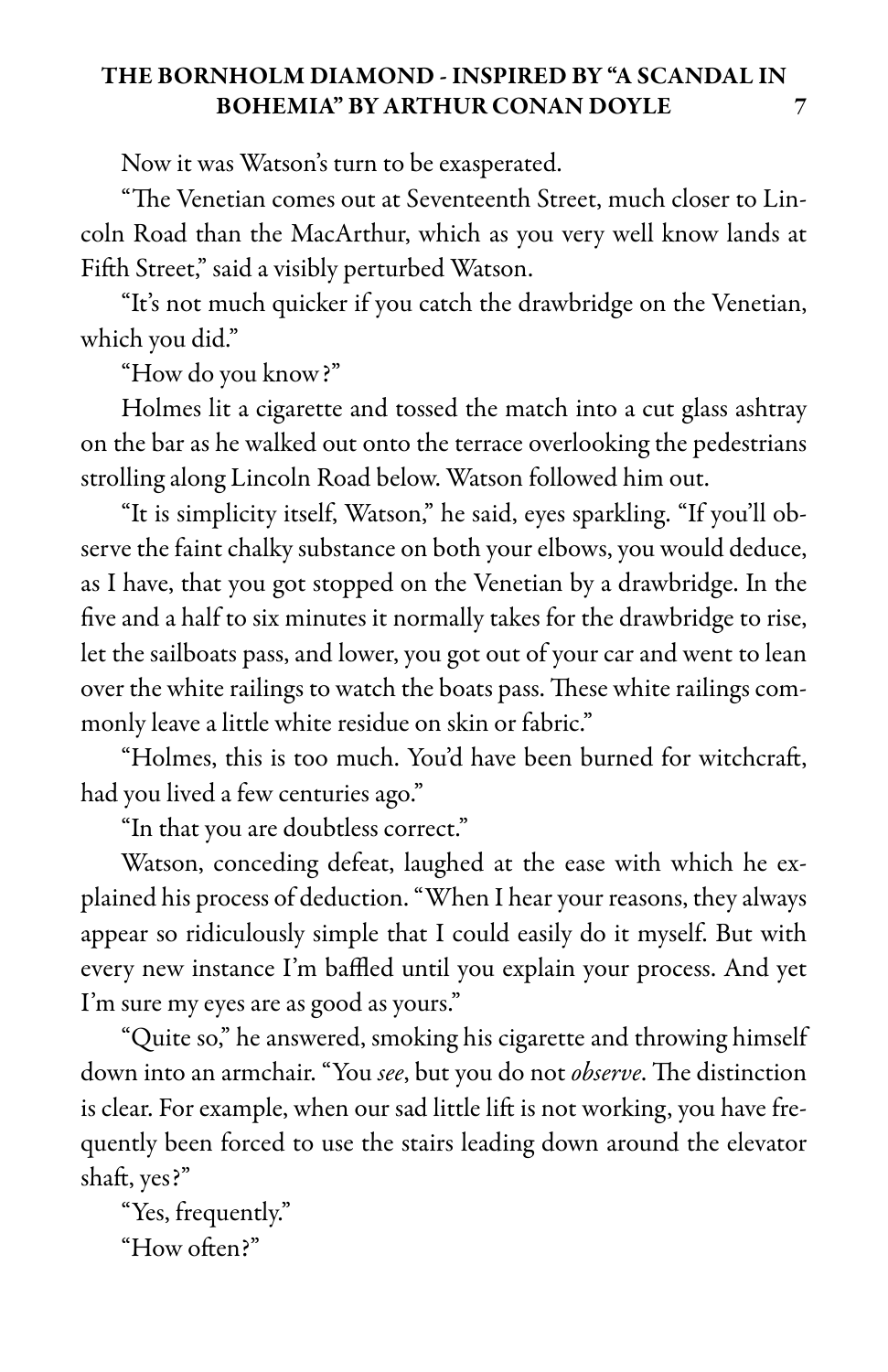"Well, hundreds of times."

"Then how many steps are there between floors, one landing to another?"

"How many? I don't know."

"Quite so! You have not observed. And yet you have seen. That is just my point. Now, I know that there are seventeen steps, because I have both seen and observed."

"It seems like Sherlock Holmes knows everything!"

His handsome head tilted for a moment, and he smiled.

"Well, nearly. By the way, since you are interested in my little challenges, you may be interested in this."

Holmes walked over to the fireplace that still worked (it was used in January and February, but very rarely any other time) and plucked a thick cream-colored paper from the mantelpiece above it, tossing it over to Watson.

"Read it aloud."

The note was undated, and without either signature or address.

"'Tonight at 7:45, a gentleman will wait for you at Doraku, a Japanese restaurant at the west end of Lincoln Road. He will be in the booth farthest to the rear of the restaurant. He desires to consult you upon a matter of the utmost importance. Your recent services to one of the royal houses of Europe have shown that you are one who may safely be trusted with matters of great consequence. This account of you we have from all quarters received. Though it will be dark at Doraku, he will wear sunglasses."

"This is quite a cloak-and-dagger affair," said Watson.

"He was obviously impressed with that business I was involved in having to do with ascertaining the parentage of Prince Harry."

"Well, you singlehandedly scuttled the rumors about Diana's riding master being Harry's father."

"Though Harry does look quite a bit like Hewitt."

"Earning the undying gratitude of the Royal Family."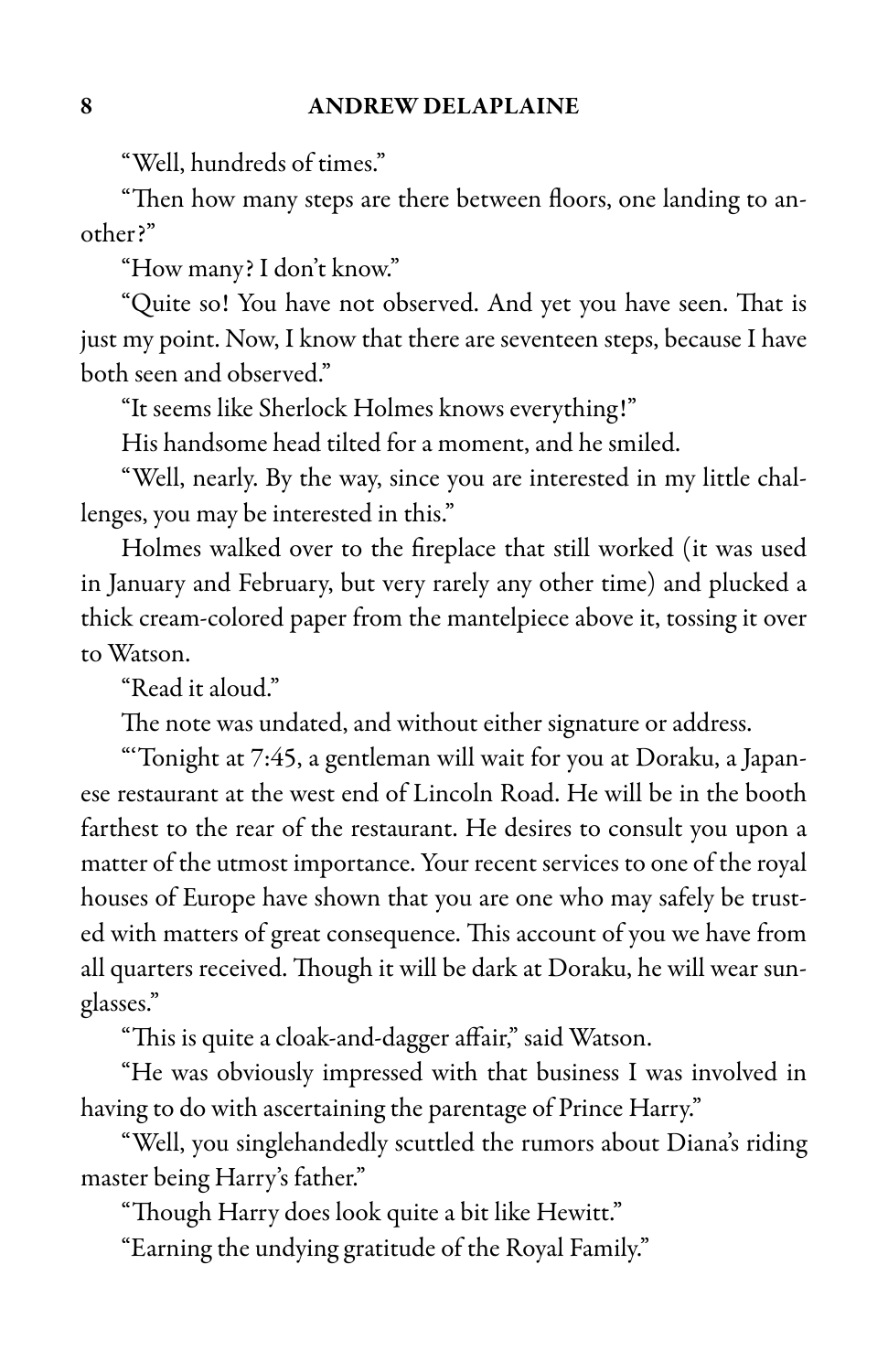"Yes, which we see has translated into new business!"

"What do you think this letter is about?"

"It's obviously something so important he didn't want to call. Or even text. Such things as phone calls and text messages can be monitored by almost anybody. And I have no data yet. It is a capital mistake to theorize before you have data. Without reason, you begin to twist facts to suit theories, instead of theories to suit facts. But the note itself. What do you deduce from it?"

Watson carefully examined the writing, as well as the paper.

"The man who wrote it was presumably well to do," said Watson, trying to imitate Holmes's processes. "You can only get paper like this from the best stationers. I've seen a couple of letters from Buckingham Palace and the White House, and they're like this: richly strong and stiff."

"Rich, indeed. It's not even English paper at all. Or American. Hold it up to the light."

Watson did, and saw a large "V" with a small "b," a "P," and a large "F" with a small "t" woven into the texture of the paper.

"What do you make of that?" asked Holmes.

"The name of the maker, no doubt; or his monogram, rather."

"Not at all. The 'F' with the small 't' stands for 'Företaget,' which is the Swedish for 'Company.' It isacustomary contraction like our 'Co.' 'P,' of course, stands for 'Papper.' Now for the 'Vb.' Let us glance at the Universal Abbreviation System."

He took out his cell phone and connected to the Internet.

"Let's see. Yes, 'Vb," stands for Visby, a town not far from Darlana, in Sweden. 'Known for its numerous glass factories and paper mills.' Ha, ha, my boy, what do you make of that?"

His eyes sparkled, as they often did when he triumphed, and he sent up a great blue triumphant cloud from his cigarette.

"The paper was made in Sweden," said Watson.

"Precisely. And the man who wrote the note is a Swede. Do you note the peculiar construction of the sentence—'This account of you we have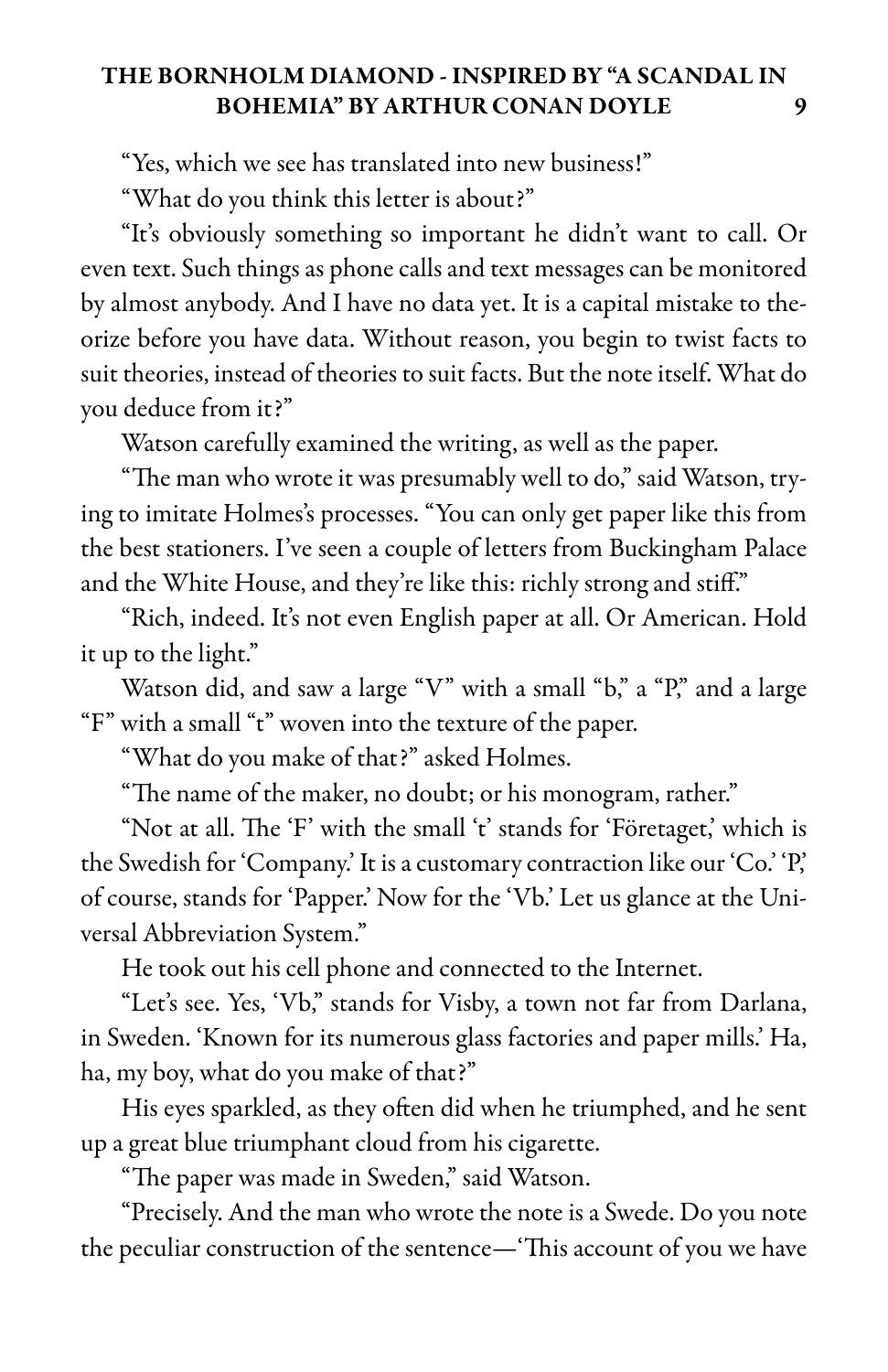#### 10 ANDREW DELAPLAINE

from all quarters received.' A Frenchman or Russian never would've written that. It's the Swede who is so hard on his verbs. It only remains to be seen what this Swede who wears sunglasses at night wants from us."

 $"Us?"$ 

"I may need you to help me with this one, Watson."

"Well, if you're sure."

"Watson," he said, giving Watson that look.

"Of course. Silly me. You're always sure. I'll just go change—and wash my elbows," said Watson.

He hurried out of the penthouse and, looking at the lift, grabbed hold of the delicately curved ornate Art Deco ironwork that formed the banister, and took the stairs that circled round the glass-walled shaft.

Holmes, of course, was right.

Seventeen steps between each landing.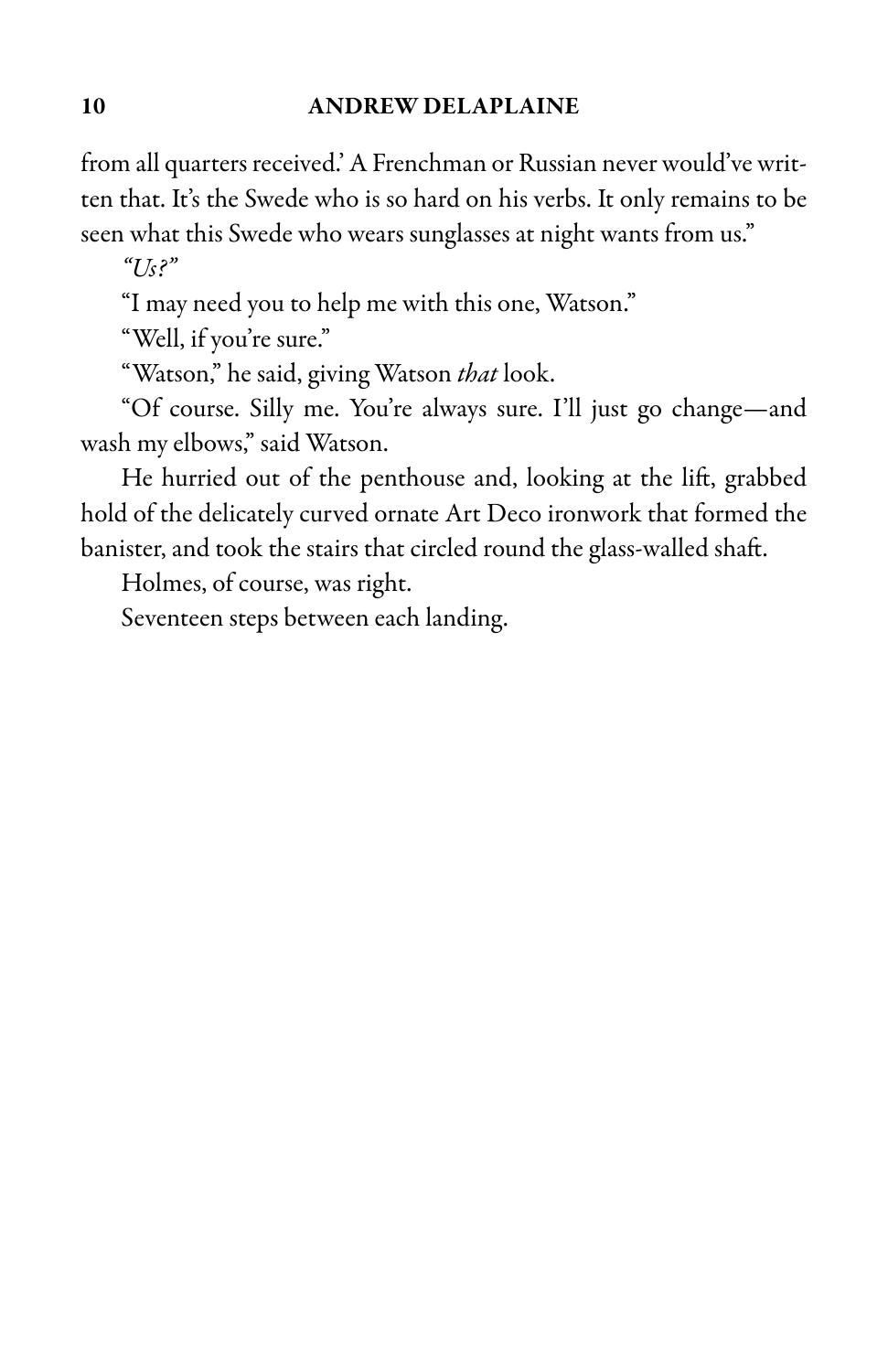# Chapter 2

#### Fleming House

When he reached the ground floor, Watson went over to Reception. It was now 6 P.M. Rafael had left for his dinner break, replaced by the sultry Emilia Suarez, a proud Argentine with flashing eyes and a winning smile. All scheduled arrivals had checked in. Everything was in order.

Watson went into the Goldeneye Bar, which was just now filling up with the happy hour crowd. He sat at the burnished mahogany bar, dark and lustrous in the cool dim light.

Two bartenders were on duty at happy hour: Javier, the head barman, a handsome dark-haired guy from Montevideo about thirty years old, and Leira, a sexy girl in her mid-twenties from Guatemala. Leira was busy making drinks for a waitress at the service area at the far end of the bar. Both were part-time models, typical on South Beach.

Watson perched on one of the backless rattan stools at the end of the bar closest to the lobby next to one of their regulars, Bertie Madden, a writer for the local weekly gossip rag who fancied himself a journalist. Holmes had once joked, "Bertie isn't a 'journalist'—he's an 'alcoholist'."

"Hiya doin', John?"

"Just fine, Bertie, just fine."

"What's new?"

"Not much. Just put the paper to bed. I was running late with my copy so they had to hold the presses."

"Naturally—what's the news up at City Hall?"

"Same old corruption. I'll weed it out, though, nail 'em to the cross!"

Watson nodded and Javier pulled out a chilled glass and drew a half pint of Smithwick's, which he brought down to Watson's end of the bar.

"Everything cool, Javier," Watson asked.

"Yep," Javier winked. "Everything's cool."

Watson took a long swallow from his glass as he got up and moved over to the doorway giving onto the lobby. Across from the bar was the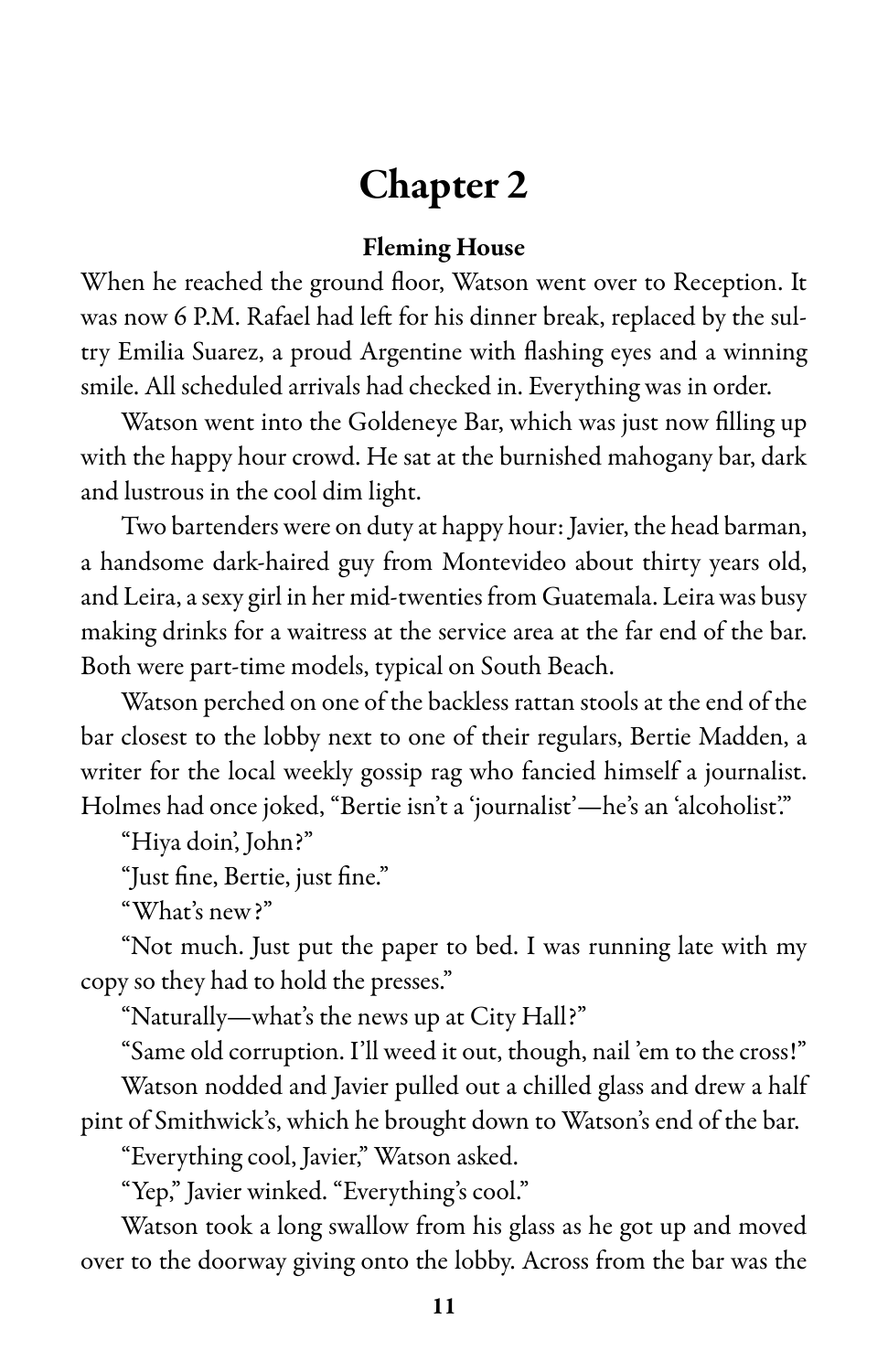#### 12 ANDREW DELAPLAINE

award-winning restaurant in Fleming House, the Crown Colony. The tables were covered with white tablecloths, that thick nickel-plated flatware you find in really good hotels shining at every place setting, a heavy glass bud vase on every table. The chairs were all polished mahogany, heavy and substantial, with floral designs on the seat covers. Though situated in an Art Deco hotel built in the 1920s, the Crown Colony had the feel of a late Victorian dining room, albeit one adapted for the Tropics. French doors led out to Lincoln Road in the front, and also onto Jefferson Avenue to the west, giving the room an open, airy quality.

The tables spilled out of the room opposite the bar and into the lobby, reaching back about halfway till they merged into the inner lobby where leather couches and chairs formed intimate seating arrangements. Again, more potted palms strategically placed between the clusters of chairs and sofas created a quiet, secluded atmosphere.

Opposite the inner lobby, directly next to the Goldeneye, was Reception. Further back, in the center of the ground floor stood the old elevator cab with its shiny grille, always humming as it churned its way up and down. The lift originally had required an operator, but this lift, while still the original cab, had been converted to a self-operated system in the 1950s.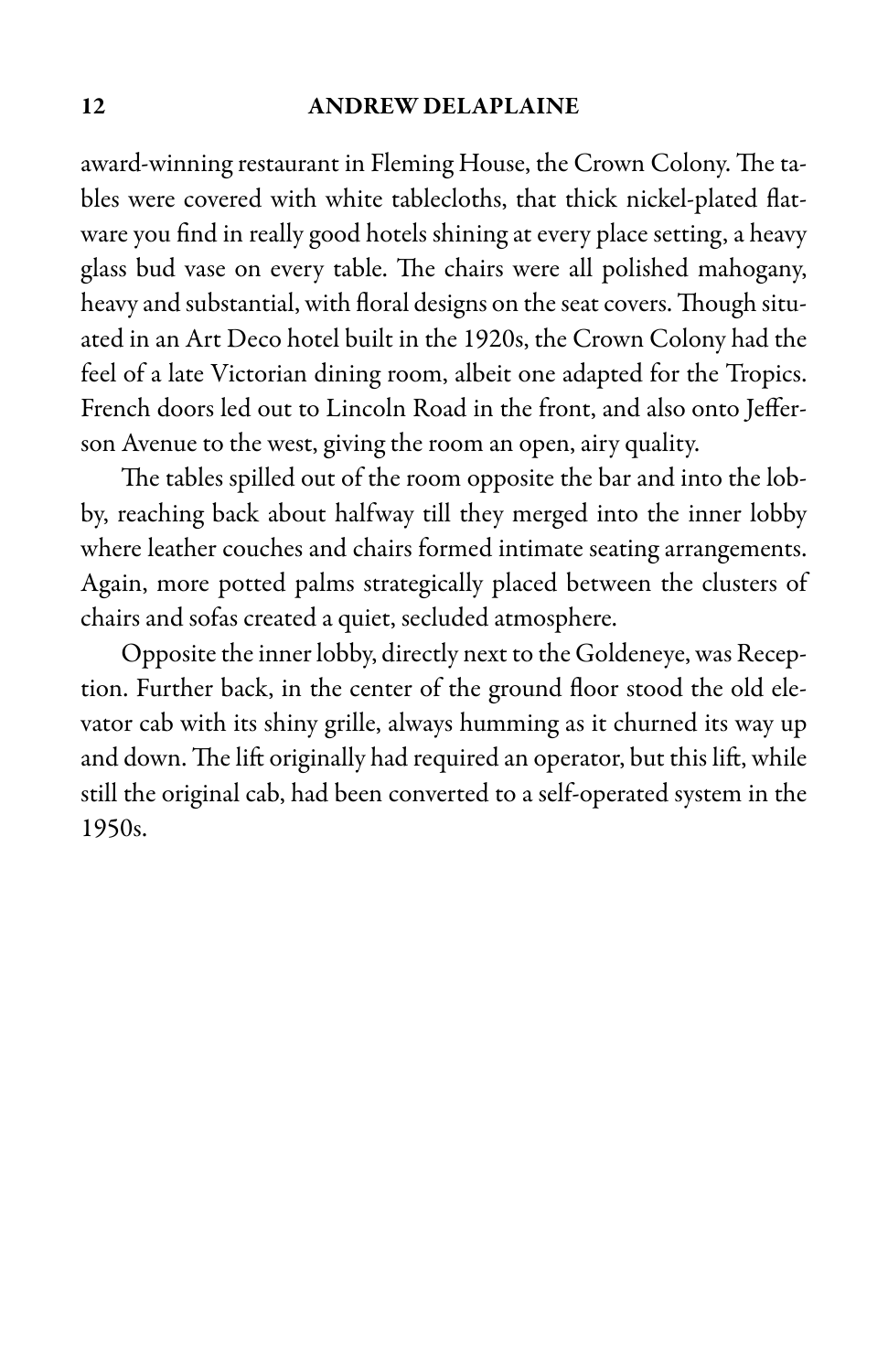# Chapter 3

#### The Man in Dark Glasses

After freshening up in his rooms (he occupied a suite directly behind Holmes's), Waton went back down into the bar to wait for Holmes.

Javier came over.

"Mr. Holmes left word for you to meet him at Nespresso."

"Thanks, Javier," Watson said.

"Why can't he get coffee at his own place?" Madden jumped in. "Cheaper than that fancy place up the Road. A cup of coffee is five bucks."

"Probably wants to do some people watching."

"That's one thing Holmes is good at, I'll say that: people watching," Madden said, raising a glass of Johnny Walker Black to his lips."Or, more like it, *watching people*," he grunted as he laughed, the fat man's three chins rippling as his body shook heavily with the laugh. "That man sees things nobody else sees."

"This is true," said Watson, giving Madden a clap on the back before heading out into the lobby and out the front door. He came upon Lupe, one of the hostsat the Crown Colony, holding forth at thelittle maître d' stand out under the wide awning that jutted out over the sidewalk. It was the widest awning along Lincoln Road. Holmes was adamant than an awning "give proper shade." He was not a fan of those decorative awnings that did not shield people from rain or sun.

"He left a little while ago," said Lupe.

"Yeah, I know. Be back soon. Text me if you need anything, but I'll be busy for a couple of hours."

" $OK$ ."

He walked briskly west along the south side of Lincoln Road. It was only 7:15, so there was plenty of time before the Mystery Man appeared at Doraku.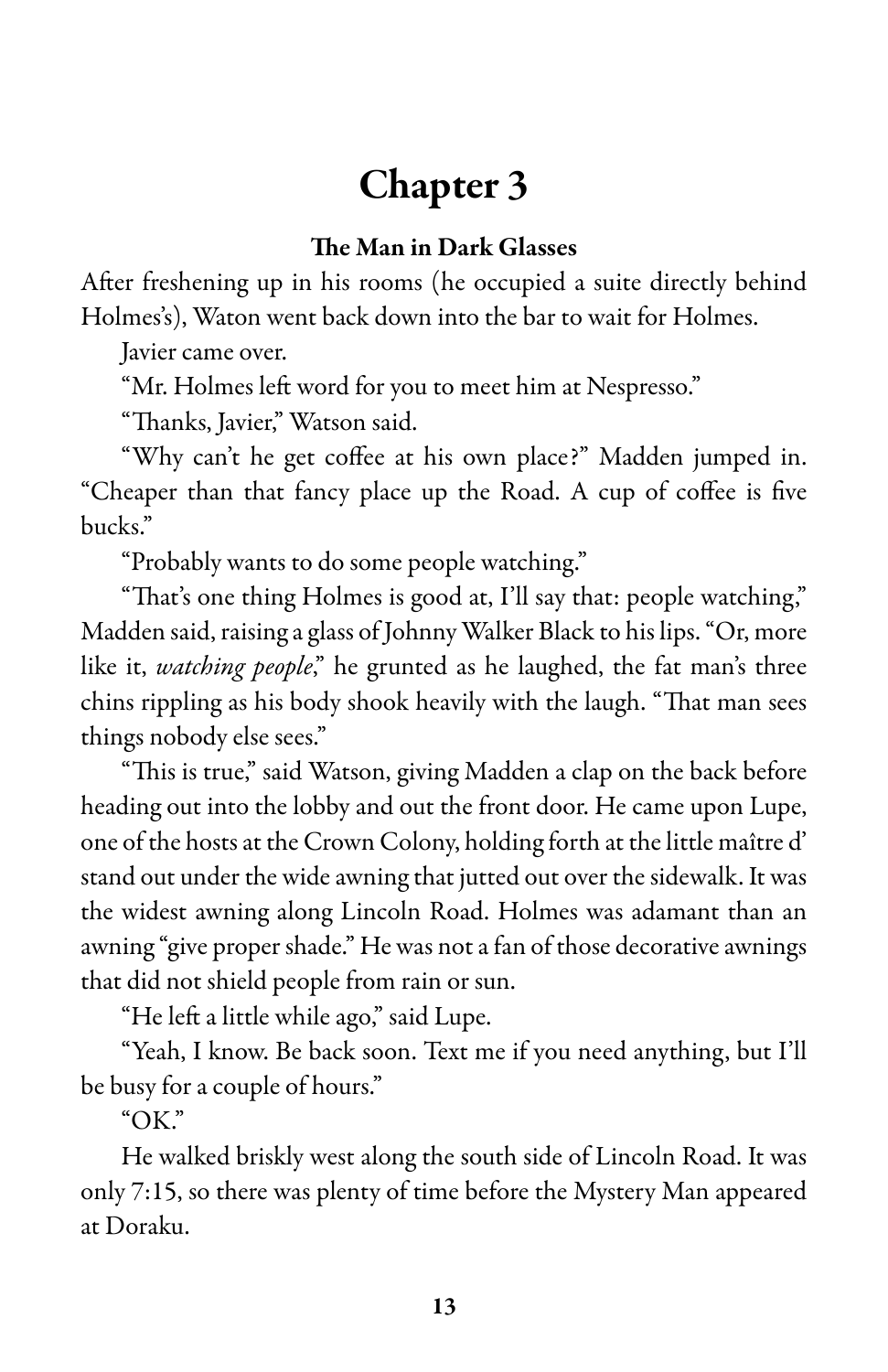#### 14 ANDREW DELAPLAINE

It was a quiet night in July, and a stronger than normal breeze came in from the east, lightening Watson's mood. He walked past one restaurant after another, most of them pathetic tourist traps with terrible food and even worse service. He crossed over to the north side of Lincoln Road as he passed Meridian Avenue, went past the candy store on the corner and in less than a minute crossed Lenox Avenue and walked up to an outside table in front of Nespresso where he saw Holmes sitting by himself drinking an espresso.

"Why so early?" he asked, sitting down.

"Thought I'd like to see our man arrive, Watson, that's all."

A server with a pouty lower lip and sullen attitude came up and Watson ordered an espresso.

"You'll be sailing along in rare form with all this caffeine."

"I love my coffee, Watson."

A few minutes later, just as the waiter left their coffees, Holmes spoke.

"Ah, now see here, Watson," Holmes said, shifting his eyes over Watson's shoulder.

Watson turned around to see a black long wheel base Bentley Mulsanne pull up and stop on Lenox Avenue just where it crossed Lincoln Road. Yes, it was a limousine, but there was a difference. This one had not only a driver, but also, in the passenger's seat, a liveried servant, who quickly got out as soon as the car stopped to open the back door.

Holmes whistled.

"There's money in this case, Watson, if there's nothing else. That car's worth an easy \$400,000."

"You're sure you want me here?"

"Of course. This promises to be interesting. It would be a pity to miss it."

A tall man (he must have been six feet six inches) emerged from the Bentley and strode toward Doraku, which was directly across the Road from where Holmes and Watson sat at Nespresso.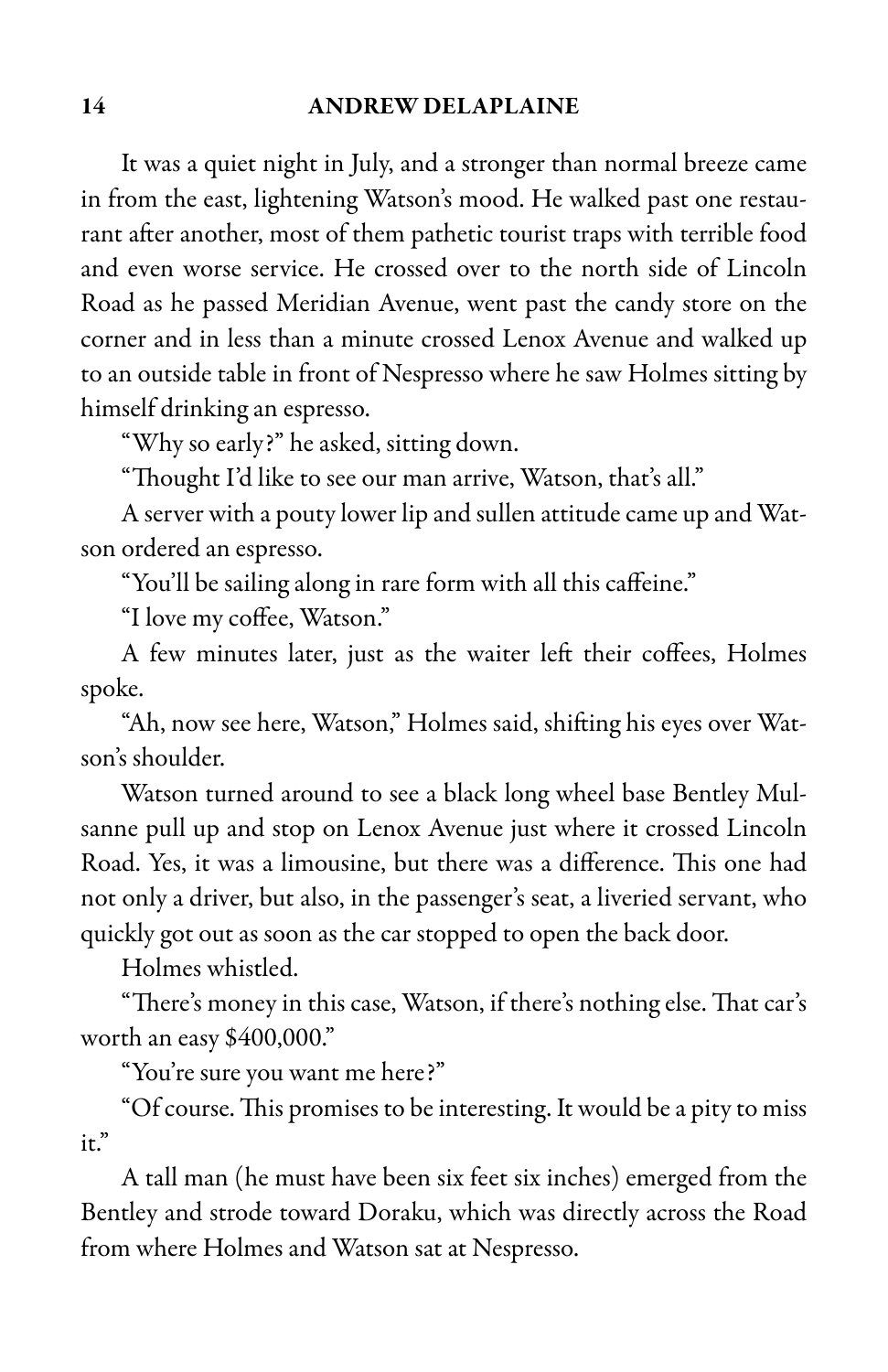He had the chest and limbs of a Hercules. He wore a dark blue blazer made of a rich material, probably silk, but they couldn't tell from this distance. Brass buttons. White duck pants, Gucci slip-ons, a Panama hat.

And yes, he wore dark glasses, though the sun had set thirty minutes ago.

The big man leaned over to speak to the maître d', who led him into the restaurant.

Watson looked over to Holmes, who was leaning back in his chair stretching his hands behind his neck. Holmes had a long lean frame. He was about five feet eleven, and weighed about 170 pounds. Despite his dissolute habits, which included too much drink, too many drugs and too little exercise, he was exceptionally strong. His hair was a nondescript brown which he brushed straight back over his head. His eyes, though setalittle deepinto his slightly heart-shaped face, sparkled with electricity and an undying curiosity and relentless inquisitiveness. A firm—some would say pointed—chin was nonetheless firm and resolute.

The server brought Watson's coffee.

"I'll have something different, waiter; this time a caffè latte," said Holmes.

"Don't you want to go over there?"

"He'll be fine. We don't want to appear too anxious, Watson. Or even worse, too inquisitive. He doesn't even know if I'll show up. All he knows for sure is that I got his letter, as it was hand-delivered. But that's all he knows."

After Holmes leisurely finished his coffee, he pulled a few dollars from a pocket and dropped them on the table.

They got up and walked across the street. The maître d' immediately recognized them, as they were regulars at this fine (and somewhat trendy) Japanese restaurant.

"Good evening, Mr. Holmes."

"Good evening, Abigail," Holmes said to the fresh-scrubbed blonde with a few attractive freckles distinguishable on the tip of her nose.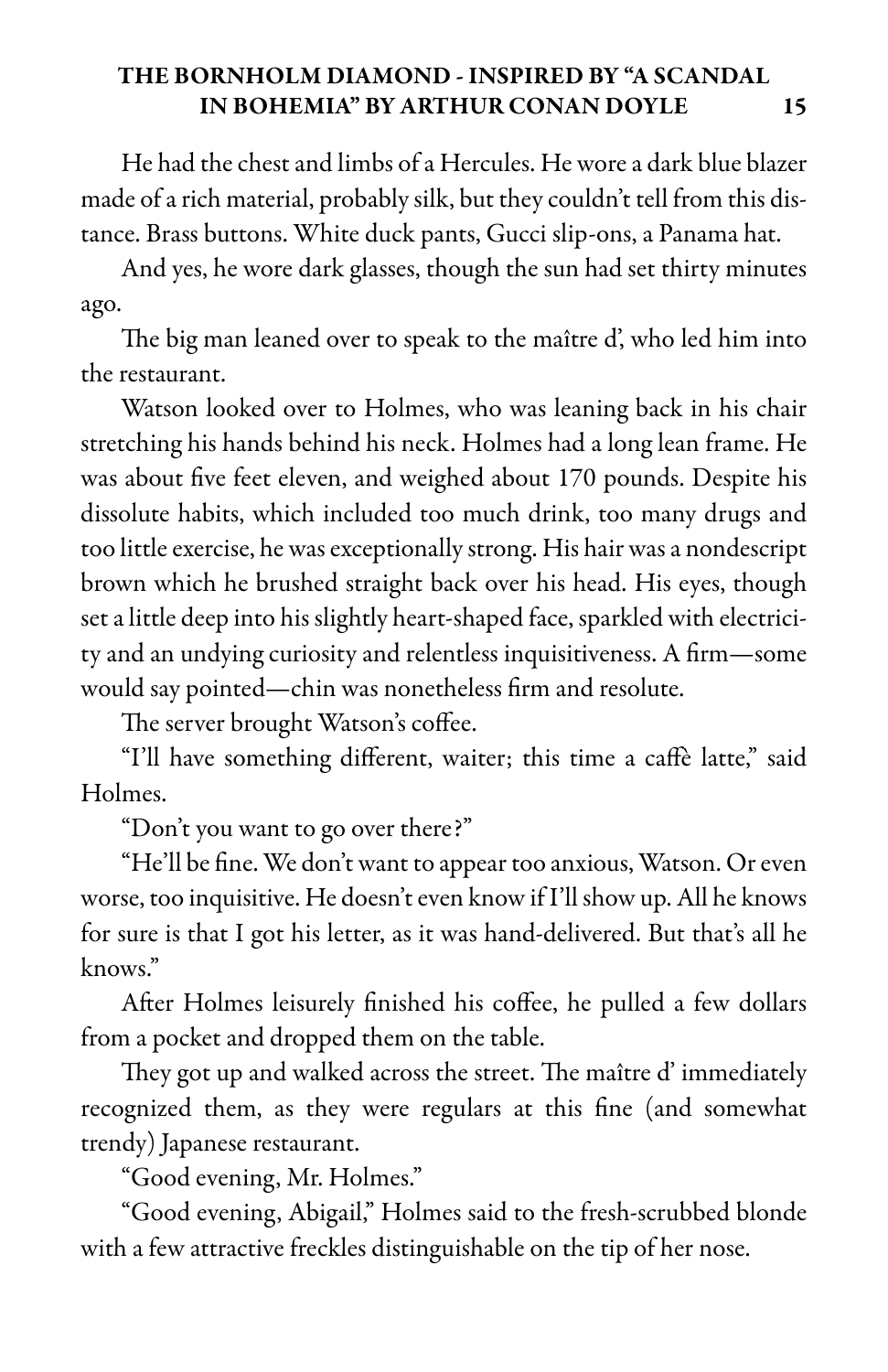"Two for the bar?"

"No. We're meeting someone."

"Tell me what they look like and—"

"It's no problem, Abigail," said Holmes. "I know where he's sitting."

Holmes swept past Abigail and Watson followed as he went down the aisle toward the sushi counter in the back of the room. The place was busy, except for the several booths in the rear. Their man was sitting with his very broad back to the room, still wearing his hat. Holmes walked down to the end of the booth and turned to face the man.

"I am Sherlock Holmes." He indicated Watson with a casual flick of his wrist. "This is my friend and colleague, John Watson, who occasionally assists me with my cases."

The man waved to the empty seat in the booth and they sat down, Watson going in first.

"And may I ask your name?" Holmes asked.

"I am Count von Carlquist, a Swedish nobleman. I have heard of your associate, Mr. Watson, and that he, like yourself, Mr. Holmes, is a man of great discretion."

"He's a little less discreet after three pints of Smithwick's," said Holmes.

"Excuse me?"

"Never mind. Please go on."

"If you'll assure me that he can be trusted with a matter of the most extreme importance, I will believe you. Otherwise, I would prefer to speak with you alone."

"You may say to Watson anything you would say to me."

The Count shrugged his broad shoulders.

"Then let me begin," he said, "by binding you both to absolute secrecy for two years; at the end of that time the matter will be of no importance. At the present time, however, the matter at hand could easily have an influence on European history, for good or bad."

"I promise," said Holmes.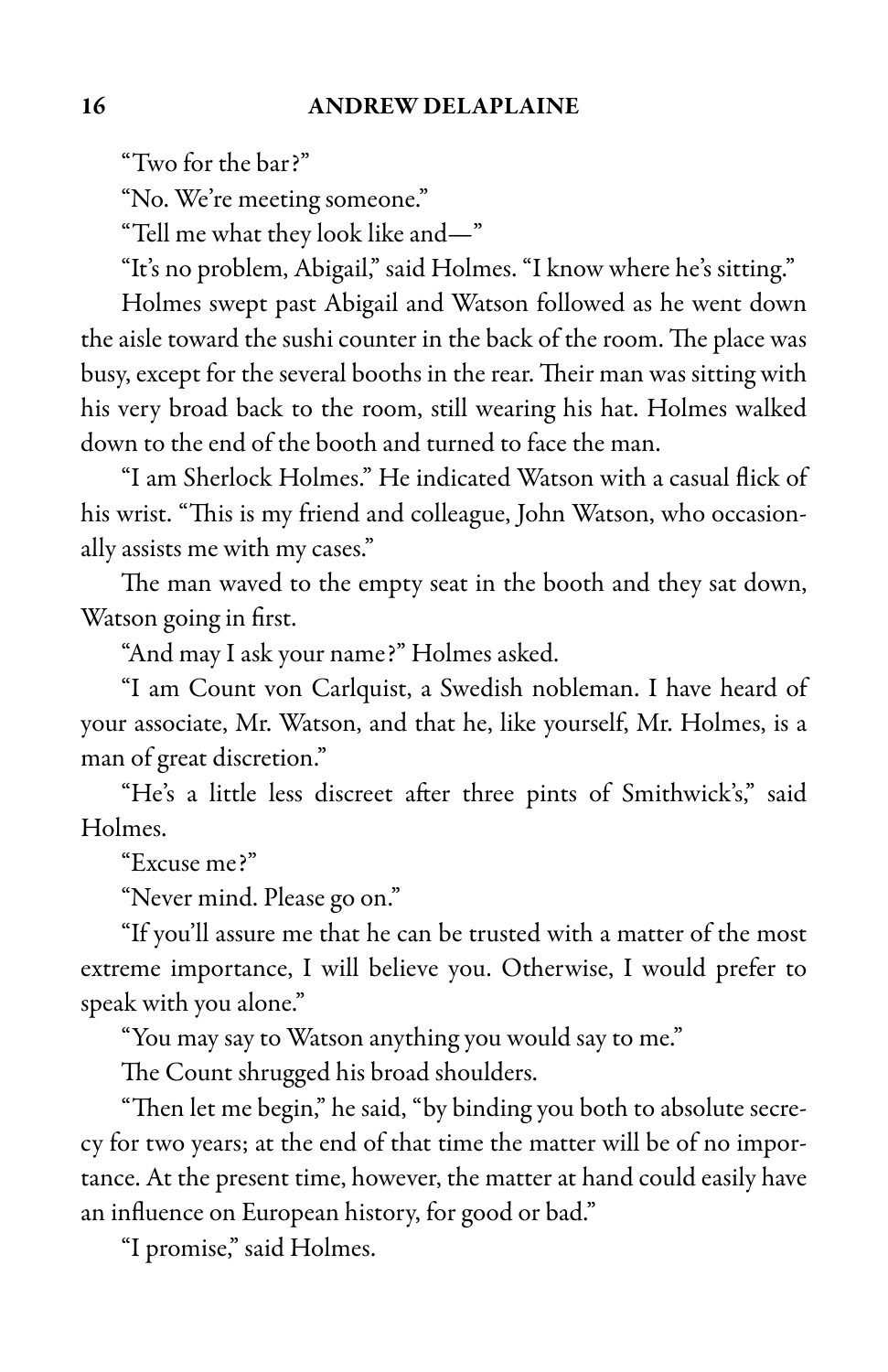"And I."

A waiter came over.

"Something to drink?"

Holmes saw the Count was drinking a glass of white wine.

"I'll havea glass of the white winethe gentleman is drinking—in fact, just bring a whole bottle. My friend here will have a large sake."

"Please excuse the dark glasses," continued the stranger after the waiter had left. "The important person who sent me wishes that I be unknown to you, and I actually admit that the title I just gave you is not really my own."

"I was aware of it," said Holmes dryly.

The "Count" seemed a little taken aback. For such a large man, with a chin and nose that gave him a definite air of authority, he twitched nervously.

"The circumstances are very delicate, and we have to take every possible precaution because if we don't, we might seriously compromise one of the reigning families of Europe. Speaking plainly, it concerns the royal family of Sweden."

"I was also aware of that," murmured Holmes, who had put his elbows on the table and brought his hands together in a prayer-like gesture, resting his chin on the tips of his fingers as he closed his eyes peacefully.

The "Count" glanced with some apparent surprise at the languid, mild-looking man who had most certainly been represented to him as the most incisive and energetic agent in the world. Holmes slowly reopened his eyes and looked impatiently at his broad-shouldered client.

"If Your Royal Highness would condescend to state your case," he remarked, "I would be better able to advise you."

Holmes drained his glass of wine and poured himself another glass.

The man almost jumped out of the booth with surprise. He ripped off his sunglasses and leaned forward, staring at Holmes. He also took off his Panama hat, revealing a healthy shock of fine blond hair and striking blue eyes. He was about twenty-five years old.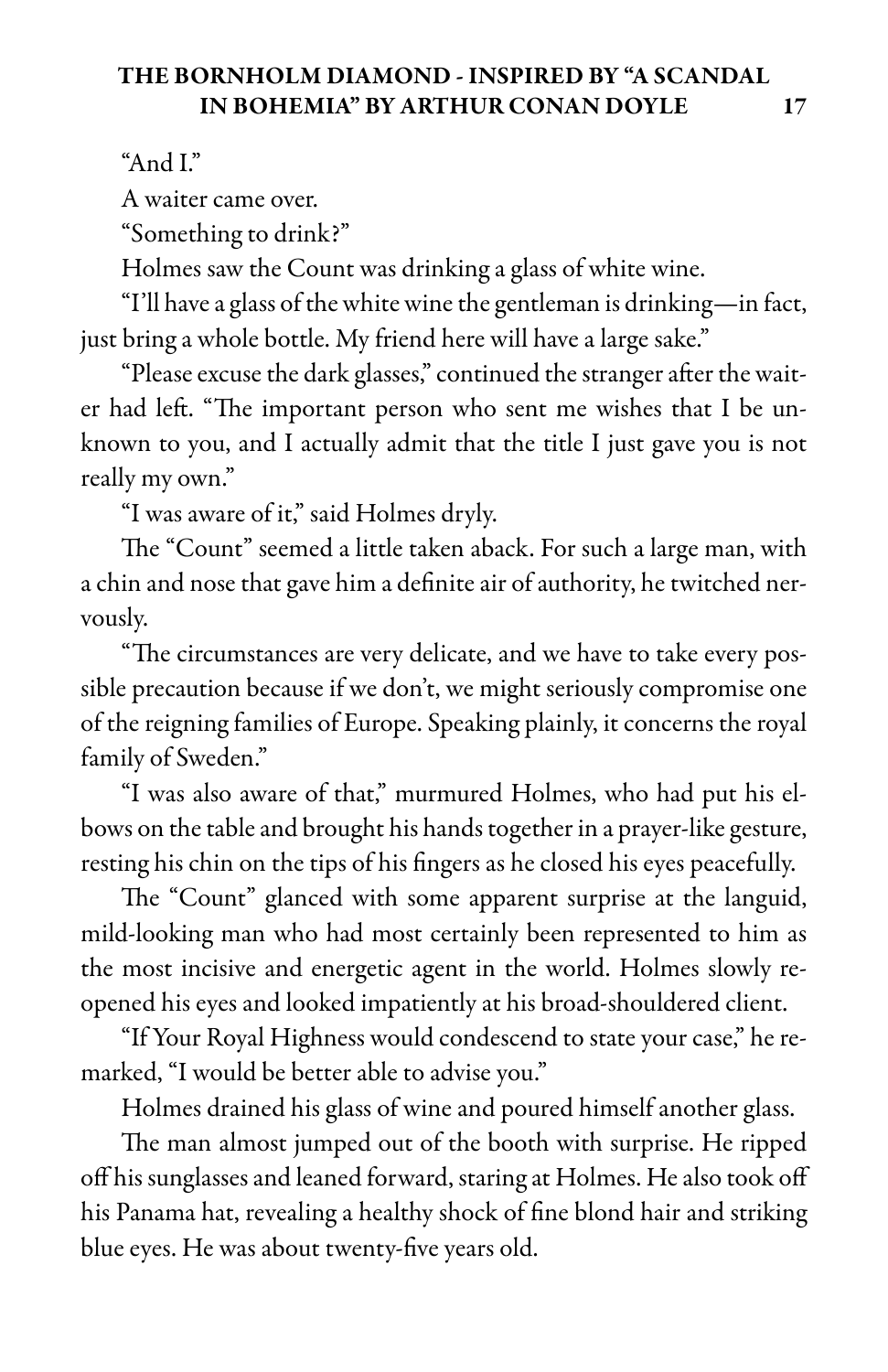"You're right!"

"Your Royal Highness had not even spoken before I knew you were Filip Tobias Benedikt, Crown Prince of Sweden."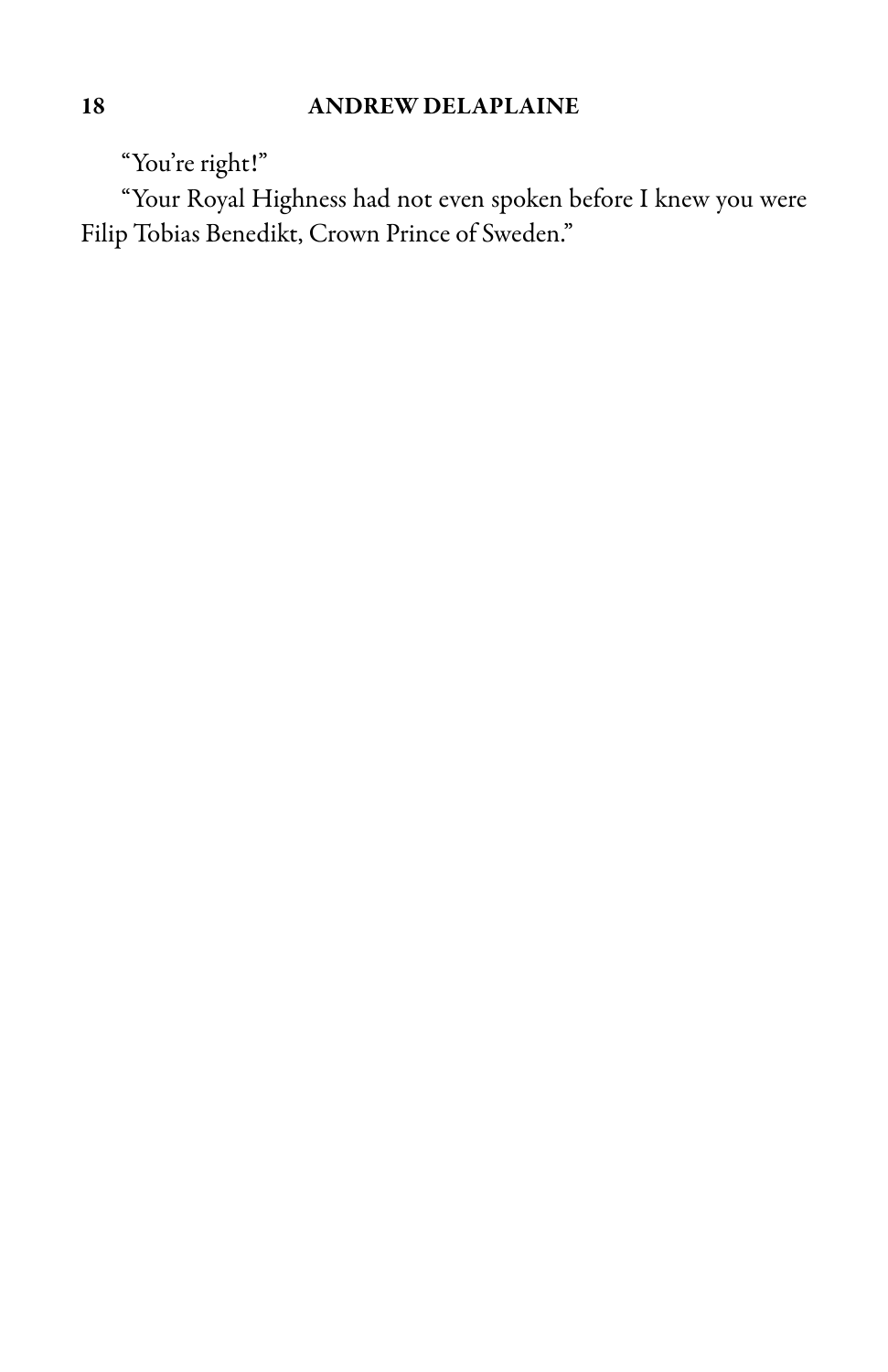# Chapter 4

#### The Anxious Prince

The Prince fairly gasped.

So did Watson, drawing from Holmes that self-important heavy-lidded look he sometimes offered Watson when he gasped with surprise.

"But you can understand," the Prince said, leaning back against the booth and taking a hesitant sip from his glass of wine, "that I'm not used to this sort of business. The matter is so delicate that I didn't dare to entrust it to anyone else without fear of putting myself in a blackmail situation."

"Of course," said Holmes in what Watson thought was an uncharacteristically soothing tone of voice.

"That's why I have come secretly from Stockholm to Miami to consult with you."

"All right. So let's consult." Now Holmes's eyes jumped with energy as he leaned forward over the table.

"Well, briefly, the facts are—"

Holmes interrupted as the waiter rushed by.

"Waiter! Stop! Bring another bottle of wine. Now, go ahead."

"Three years ago, on a visit to L.A., I met Irene Adler."

"Ah, the beautiful actress, yes," said Holmes.

"She completely won me over. I fell madly in love with her."

"A state of emotion you share with quite a few other men, Your Royal Highness."

"I know she's had many others. But I thought I was different. I am, after all—"

"One of the most eligible bachelors in the world," Holmes interrupted. "Handsome, rich, and not of the minor nobility—a man who would be King, to quote from Kipling."

"Yes, but none of that means anything to her, not really."

"Did you write some letters you want to retrieve?"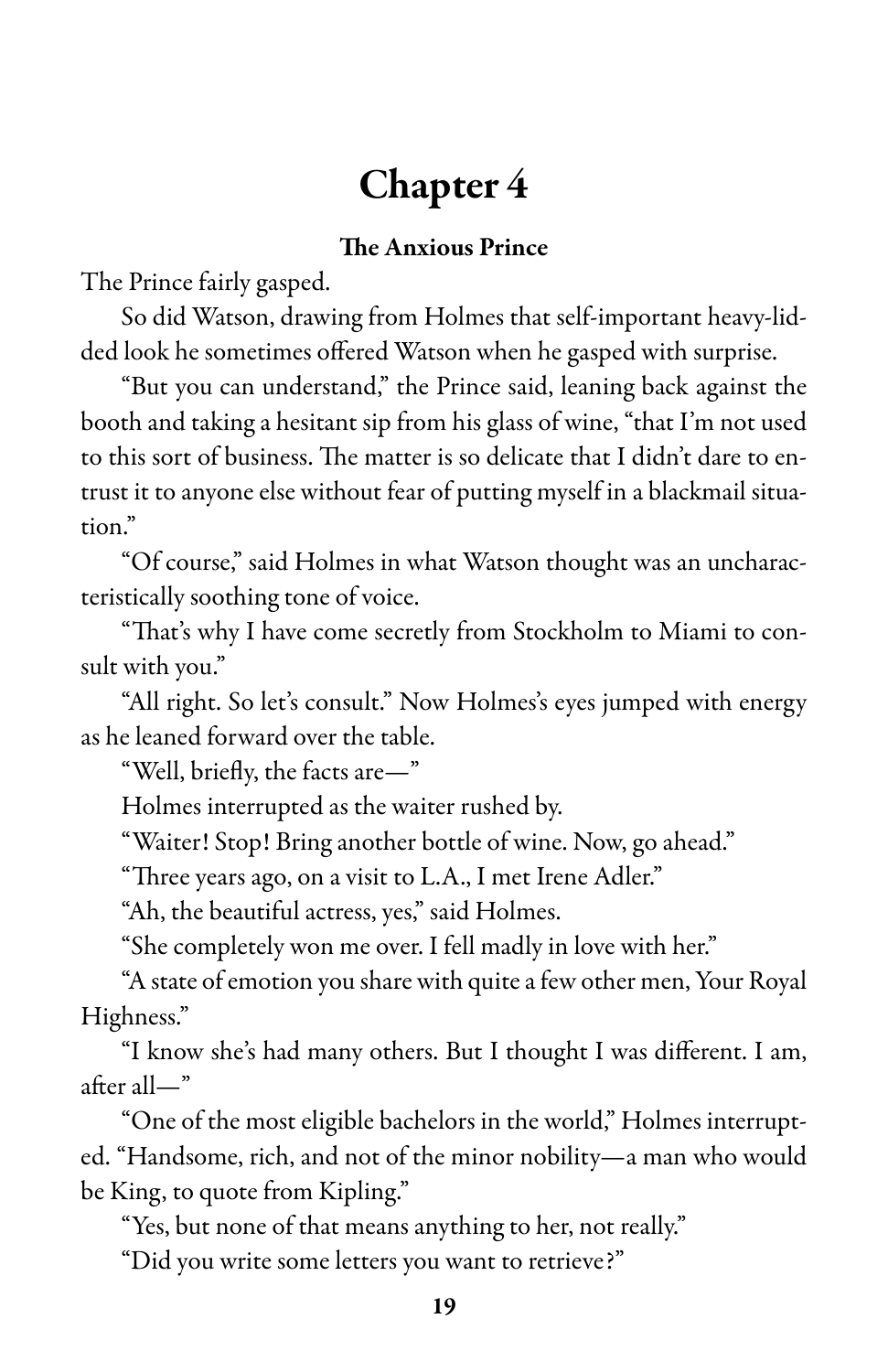#### 20 ANDREW DELAPLAINE

"Well, yes. But how—?"

"Was there a secret marriage?"

"No."

"No legal papers or certificates?"

" $No.$ "

"Then I fail to follow Your Royal Highness. If this actress produces her letters for blackmailing or other purposes, how is she to prove they're authentic?"

"There is the writing."

"Forgery."

"My private writing paper."

"I've seen an example of that. It could be stolen."

"My own seal."

"Imitated."

"Still, it's more serious than the letters alone, Mr. Holmes."

"You mean there's more."

"Much more."

Holmes poured out some more wine and nodded to the waiter.

"More sake for my friend, if you please." To His Royal Highness: "Go on."

"When a Crown Prince marries, it has been a tradition for him to give to his wife the Bornholm Diamond."

"Why, of course," said Holmes. "It's an old tradition."

"The Bornholm Diamond was given to my ancestor, King Karl Gustav the Tenth, when he defeated King Frederick the Third of Denmark in 1658."

Holmes interrupted.

"Let me explain to my friend Watson how great was your ancestor's victory. You see, Watson, King Karl Gustav led his army across a frozen strait between Jutland and Zealand, completely surprising the Danish forces. The peace was signed later in the Treaty of Bornholm."

"Thus the name of the diamond."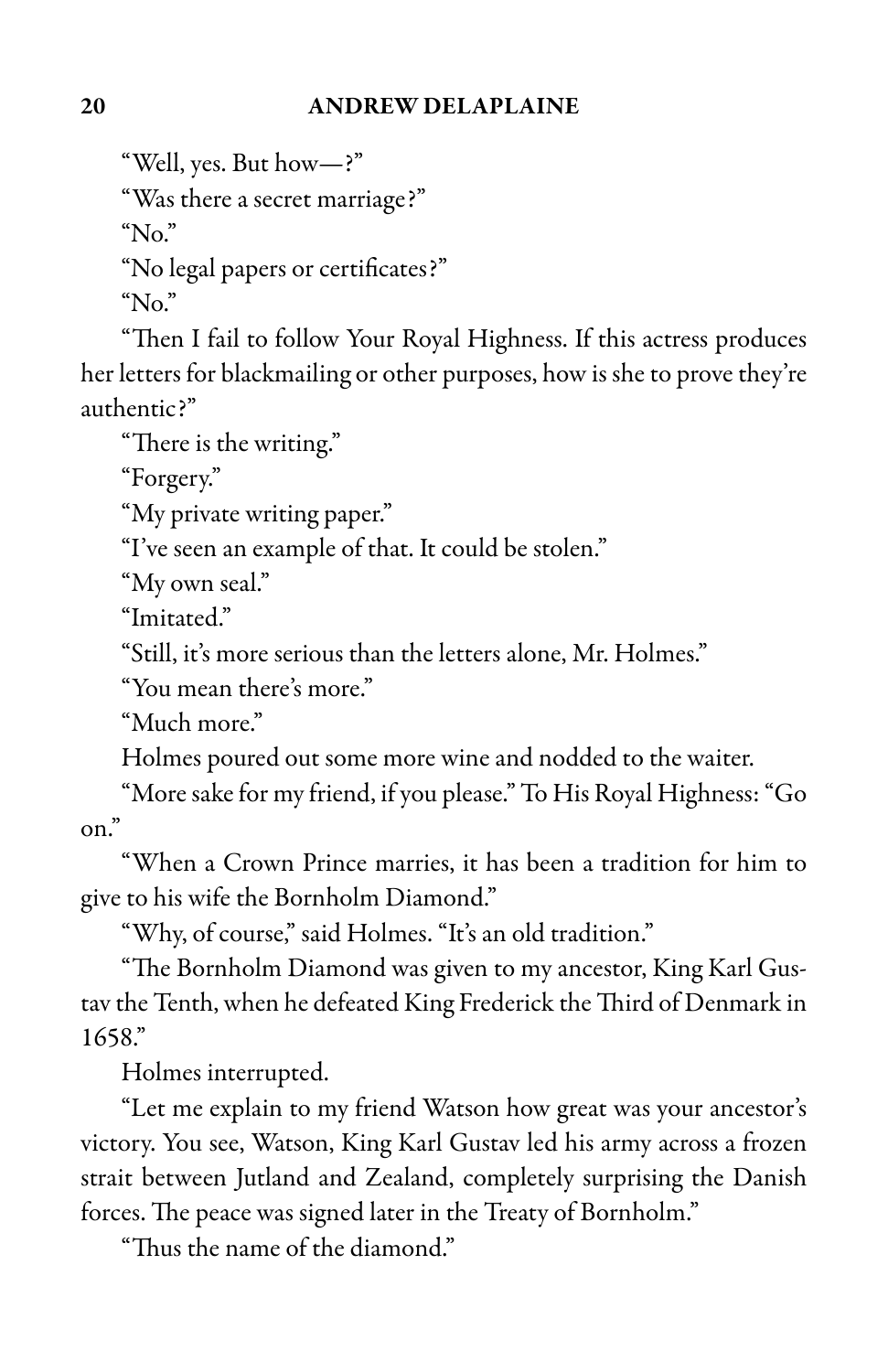There was a pause as Holmes slowly turned to face the Nordic prince.

"What, may I ask Your Royal Highness, could the Bornholm Diamond possibly have to do with Irene Adler? It's been speculated in the gossip press that you're shortly to be engaged to the Countess Christina Wisborg von Svealand."

"Yes."

"And Irene Adler?"

The Crown Prince lowered his voice as he leaned forward.

"She has the Bornholm Diamond."

A dead silence settled over the table as Holmes and Watson absorbed the devastating news.

"May I ask what you were thinking when you gave it to her? I'm assuming you gave it to her, that she did not somehow find a way to steal it."

"I gave it to her to prove that I loved her. To prove that I would find a way to change my father's demands that I marry Christina."

"As you well know, Your Royal Highness, you cannot marry without your father's approval."

"I know. But I thought I could persuade him to change his mind."

"How did you manage to get the Bornholm Diamond out of the Royal Treasury?"

"Well, you may or may not know that the Crown Jewels are stored in a vault in a chamber deep below Stockholm Palace. This is our official residence."

"The Royal Family's private residence of course being Drottningholm Palace," said Holmes in a manner that made Watson embarrassed that Holmes was just showing off.

"Yes. But five years ago, to break away from my family a bit—I was only nineteen at the time—I moved into a suite in the official residence. And I became quite friendly with the Keeper of the Jewels, who was father to a friend of mine in school."

"I see," said Holmes slowly.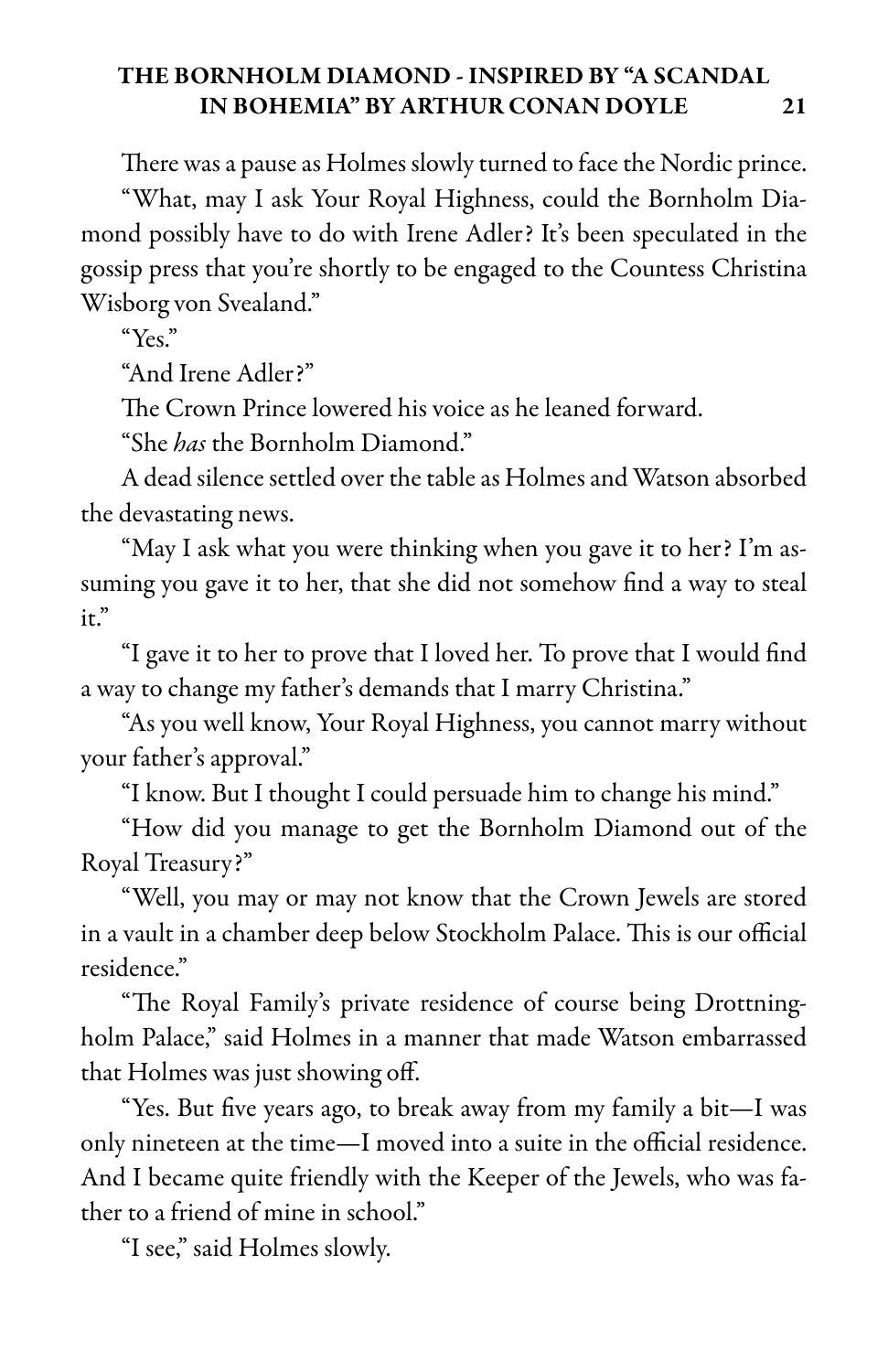"When I fell in love with that sexy witch, Irene Adler, I was determined to give her the Bornholm Diamond as proof that I was sincere in my plans to convince my father to let me marry her."

"Thus making this successful but not very good actress from Hillsdale, New Jersey, the next Queen of Sweden."

"Yes. So I had a very good copy of the Bornholm Diamond made, using three different layers of agents."

"So no one would know who wanted a copy of the diamond, much less for what purpose."

"Yes. Now armed with my phony diamond, I spent more and more time with my friend's father in the vault. I always made sure to have the diamond on me so I'd have it when the perfect moment arrived. I made sure I always sat next to the Bornholm Diamond display case and that he took it out for me to handle several times."

"And $\gamma$ "

"We were so often alone in the vault that it was just a matter of waiting for him to turn his back at the right time. When he did, I made the switch."

Now Holmes and Watson both leaned back and took in deep breaths. Both also took long drinks from their glasses.

"You have compromised yourself seriously," Holmes said flatly.

"I must present the Bornholm Diamond to Christina next week."

"It must be recovered," Holmes said definitely.

"We have tried and failed."

"Your Royal Highness must pay. It must be bought."

"She will not sell."

"Stolen, then."

"Five attempts have been made. Twice burglars in my pay ransacked her house. Once we diverted her luggage when she travelled. Twice she has been stopped crossing borders and everything searched. Nothing."

"No sign of it?"

"Absolutely none."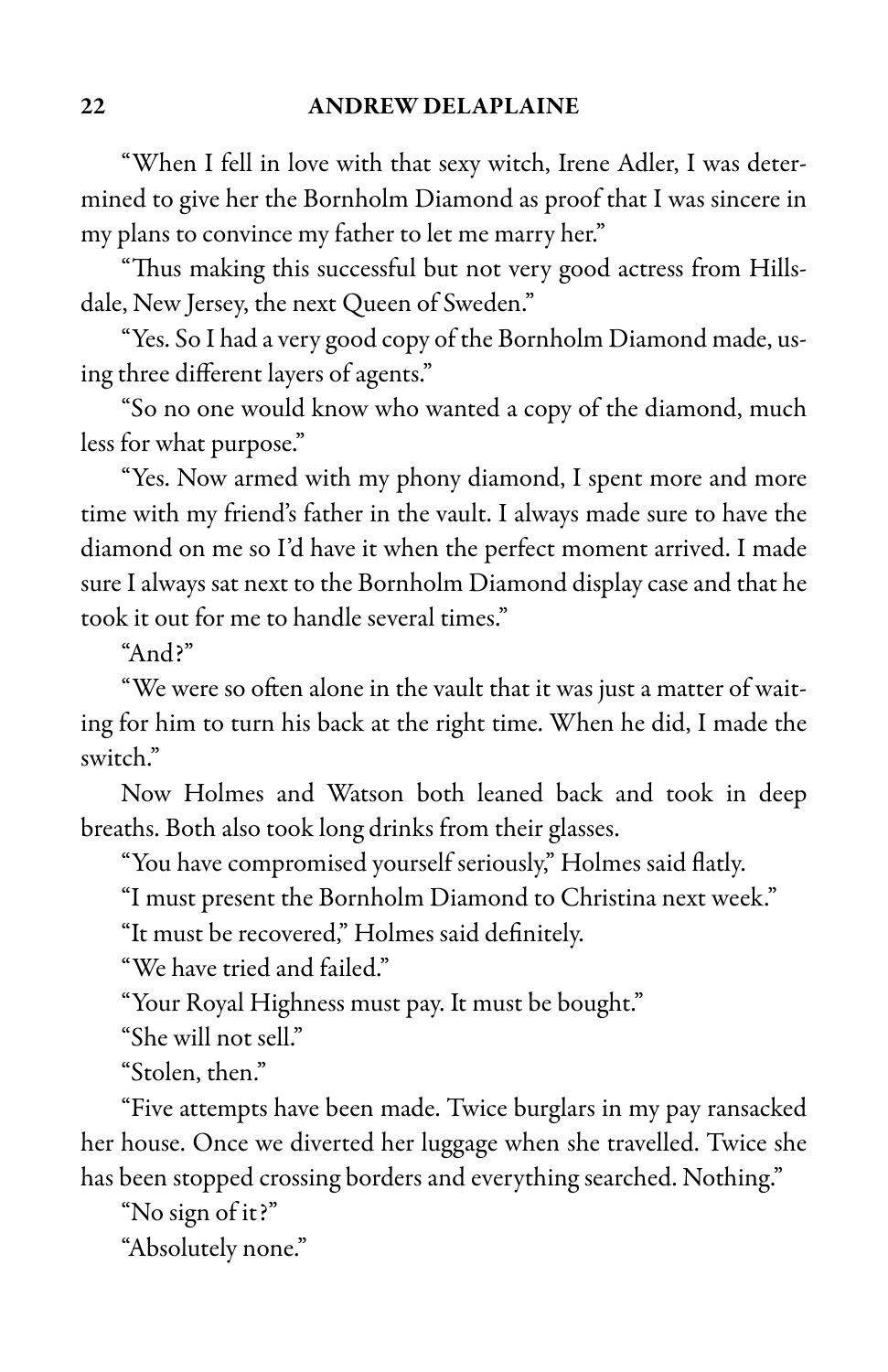Holmes laughed. "It is quite a pretty little problem," he said.

"Buta very serious one to me," returned His Royal Highness sharply.

"Very, indeed. And what does she propose to do with the Bornholm Diamond? She can't sell it. She can't wear it."

"She can ruin me. That's what she plans to do with the diamond." "But how?"

"She threatens to hold a press conference on the day when our betrothal is announced officially in Stockholm. To tell the world what I promised her. And she will do it. I know she will do it. You do not know her, but she has a soul of steel. She has the face of the most beautiful woman in the world, but the mind of a prizefighter. Rather than let me marry another woman, she would destroy me. The minute my father and Christina discover what I have done, there would be a great scandal. There might even be a measure brought up in the Riksdag to pass me by for King in favor of my younger brother. And I am not about to be shunted aside for that imbecile."

"When is the official announcement of your engagement?"

"Next Monday."

Holmes's attitude became more businesslike.

"Well, it's Friday here on South Beach. That gives us two full days and part of another."

"The good thing is that Irene Adler is here on South Beach," said the Prince.

"Yes, so we won't have to travel."

"Yes, she's been here for a month, in that house on Star Island," Watson added.

"And expected to stay another month or so, from what they say in the gossip columns."

"You don't strike me as the kind of person who reads the gossip columns, Mr. Holmes," said the Prince.

Holmes smiled.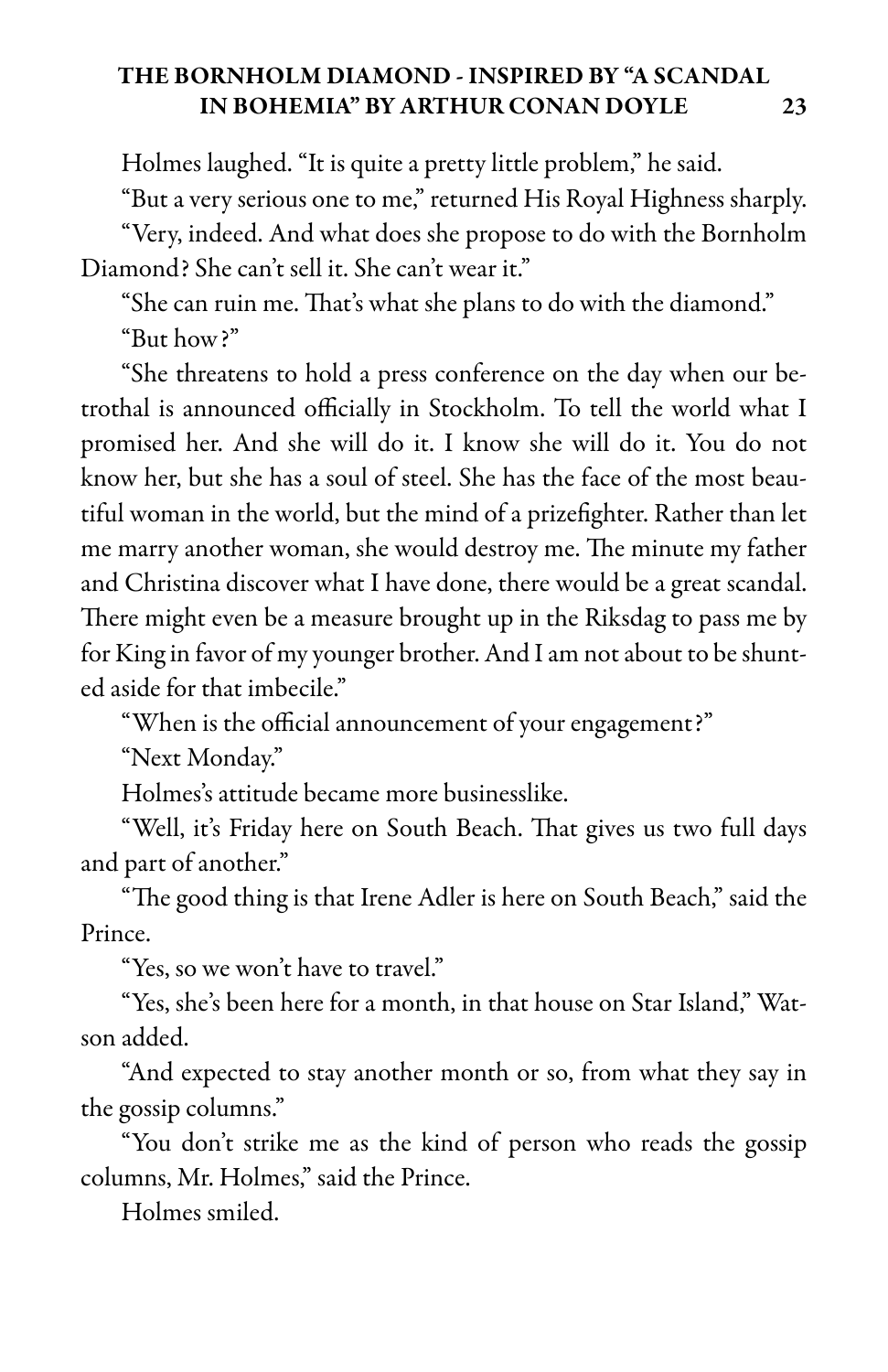"Oh, no, Your Royal Highness, I am a *slave* to the gossip columns. I watch Access Hollywood every night, and keep up with all the trash talk. Just because I know about the Treaty of Bornholm in 1658 doesn't mean I am not curious about Charlize Theron, Matt Damon, George Clooney and even the luscious Irene Adler."

"You surprise me, Mr. Holmes."

"That's what I'm in business for, Your Royal Highness, to surprise people. Let's see if I can surprise our dear Ms. Adler. I am assuming you will stay in South Beach until we conclude this affair?"

"Yes, I'll be at the Raleigh under the name von Carlquist. I was afraid to book rooms in your hotel."

"Probably wise. Now, as to my fee."

"You have a blank check, Mr. Holmes."

"Absolutely?"

"I'll tell you I'd give one of the provinces in my kingdom to have that diamond back."

"And for present expenses?"

The Prince reached into his blue blazer and pulled out a two-inch stack of bills secured by a rubber band.

"Here's twenty thousand dollars. But you shall have every resource you need from me."

Holmes scribbled a receipt on a page in the small Moleskine notebook he always carried, ripped it out and gave it to the Prince.

"Then we will bid you good night, Your Royal Highness. I will be in touch with you tomorrow to advise my progress."

The Prince reached for his wallet to pay for the drinks, but Holmes pulled a \$100 note from the stack and held it up with a smile.

"Please. Allow me, sir."

The Prince smiled, put on his Panama hat and sunglasses, got up and left Doraku.

Holmes turned to Watson.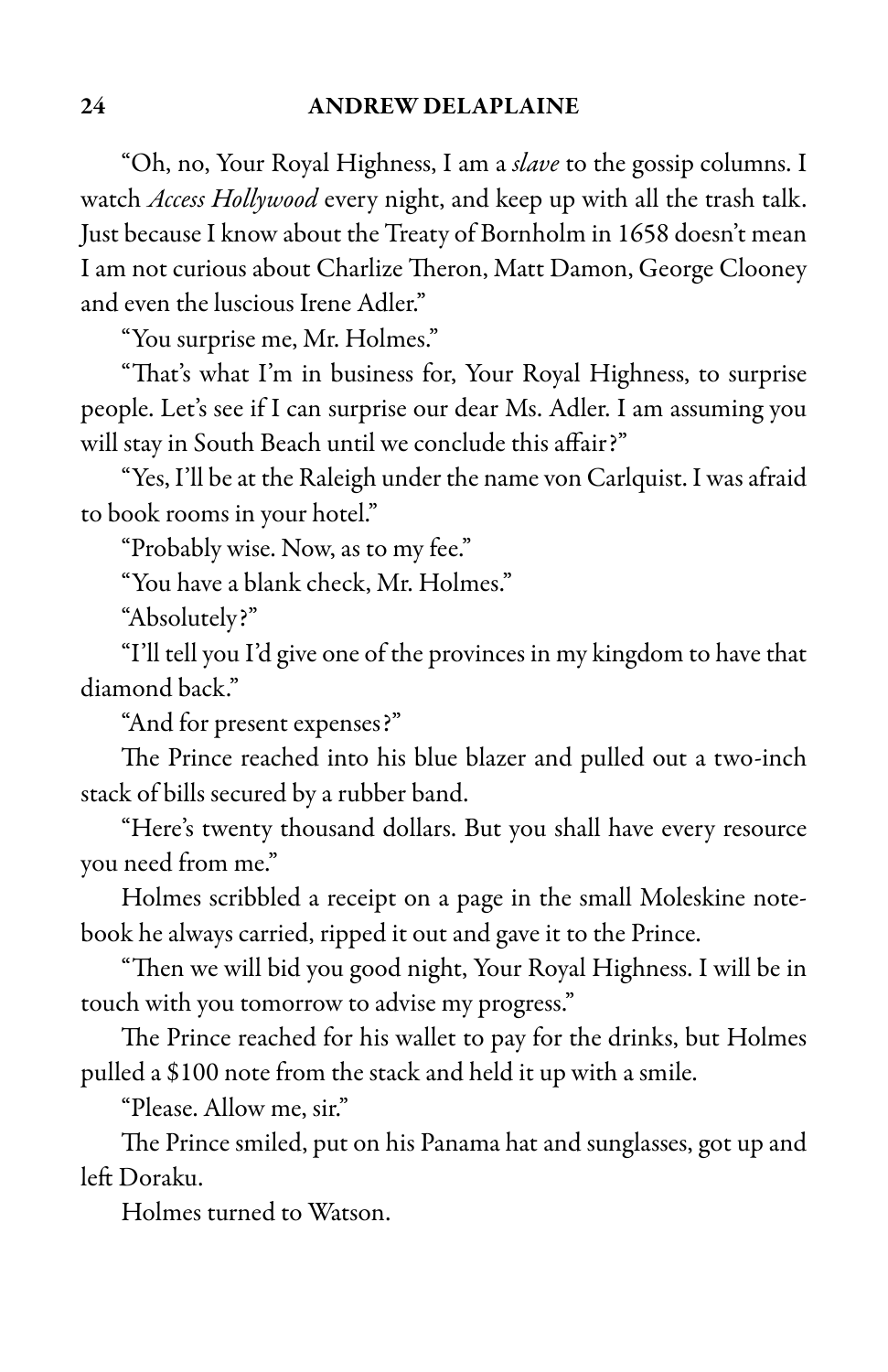"Plan on meeting me tomorrow around three, Watson. I may have developed a plan of attack by then, and I'll want to go over it with you."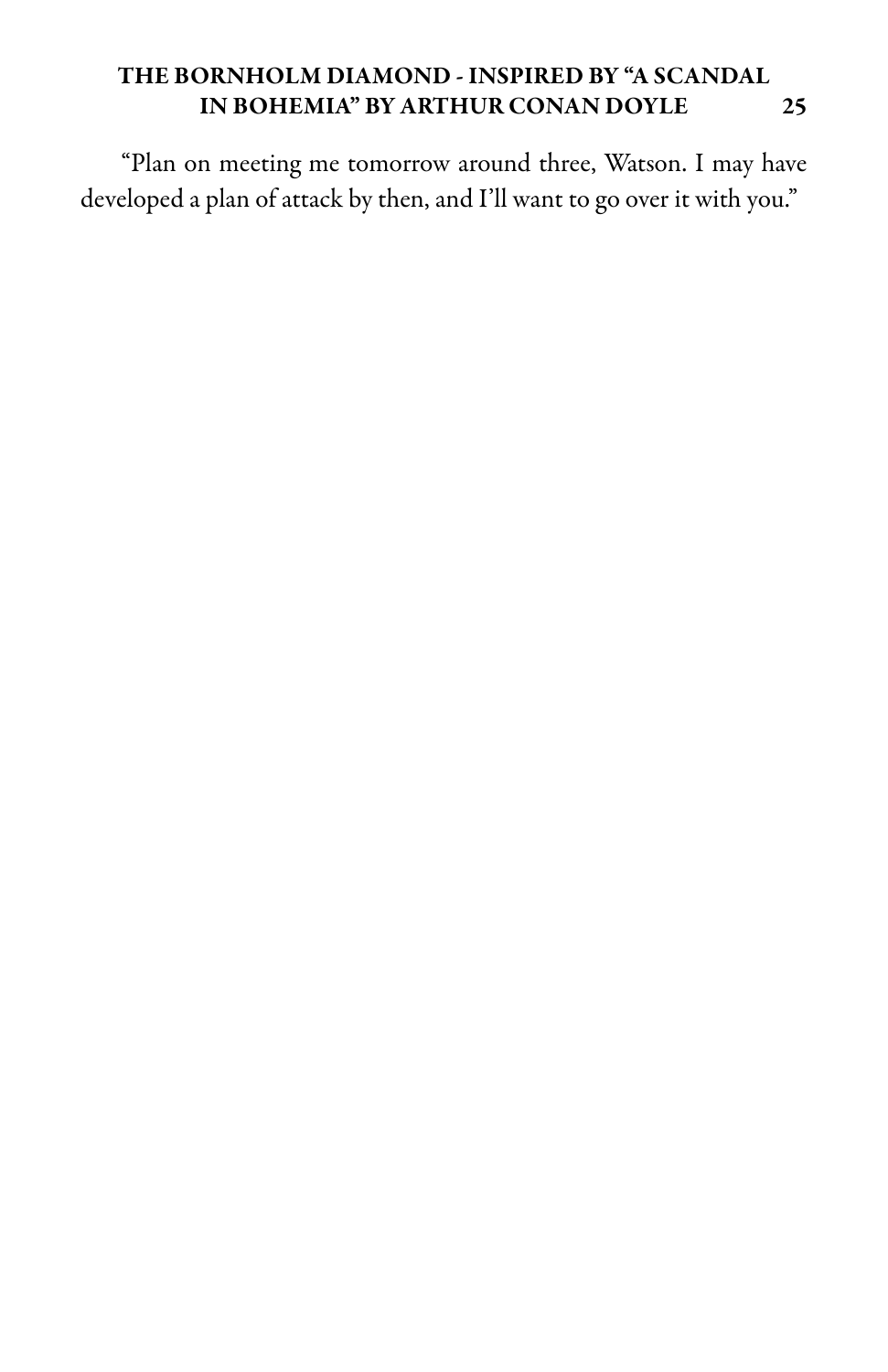### Chapter 5

#### The Elusive Holmes

All the next day there was no sign of Holmes anywhere in the hotel. Watson went about his normal duties as General Manager, checking in every hour or so with Rafael on the front desk to see if he'd heard from the master.

Nothing.

Watson was in and out of the property all day, but whether he was at the bank making the daily deposit, or conferring with Mrs. Portillo about whatever housekeeping problems she was having, his mind kept returning to the Crown Prince and his delicate problem.

Watson was deeply interested in Holmes's current inquiry, and knew that he must share with his distinguished forebear Dr. John Watson (after whom Watson was obviously named) that limitless interest in the current Sherlock Holmes that his ancestor had shown in the Sherlock Holmes of his time.

The nature of this case and the exalted station of Holmes's client gave it a character all its own. Indeed, apart from the nature of the investigation which Watson's friend had on hand, there was something in his masterly grasp of a situation, and his keen, incisive reasoning, that made it a pleasure for him to study his system of work, and to follow the quick, subtle methods by which he disentangled the most inextricable mysteries. So accustomed was Watson to his invariable success that the very possibility of his failing had ceased to enter his mind.

It was nearly 4 P.M. when, standing behind Reception with Rafael, he saw a drunken-looking yardman with a drooping moustache stroll in through the front double doors of the hotel (they were always propped open wide, summer or winter). He wore ripped blue jeans, a grass and sweat stained shirt that had seen better days. Once he passed from the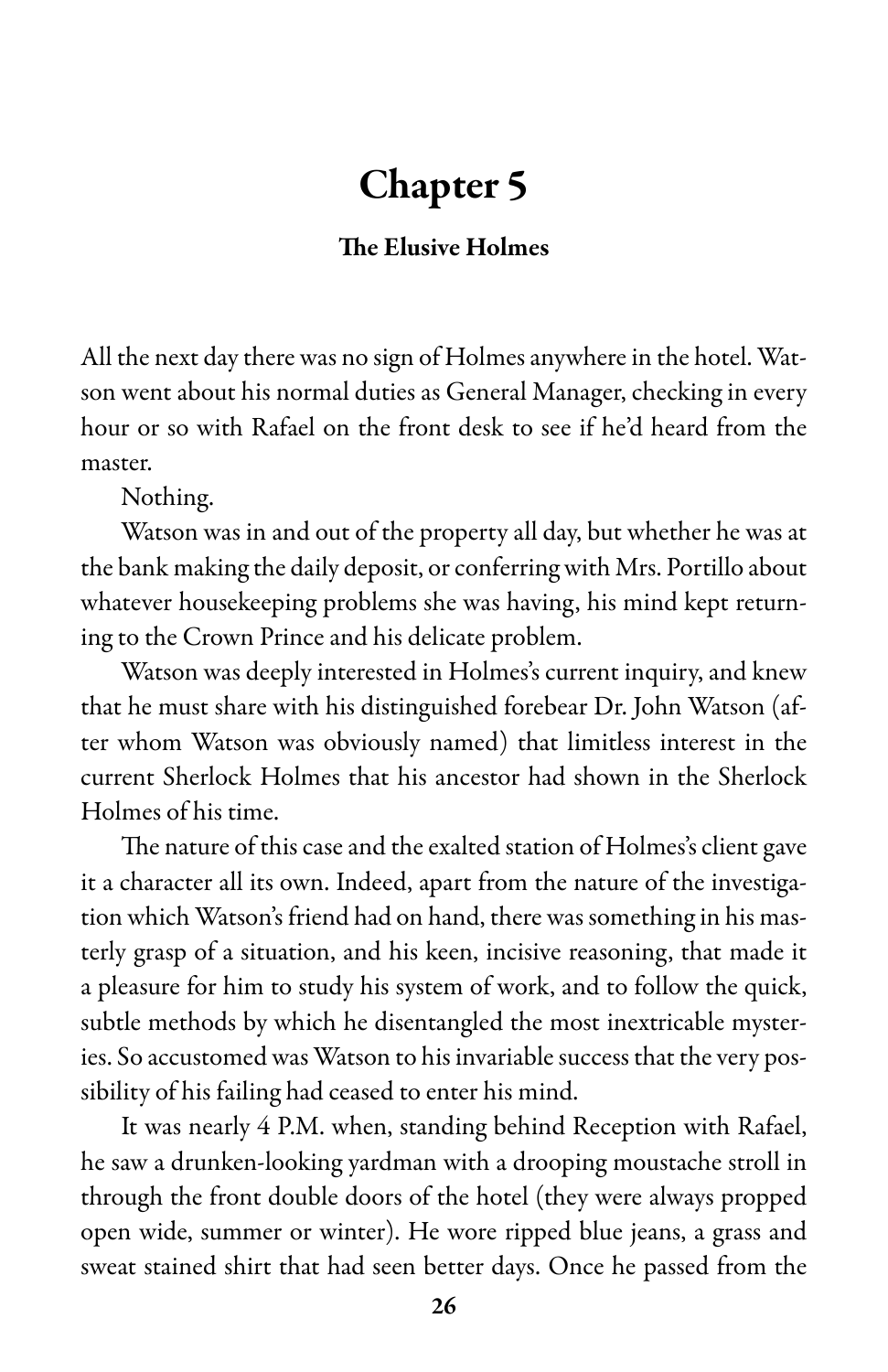sidewalk on Lincoln Road into the hotel, his manner, posture and attitude all seemed to change from one of a broken down, overworked gardener to a man suddenly taken with a zealous streak.

Accustomed as Watson was to his friend's amazing powers in the use of disguises, he had to look three times before he was certain that it was indeed Holmes.

Holmes rushed up to the Reception and slapped both hands palm down on the front desk.

"Holmes! What the—?"

"Not now. Come upstairs with me and I will explain. Rafael, have them send up a turkey club, extra mayo, chips not fries, and two cold Smithwick's."

"Yes, Mr. Holmes."

With that, he turned and bounded up the stairs with the energy of a twenty year-old. Watson followed, not quite as fast, and found him as he came into the suite emerging from his bathroom already changed into a dressing gown and drying his face with a hand towel.

"Do you want to guess where I've been all day?"

"I can't imagine. I suppose you've been watching the habits, and perhaps the house, of Irene Adler."

Holmes reached for the sides of his body and stretched.

"Oh, that's painful. I haven't used those muscles in years. Working for a landscaping business is no easy task, Watson," he said, moving to a chair and sitting down, stretching his legs out to relax.

"I'm sure," said Watson, taking a seat nearby.

"I left the hotel a little after eight o'clock this morning in the character of a gardener after verifying that our friends over at Rodriguez Landscaping have clients on Star Island. I was in luck. They were making a call on the house across the street and down one house from the one rented by Irene Adler."

"Carlos Rodriquez must have been surprised to see you turn up in that outfit," Watson said as a waiter, Nelia, a cute petite Cuban girl in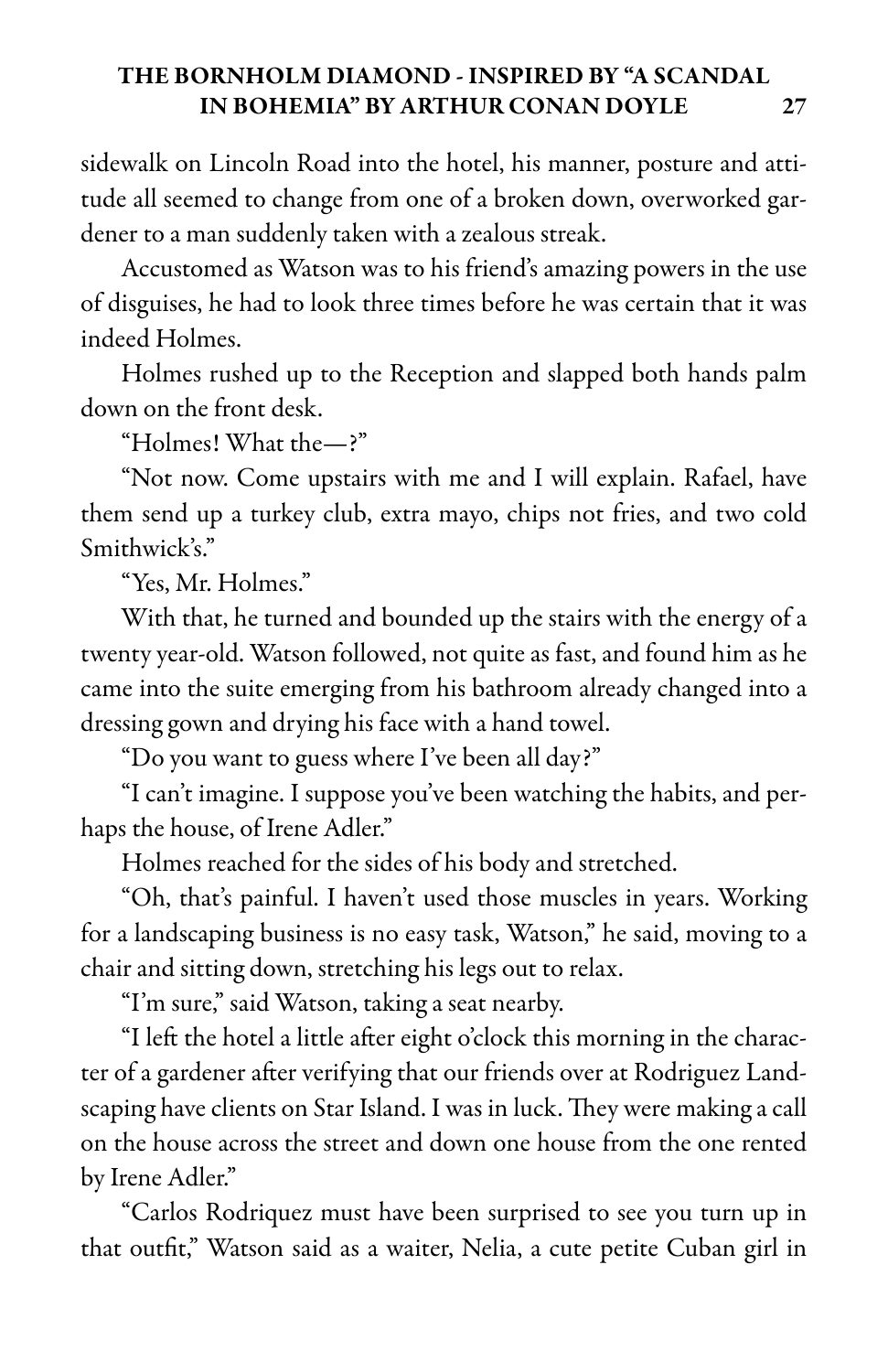her first year at Miami-Dade University, came through the door pushing ahead of her a room service table laden with the food and beer Holmes had ordered.

"Right over here, Nelia," said Holmes, who picked up the napkin on the table and snapped it open with a flourish.

Nelia left and Holmes dug into his food with a relish Watson hadn't seen in ages. Holmes was always fastidious, when it pleased him to be so, but now he was so excited to relate the particulars of his experience that he actually talked with his mouth stuffed with food.

"Carlos has always been very helpful over the years, ever since I came over from England, and I know all of his men. So it was very easy to mix and mingle once we crossed through the guarded checkpoint onto Star Island and settled in to work at the house across the street from Irene Adler's."

"It's the usual sort of big-house rental, I imagine," said Watson.

"Yes. It's too big for what they need. Too many bedrooms. Too many baths. Too much of everything. But she's been there a while and seems to have settled in as if it were her real home."

"Oh?"

"Yes. While ostensibly working with the Rodriguez crew, I was able to wander down to two other crews working different houses—Carlos took me down and introduced meto all of them—and got to know their schedules. So I know which crew is working which house on the entire street where Irene Adler's house is situated."

"Ah," said Watson.

"I got to know more about the landscaping and gardening teams that work Star Island than even the security detail. And Carlos even introduced me to the fellows tending the garden and cutting the grass at the house right next door to Irene Adler's."

"And what of Irene Adler?" I asked.

"Oh, there's not a man on the island that isn't acutely aware that she's there, no matter whether the man lives there in a palatial mansion, cuts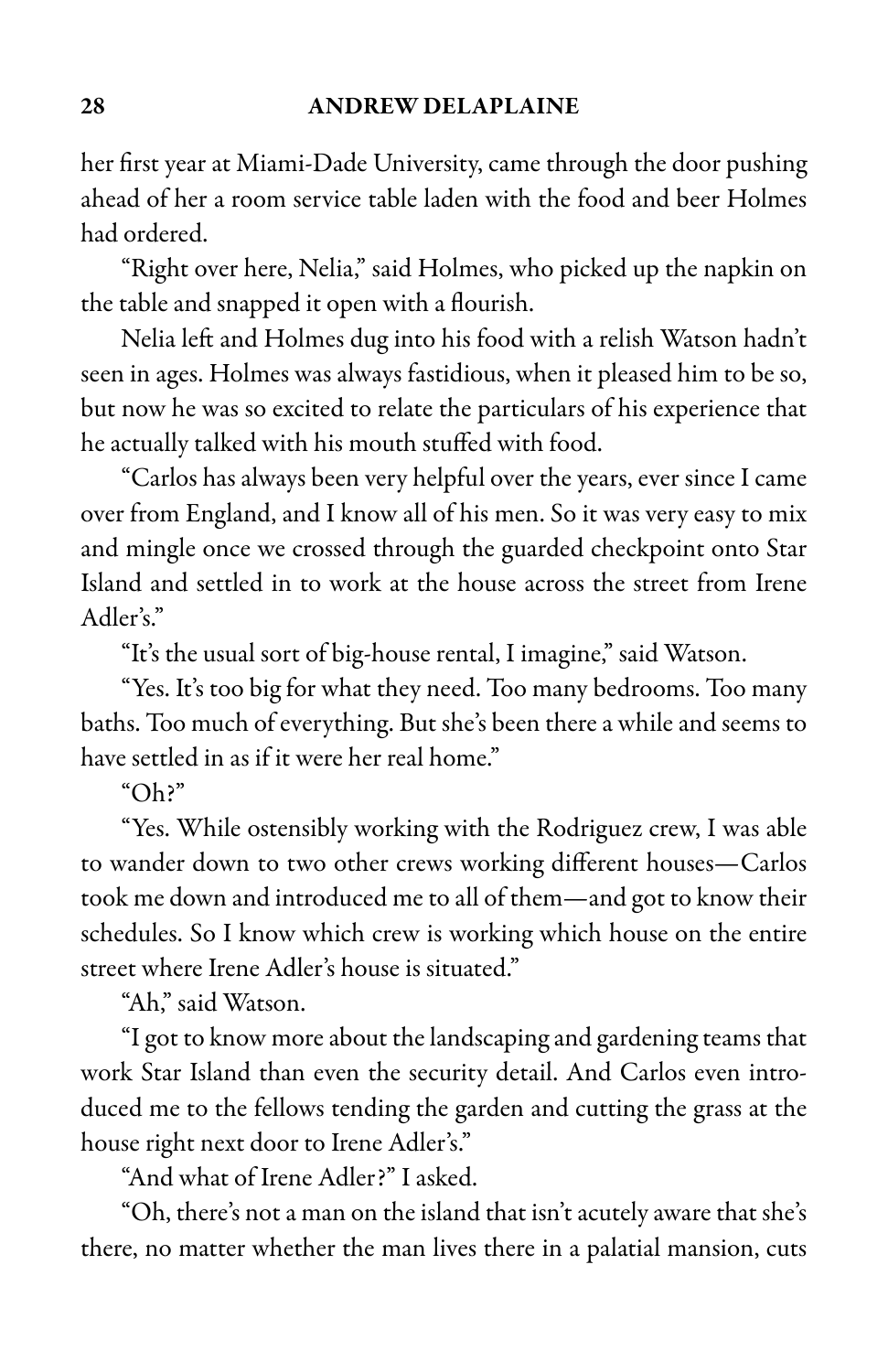the grass or trims a hedge. She's been living a very quiet life, however, for a big star. She gets occasional visits from her Hollywood agents at UTA, but there's an interesting character who stops by once—sometimes twice—a day: one Jeffrey Norton, a one of those big-shot hedge fund managers from New York who have driven up the country house prices out in Greenwich to such an outlandish degree."

"Yes, we all know the type," Watson sighed. "They come to South Beach and throw their money around—"

"In a vain attempt to be 'cool,' as they say," interrupted Holmes. "Yes."

"We've had enough of them here in this hotel, I dare say."

"Indeed," Watson agreed.

"In any case, according to the eyes on the street that see everything, this Norton fellow is not your typical besotted star-gazer."

" $No?$ "

"No. He comes by at least once a day—even though he doesn't live here. He keeps a flat at the Continuum on South Pointe, but is always over on Star Island visiting Irene Adler."

"Really?"

"Yes. I was able, with Carlos walking me around and dressed as I was, to reconnoiter the area quite thoroughly so as to set my plans."

"But what about Norton?"

"Well, I couldn't very well make any plans without considering him as a major factor. I had my cell phone, so I was able to check immediately with all my contacts in New York. Jeffrey Norton seems to be a totally new factor in Irene Adler's life. To me, this was very ominous. What was their relationship? Why the repeated visits? Was she his client, his friend, or his lover? If the former, she had probably transferred the Bornholm Diamond to his safekeeping. If the latter, it was much less likely. On the issue of this question depended whether I should continue to focus my attention on Star Island, or turn my attention to Norton's condo in the Continuum. A delicate point, and it considerably widened the field of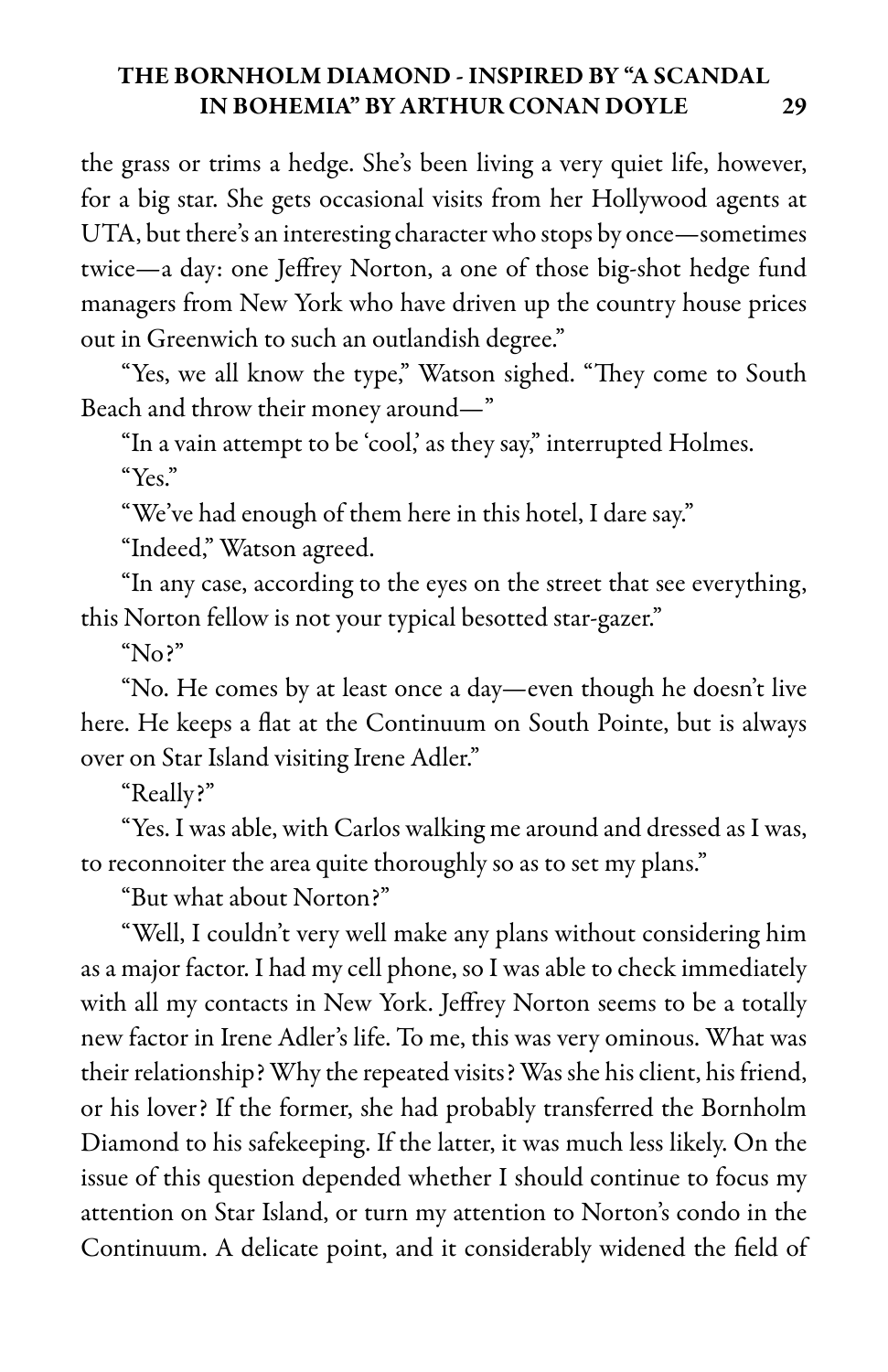my inquiry. I don't wish to bore you with these details, but I have to let you see my little difficulties, if you are to understand the situation."

"I am following you closely," Watson answered.

"You see, if she was Norton's lover, the last thing she would want him to see was the Bornholm Diamond. You of all people, Watson, know how I am fixated on trashy Hollywood gossip. The trashier the better."

"This is true. What was it you said just the other day about the Kardashian sisters?"

"That they ought to be awarded the Presidential Medal of Freedom. And they deserve it."

"What is it they award the Medal for, anyway. As a Brit, I'm not so sure."

"Why, Watson, it recognizes those individuals who have made 'an especially meritorious contribution to the security or national interests of the United States, world peace, cultural or other significant public or private endeavors,' and that's a quote," Holmes said with his mouth full, brandishing a fork in Watson's direction as he ate some potato salad. "I think it's the bacon I love more than anything else," he added.

"How, may I ask, Sherlock, have the Kardashians contributed to the cultural affairs of the United States? I'm assuming they have not had a hand in national security."

Holmes leaned back and sighed.

"Oh, Watson, you'll never learn the fine art of irony, which is only a short remove from the harsher art of sarcasm. The Kardashians, my dear fellow, have proved that *anybody* can triumph in this lawless country, with no talent at all."

"Ah," said Watson.

"Well," said Holmes quickly. "Let me be more specific. One must have the talent to titillate."

"Now what about this Norton chap?"

"Yes, thank you, Watson. I do digress."

"I'd certainly call the Kardashians a digression."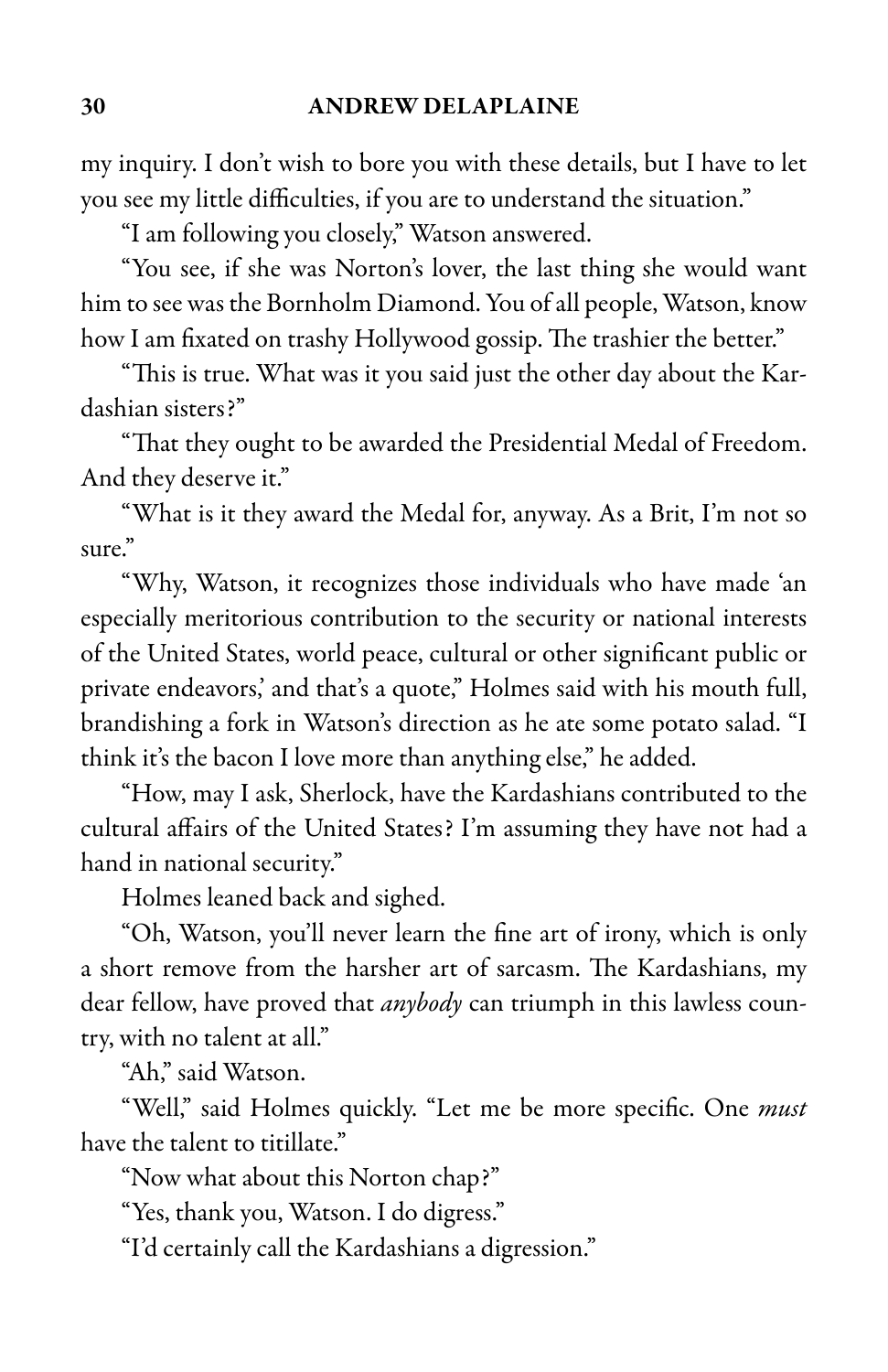"Indeed. I was still going over in my mind how to approach the situation while Carlos was talking to the gardener at the house next door when a pale blue Bentley Continental GTC pulled up. The top was down and it looked like it had just been driven off the showroom floor. A handsome man got out, and the gardener told me that this was Jeffrey Norton. I did not for a moment doubt it. He looked rich. He looked confident. He also looked like he was in a frantic hurry over something. Reach over the bar and bring me a Smithwick's, will you, Watson? Nelia only brought me one when I asked for two."

"What was happening?" Watson asked, his face flushed as he moved over behind the wet bar in the corner and got Holmes a bottle of Smithwick's and popped the cap.

"He was in the house about twenty minutes. I could see him through the window in what looked like a morning room on this side of the house. The window was open so I could hear their voices. Very animated. Couldn't make out exactly what they were saying, but something was afoot. Presently, he dashed out of the houseand jumped into the Bentley and sped away."

"And what about her?"

"Ten minutes later a Central Cab pulled up and tooted the horn and Irene Adler ran out to get in it."

"Why would Irene Adler take a cab? She would have bodyguards and drivers on duty round the clock at her house."

"Precisely, Watson. By taking a cab alone with no bodyguard, it is plain that she didn't want any of her staff to know where she was going. Also, you have to remember the paparazzi know her car. Star Island has a guard gate, which affords the famous actress a good deal more privacy than she could expect to enjoy if she'd rented a house, say, on North Bay Road."

"True."

"The windows in the cab were open and I could hear her order the cabbie to turn on the air conditioning and roll up the windows, but be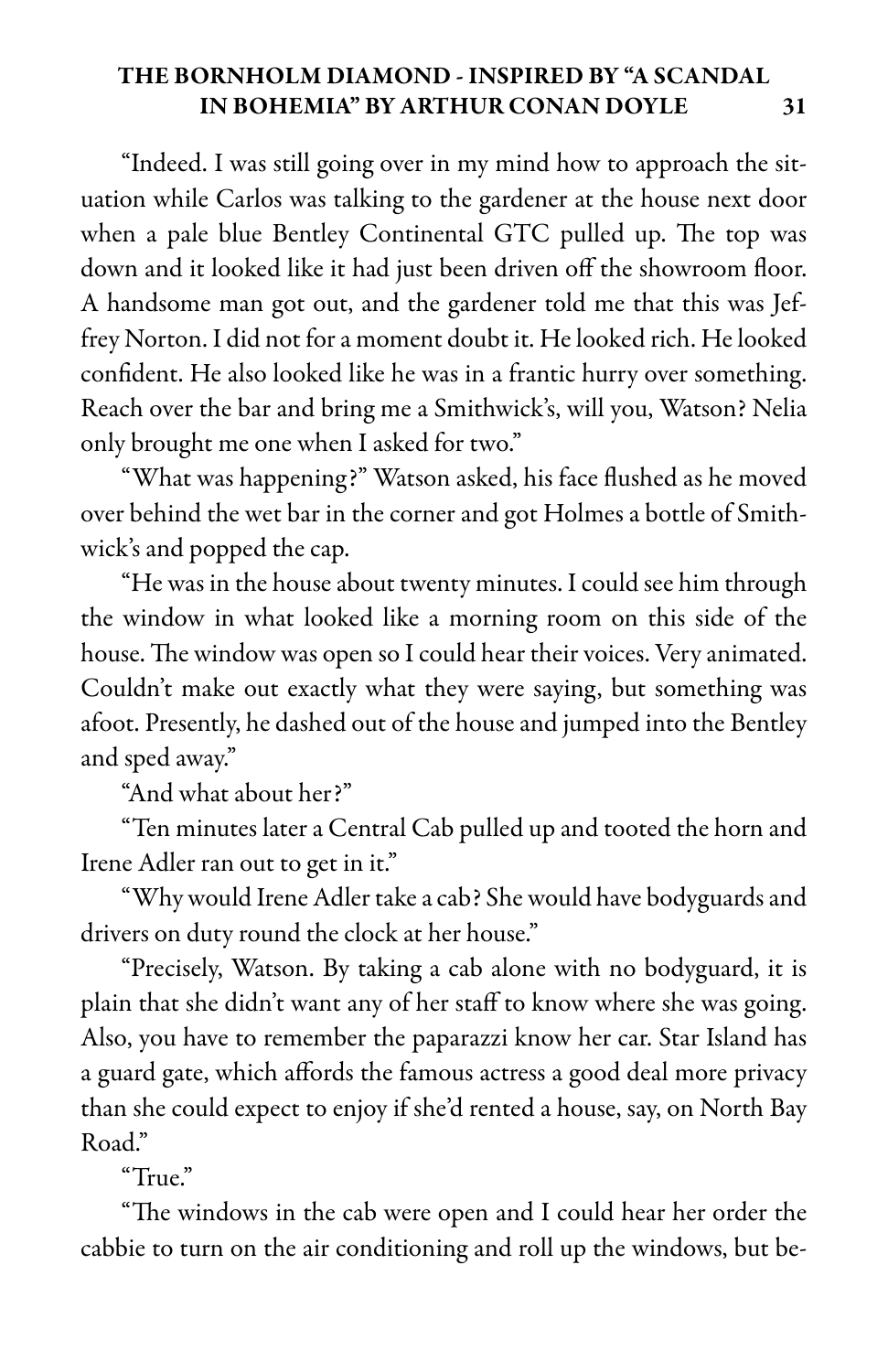fore he did, I heard her say, 'An extra twenty dollars if you get me to the Church by the Sea in fifteen minutes."

"The Church by the Sea? That's the one up in Bal Harbour."

"Yes, Watson. Just to the east of Saks Fifth Avenue."

"What did you do?"

"I turned to Carlos and gave him a hundred dollars and told him I needed one of his boys to drive me to Bal Harbour that very instant. In seconds, I was in a seriously distressed pick-up truck with Edgardo, and on our way. I actually had to force the fellow to slow down a bit, as the last thing I wanted was for a policeman to stop us before I could find out what was going on at Church by the Sea."

"They were still there when you arrived?"

"Yes. Norton's blue convertible was parked outside. Actually, up on the curb not even in the driveway properly, so rapidly had he pulled it up. In his haste, he'd even left the top down."

"And Irene Adler?"

"I assume she'd paid the cab off and was inside with Norton. I took Edgardo's cell phone number and told him to wait for me around the corner, that I'd call him as soon as I'd finished. Inside, there was not a soul except Norton and Adler and a clergyman in his cassock, who seemed to be arguing with them. They were all three standing in a knot in front of the altar. I lounged up the side aisle like any other idler who has dropped into a church. Suddenly, to my surprise, the three at the altar faced round to me, and Norton came running as hard as he could towards me."

"Did you run?"

"No, he didn't have any idea who I might be. I was still dressed like a common yardman. He grabs me by the arm and says, 'Thank God, you'll do. Come! Come!"

"What did you say?"

"I demanded to know what he wanted."

"And?"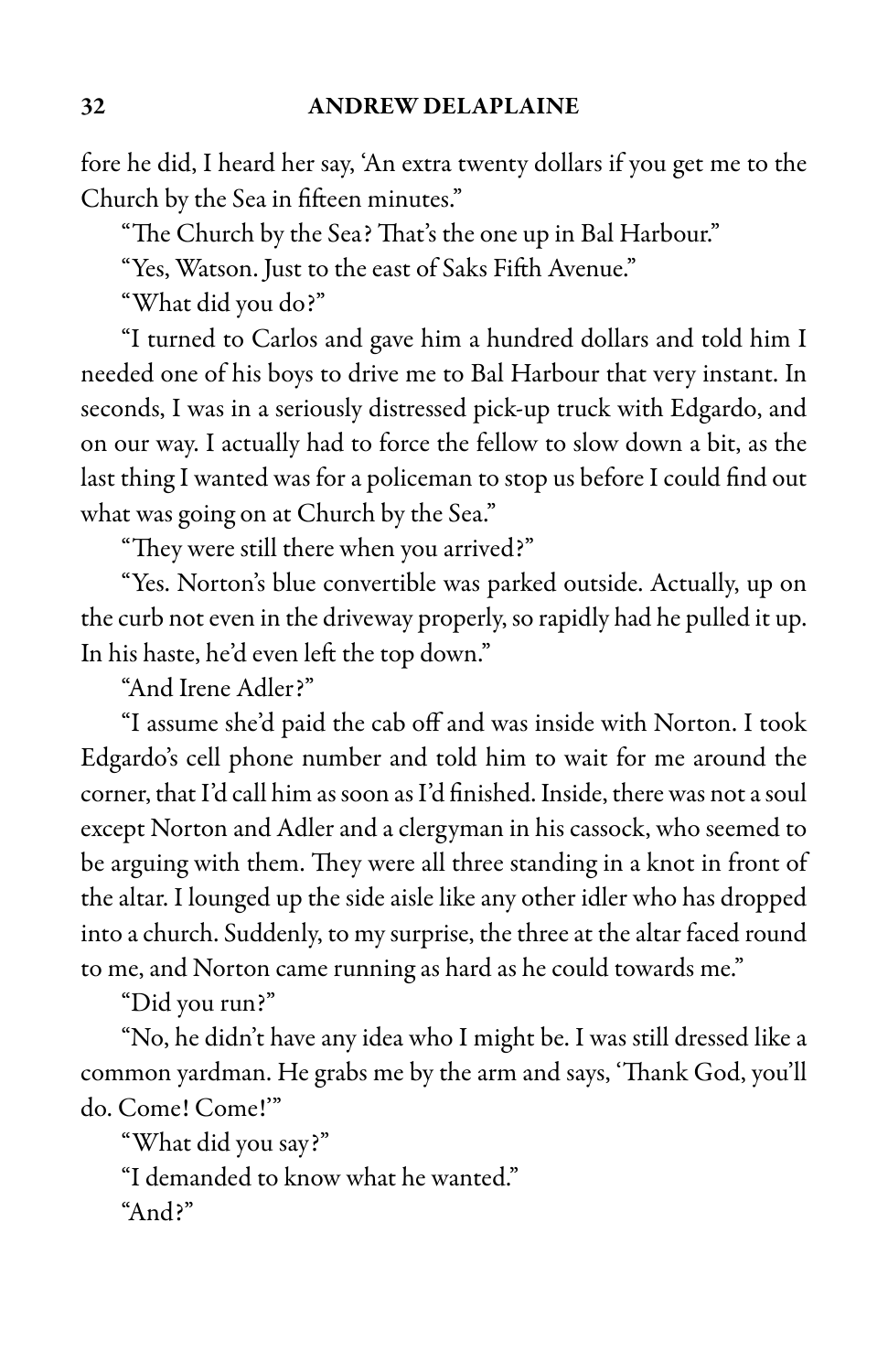"'Come, man, come, only three minutes, or it won't be legal,' he says. I was half-dragged up to the altar, and before I knew where I was I found myself mumbling responses whispered in my ear, and vouching for things I knew nothing about, and generally assisting in the secure tying up of one Irene Adler, spinster, to Jeffrey Norton, bachelor. Or, I might add, billionaire bachelor. It was all done in an instant, and there was the man thanking me on the one side and the lady on the other, while the clergyman beamed down on me. It was the most preposterous position I ever found myself in in my whole life, and it was the thought of it that started me laughing just now. It seems there'd been some irregularity about their license, and the clergyman absolutely refused to marry them without a witness of some sort. My lucky appearance saved the bridegroom from having to sally out into the streets in search of a best man."

"A very unexpected turn of affairs," said Watson.

"Apparently, they'd arranged the ceremony to take place at the Church by the Sea because it's next door to the Bal Harbour Shops. And you know what there are many of in the Bal Harbour Shops, Watson?"

"Yes. Fine jewelers: Cartier, Harry Winston, Tiffany, Graff."

"Yes, so Norton went to fetch the ring and then met Irene Adler at the church next door. After the ceremony, I lingered behind them as they made their way to the church door where they stopped. Here they separated. He was returning to his condo in the Continuum to wrap up his affairs. She was going back to Star Island to get her car and, as she told Norton, 'I will go to my personal trainer the way I normally do so the staff won't suspect anything,' which naturally led me to think they were going to leave Miami immediately, something which would have necessitated precipitous action on my part, I needn't tell you, Watson."

"No, you only have till Monday."

"Correct, Watson," Holmes said, pushing the room service cart away from his chair and going over to the bar where he picked up the phone. "We only have till Monday."

 $W$ e?"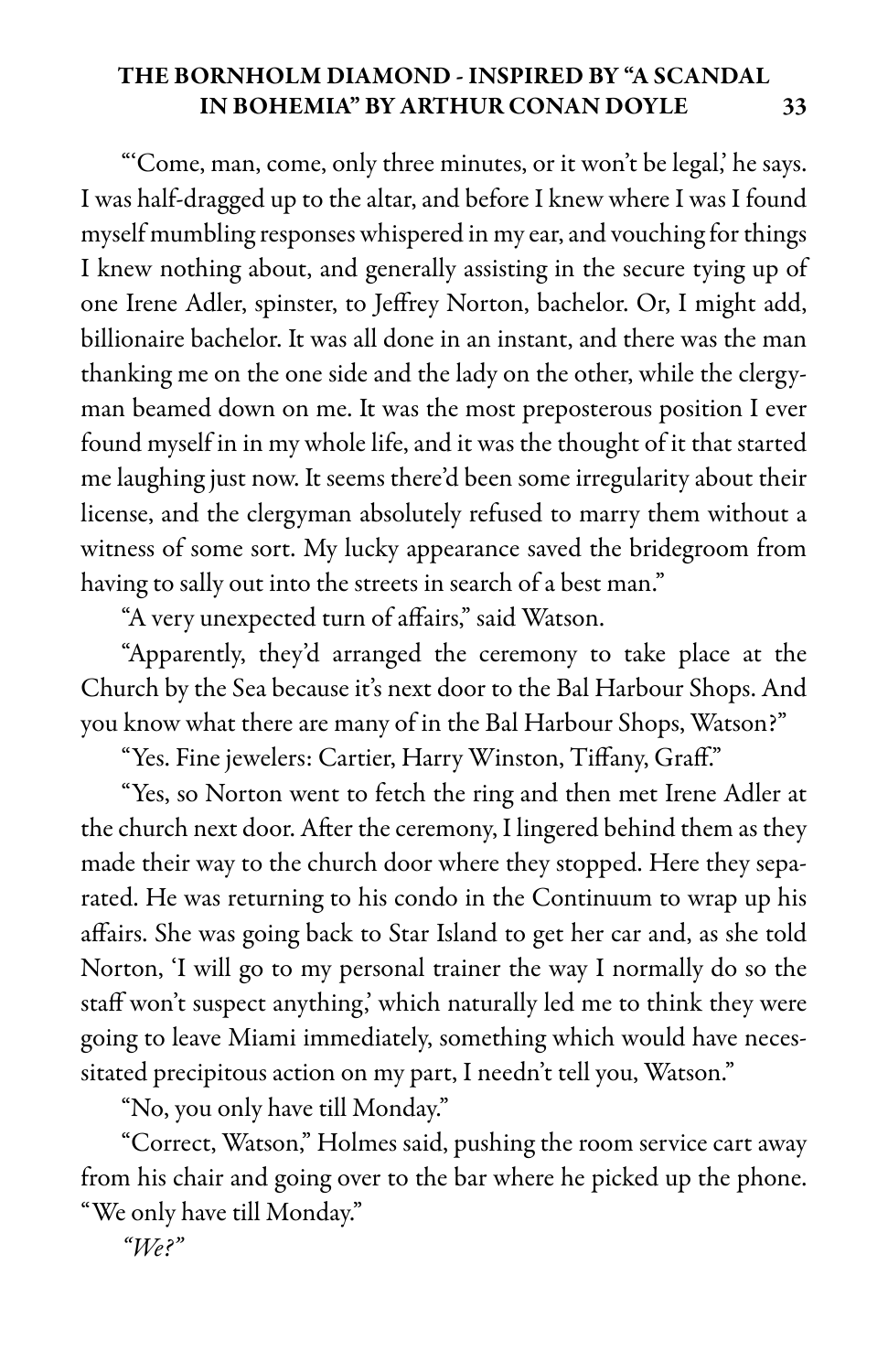"I was hopeful, Watson, that I could rely on your cooperation."

"I'd be delighted, of course."

Holmes spoke into the phone.

"Send Nelia up for my room service cart." He hung up. "You don't mind breaking the law?"

"Not in the least."

"Nor chancing arrest?"

"Not in a good cause."

"Oh, the cause is excellent!"

"Then I am your man."

"I was sure that I could count on you."

"But what do you want me to do?"

"I want you to assault me on the sidewalk in front of her house."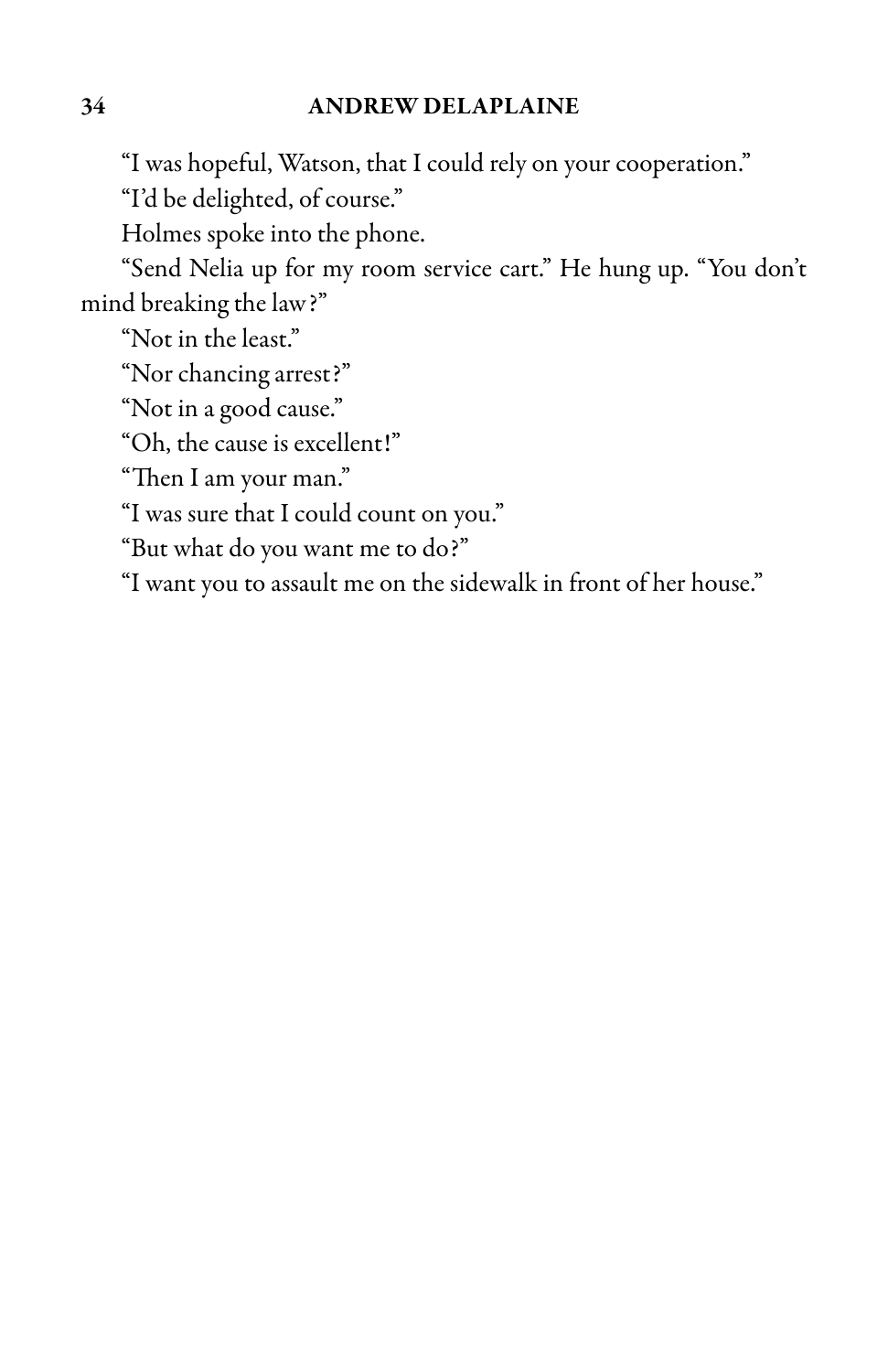# Chapter 6

#### The Plan

#### "What?"

Now it was Watson's turn to jump out of his chair.

"Go get a hat and a jacket while I go in and change into my new persona. We have to hurry, because she will return soon from her session with the trainer."

Ten minutes later, Watson returned in time to see Holmes come out of his dressing room looking like an elderly Cuban gentleman, complete with white long-sleeved linen guayabera, an elegant moustache, and carrying a Panama hat. On his wrist, he wore a gaudy gold bracelet with large links.

"The Panama hat the Crown Prince wore gave me the idea to dress as a wealthy Cuban man."

"Very impressive," Watson nodded.

He went over to the bar where he took three panatelas from a humidor and tucked them into his top left shirt pocket.

"I think these expensive Montecristos ought to finish the look quite successfully."

It was not merely that Holmes changed his costume. His expression, his manner, his very soul seemed to vary with every fresh part that he assumed. Here he stooped a little, which enhanced the effect of the gray coloring he'd brushed into his hair. The stage lost a fine actor when Sherlock Holmes IV followed in his ancestor's footsteps to become a specialist in crime.

In very little time they made the short trip down Alton Road and part way over the MacArthur Causeway to the bridge connecting the Causeway to Star Island. Holmes positioned them under a hundred-year old banyan tree with its many gnarled limbs just to the south of the driveway Irene Adler (now Irene Norton) would use when she returned. The Rodriguez landscaping crew (about six men) worked directly across the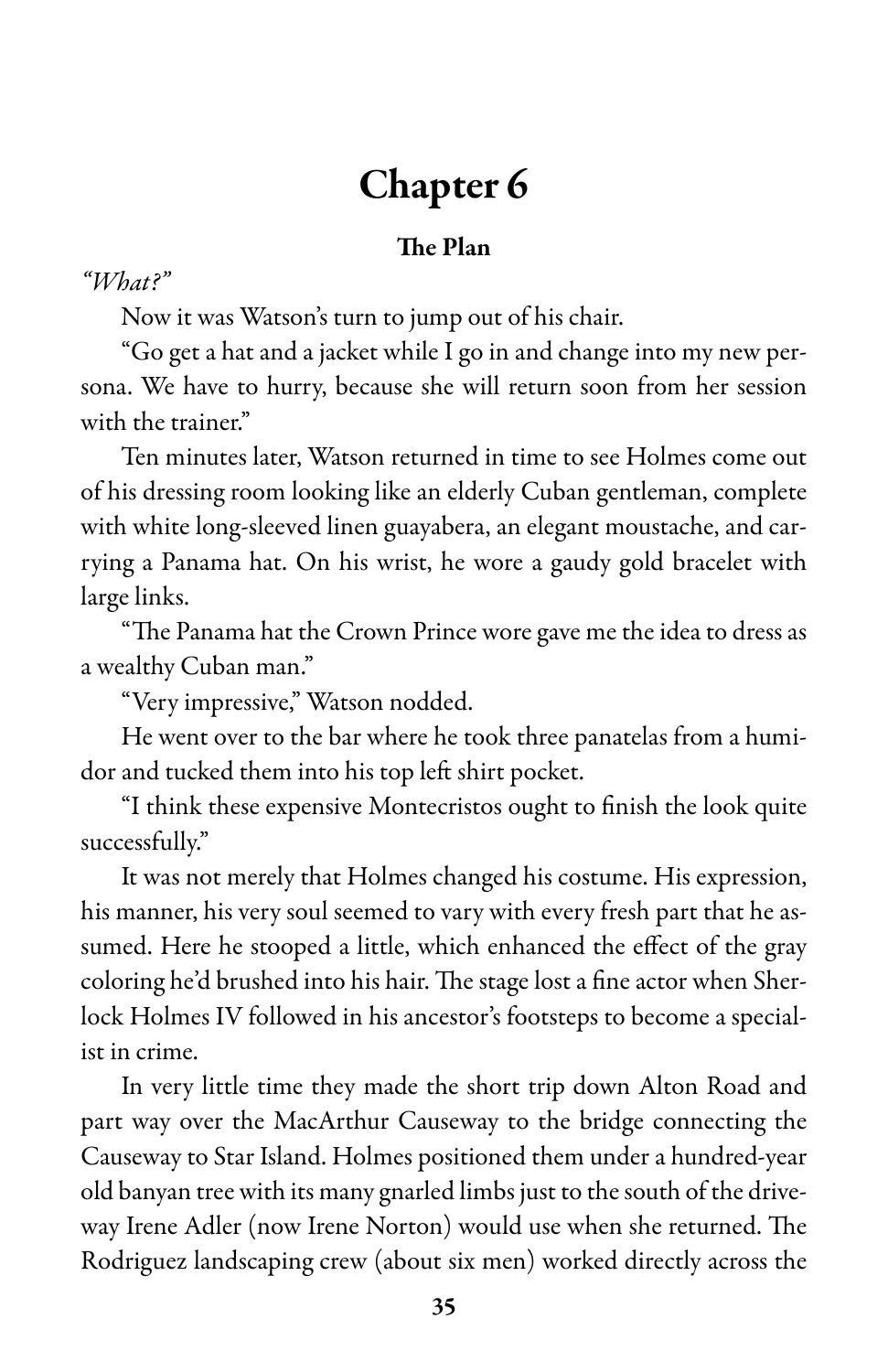street. Carlos Rodriguez came over and Holmes had a few words with him. Then he turned back to Watson.

"You see," remarked Holmes, "this marriage rather simplifies matters. The Bornholm Diamond becomes a double-edged weapon now. The chances are that she would be as horrified at its being seen by her new billionaire husband as our client is for it to be found missing in Stockholm. Now the question is, Where do we find the diamond and relieve both parties of their anxieties?"

"Where, indeed?"

"It is most unlikely she carries it about with her. She knows that the Crown Prince is capable of having her waylaid and searched. Two attempts have already been made. We may take it, then, that she does not carry it about with her."

"Where, then?"

"Her banker or her lawyer. There is that double possibility. But I am inclined to think neither. Women are naturally secretive, and they much prefer to conceal things themselves. Why should she hand it over to anyone else? She could trust her own guardianship, but she could not tell what indirect or political influence might be brought to bear upon a businessman, even one so powerful and rich as Norton. Besides, remember that she had resolved to use it within a few days. It must be where she can lay her hands upon it at a moment's notice. It must be in her own house."

"But it's been burgled—twice."

"Hah! They did not know how to look."

"But how will you look?"

"I will not look."

"What then?"

"I will get her to show me."

"But she will refuse."

"She won't be able to. But look—there's the signal from Carlos's man."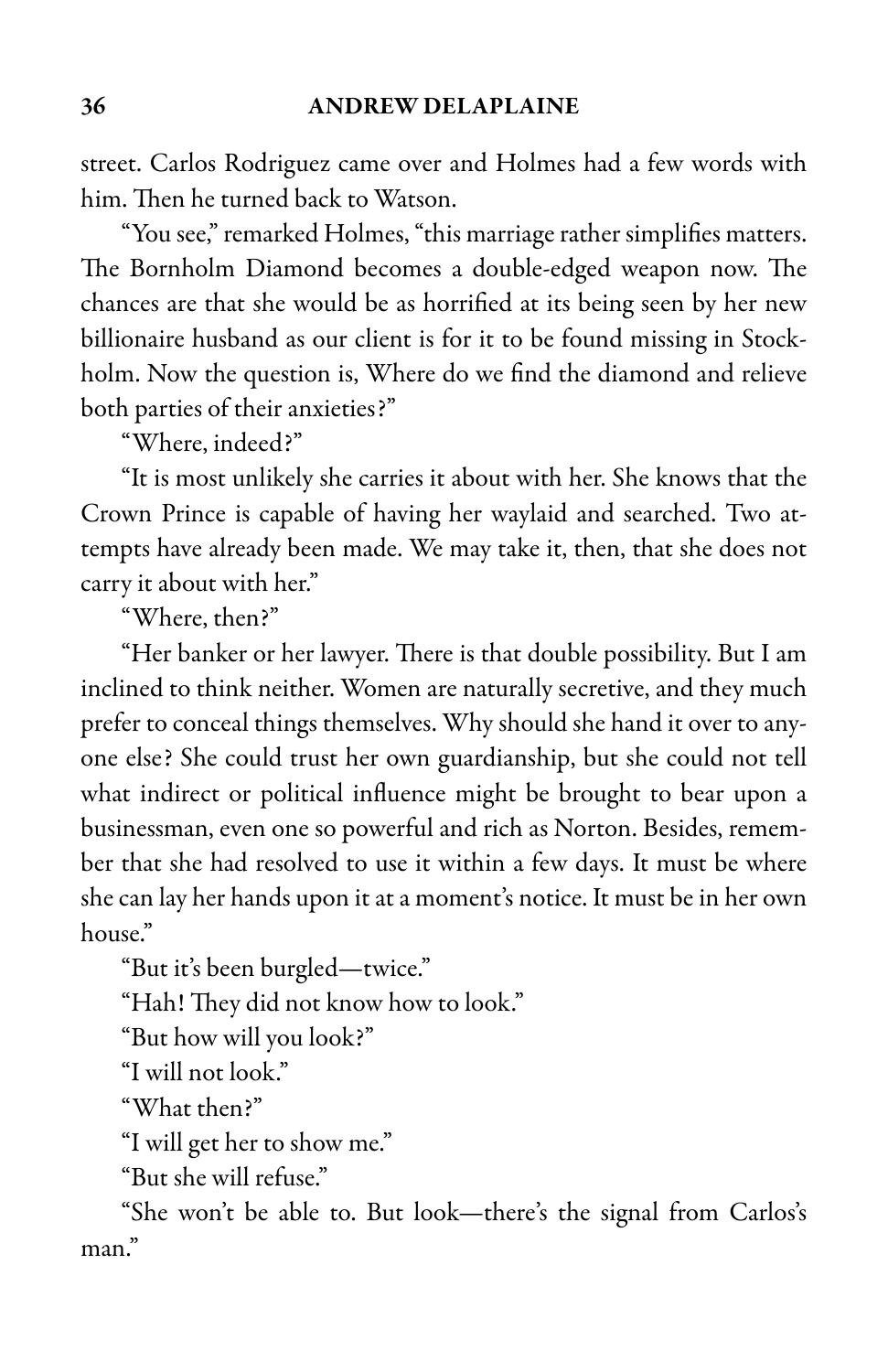He pointed to the corner where the road curved. They saw one of the yardmen stationed there wave a red handkerchief.

"She comes, Watson. Go to your position."

Watson moved to the far side of the driveway and turned around to walk back in the direction he'd just come from. Holmes began walking toward Watson and they'd almost just met as Irene Norton pulled into her driveway between them in her CL65 AMG Mercedes. She drove up to the closed garage door, only a few feet from the two men, so she was just getting out of her car as a stooped and dignified older Holmes passed by Watson.

She very clearly witnessed Watson turn around and hit Holmes over the head with a blackjack.

Holmes cried out as he fell to the pavement bleeding from the head.

Watson ripped the gold bracelet off Holmes's hand and bolted down the street as Rodriguez's men from across the street raced over, two of them running down the street after Watson while three others came to Holmes's aid.

Irene Norton came rushing down to the stricken Holmes at the same time.

"He got that gold bracelet," said one of Rodriguez's men.

"I could see it from across the street," said another.

"Oh, my God. Is he all right?" asked Irene as she leaned over.

"I don't know, Ma'am," said Rodriguez, taking arag and wiping some of the blood from Holmes's head. "But we've got to get him out of this sun."

"Bring him inside and we'll call an ambulance."

By now, her staff had come pouring out of the house: a maid, a cleaning woman, a secretary, two bodyguards, a driver. Gently, they picked up a groaning Holmes and took him into the foyer.

"Where do you want us to put him, Ma'am?" asked Rodriguez.

"Just here in the front living room, on that couch."

"I'll call an ambulance," said the secretary, dialing on her cell phone.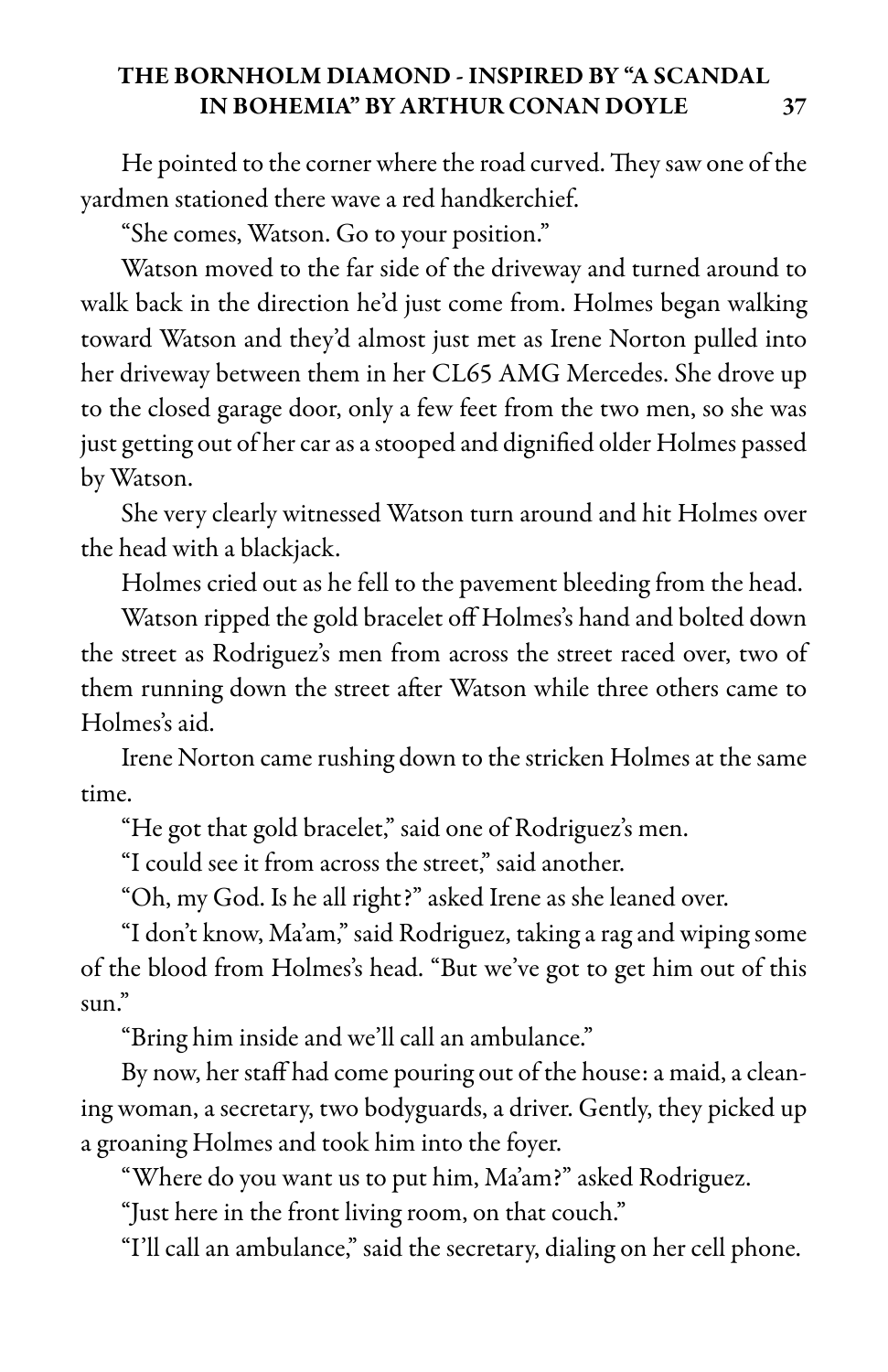"And the police," said Mrs. Norton. She turned to her security detail, tossing one of the bruisers her car keys. "Get in the car and go after that son of a bitch. Two landscaping guys are chasing him on foot." She turned to the maid: "Get some water and a towel. Hurry!"

As people were bustling about, their attention was diverted away from Holmes.

Rodriguez, however, was with Holmes, leaning over him and gently dabbing the rag against his bloody "injuries."

"It's OK, old man, you'll be all right."

Holmes opened his eyes and winked at Rodriguez, who winked back. Rodriguez looked over his shoulder at the two workers who'd helped carry Holmes into the house. They both had shoulder bags. Very quickly and deftly, they got out the smoke grenades and silently pulled the pins, tossing the devices into the corners.

At the same time, they raised the cry: "Fire!" "Fire!" "Fire!"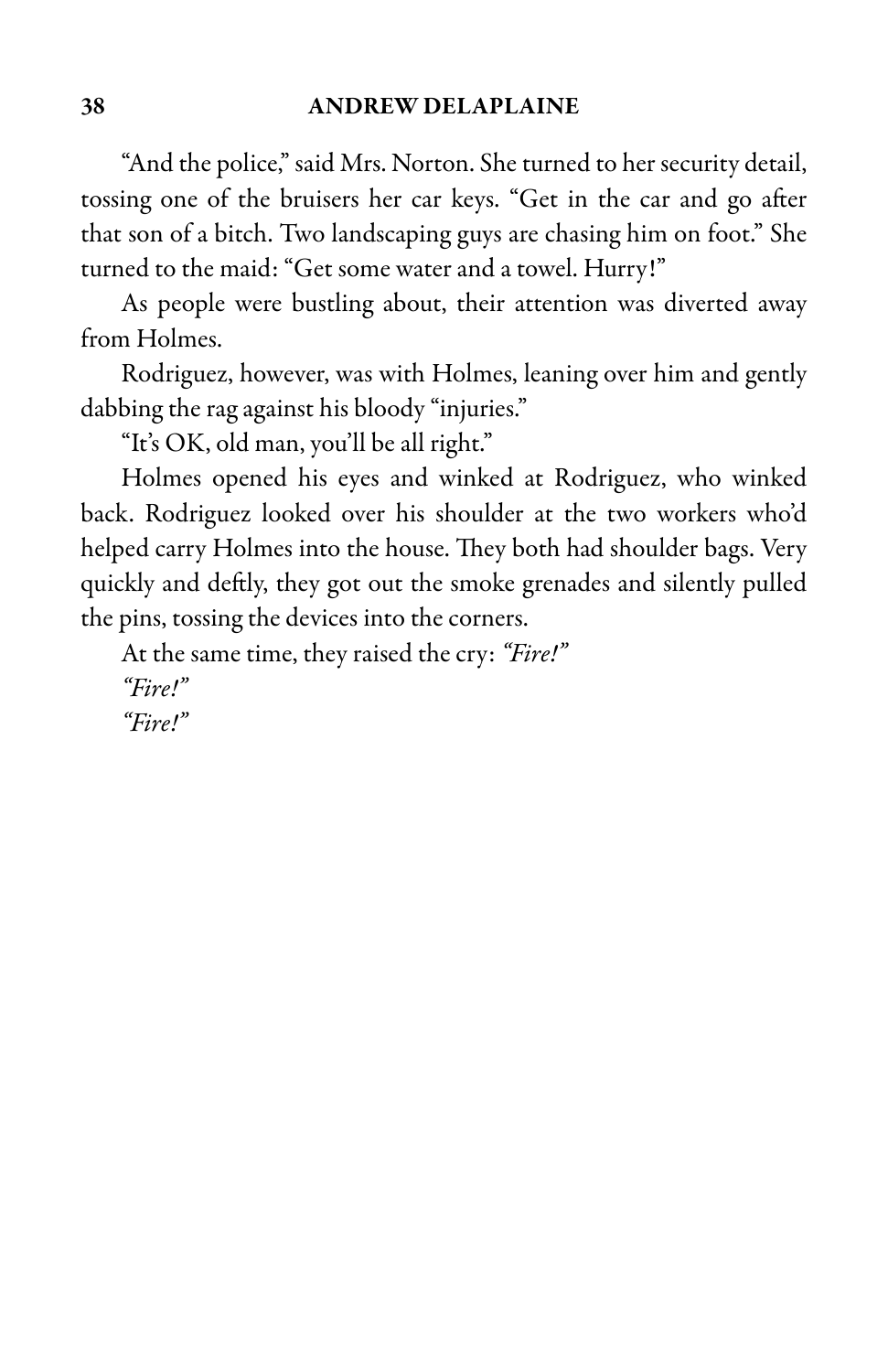# Chapter 7

#### House on Fire

About half an hour after the cry of Fire! went up in Irene Norton's house, Holmes joined Watson, meeting him down in South Pointe Park at the foot of South Beach. He arrived hidden under a muddy tarp in the back of one of Rodriguez's landscaping trucks. Watson had already been swept off Star Island by the two men who'd chased after him. One circled round to get one of the trucks and collected the others just around the bend in the drive, taking them off the island before the police could be called or Irene Norton's bodyguards could catch up with them.

Holmes hopped down off the back of the open-bedded truck and brushed some of the muck and mulch from his ruined linen guayabera, a broad smile consuming his ruddy face.

"You did it very nicely, Watson," he remarked. "Nothing could have been better."

"You have the diamond?"

"I know where it is."

"And how did you find out?"

"She showed me, as I told you she would."

"I am still in the dark."

"I don't wish to make a mystery," said he, laughing. "The matter was perfectly simple. You, of course, saw that all of Rodriguez's men were our accomplices. I engaged them all earlier."

"I guessed that much."

"Then, when you hit me over the head, I had two fake blood capsules in the palm of my hand. I fell down, clapped my hand to my face, and became a bloody mess. An old trick."

"I also assumed that."

"Then they carried me in. She was bound to have me in. What else could she do? And into her living room, which was the very room that I suspected. I was convinced the Bornholm Diamond was either in her liv-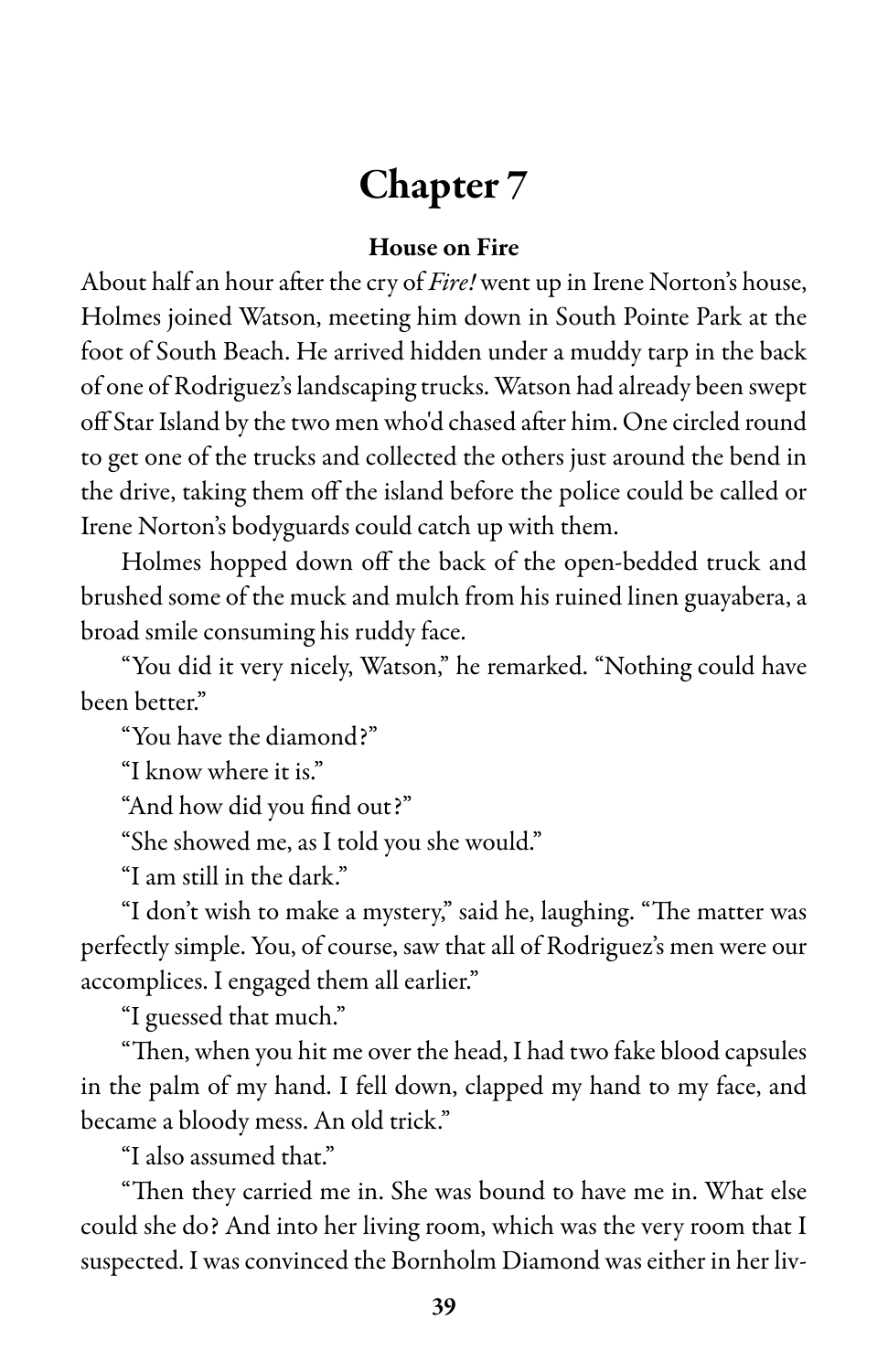#### 40 ANDREW DELAPLAINE

ing room or her bedroom, and I was determined to see which. They laid me on a couch, and when everybody was occupied elsewhere, I gave the signal to Rodriguez to set off the smoke grenades."

"Ah, that was the distraction you needed."

"Yes. It was all-important. When a woman thinks that her house is on fire, her instinct is at once to rush to the thing that she values most. It is a perfectly overpowering impulse, and I have more than once taken advantage of it. A married woman grabs for her baby; an unmarried one reaches for her jewel-box. Now it was clear to me that our lady today had nothing in the house more precious to her than what we are searching for. She would rush to secure it. The alarm of fire was admirably done. The smoke and shouting were enough to shake nerves of steel. She responded beautifully. The Bornholm Diamond is in a recess behind a sliding panel just behind a purely ornamental bell-pull to the right of the fireplace. She was there in an instant, and since I was watching her like the proverbial hawk, through the smoke I caught a glimpse of her as she opened the panel halfway. When I cried out that it was a false alarm, she slid the panel back, glanced at the smoke grenade canisters, rushed from the room, and I have not seen her since. I rose, and, making my excuses, escaped from the house, followed by Rodriguez and his boys. I hesitated whether to try to secure the diamond at once, but two additional bodyguards had come into the house, the maid and the secretary returned, and as they were watching meclosely, it seemed safer to wait. Too much a show of eagerness would have ruined us. And the police were on the way. Further, I am convinced she did not observe me watching her, so in her mind, the diamond is still in a secure hiding place."

"And now?" I asked.

"We are nearly finished. I will call the Prince tonight when we get back to the hotel. With him, we will call on Mrs. Norton tomorrow morning, if you care to come along with us. The staff will show us into the living room to wait for the lady, but it is probable that when she comes down she may find neither us nor the Bornholm Diamond wait-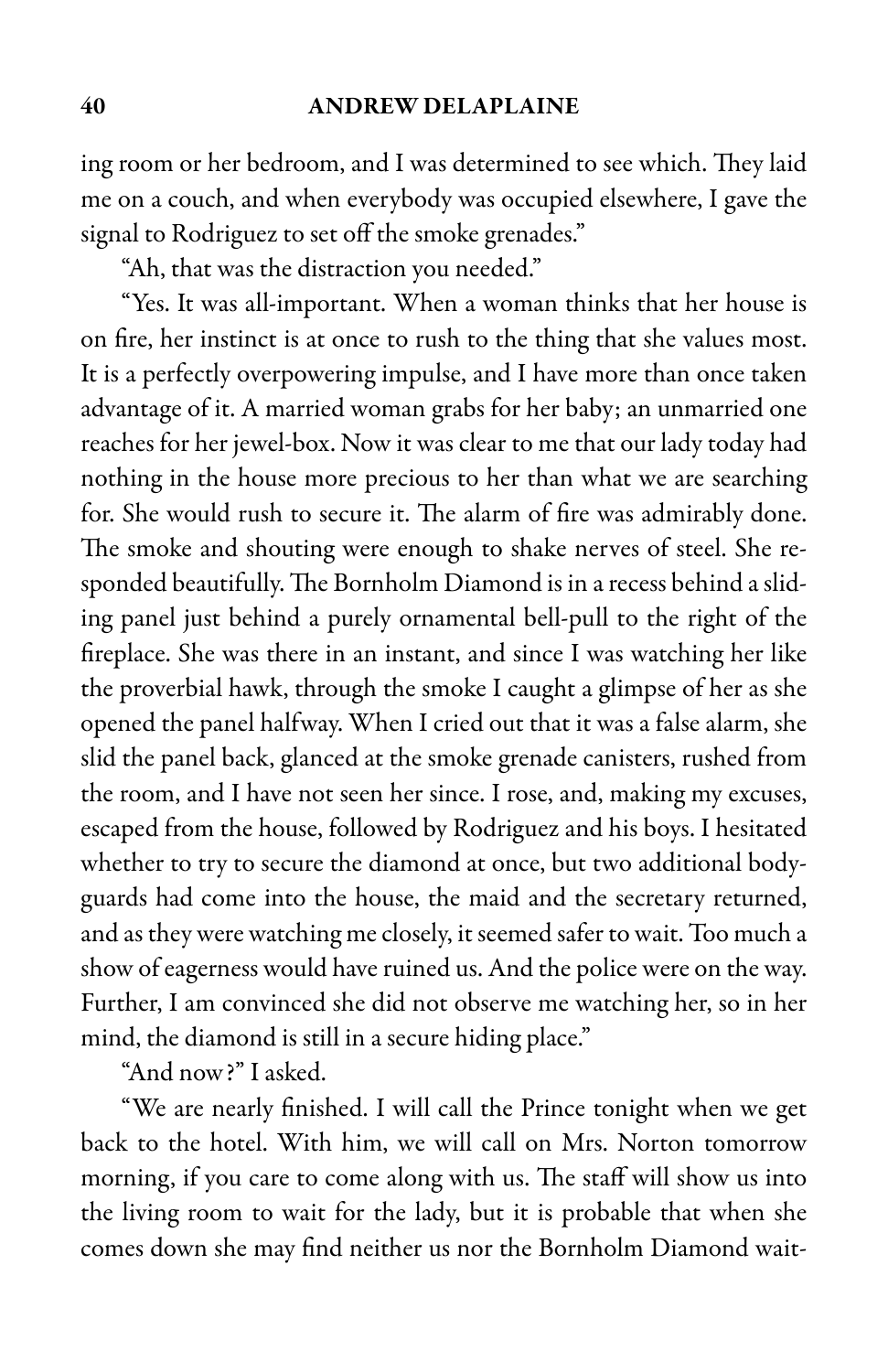ing for her. I thought it might provide a great deal of satisfaction to the Prince to regain the diamond with his own hands."

"And when will you call?"

"At seven-thirty. I know her intimate habits thanks to the close attention I give the gossip press. She sleeps till nine. She will not be up, so we shall have a clear field. We have no time to lose, however, for this marriage may mean a complete change in her life and habits."

They made hearty goodbyes to Carlos Rodriguez and his men, called a cab and drove up Jefferson Avenue till it reached Lincoln Road.

The staff never raised an untoward eyebrow whenever Holmes came in filthy, unkempt, wearing a moustache or a toupee. They'd seen it all.

Holmes stopped at the maître d' stand.

"Save Table 9 for me and Watson, Lupe." Then, turning to Watson, he added, "After we clean up, I think we owe ourselves a fine dinner, don't you, Watson?"

"I do, Holmes. As long as you're buying."

"What looks good on the menu tonight, Lupe?"

"Chef Hilario has a good veal chop in, he says, sautéed in rosemary butter. And I tried the fennel and cream soup," she said with a smile, her dark hair shining in the evening light.

"Sounds excellent, Lupe." He turned to Watson. "I'm sure they'll have plenty of grilled zucchini and other vegetables for you, Watson," he said with a laugh. He always made a joke of Watson's tendency to limit his diet to vegetables, however plainly or exotically prepared. Holmes would eat nearly anything, and had.

Just then, someone passing by said:

"Good night, Mr. Holmes."

They both turned around, but there were dozens of people strolling by. Watson thought the greeting came from a slender youth wearing black jeans, a dark cap and a black leather jacket with chromium studs on it. But he allowed that he could have been mistaken.

"Who was that?"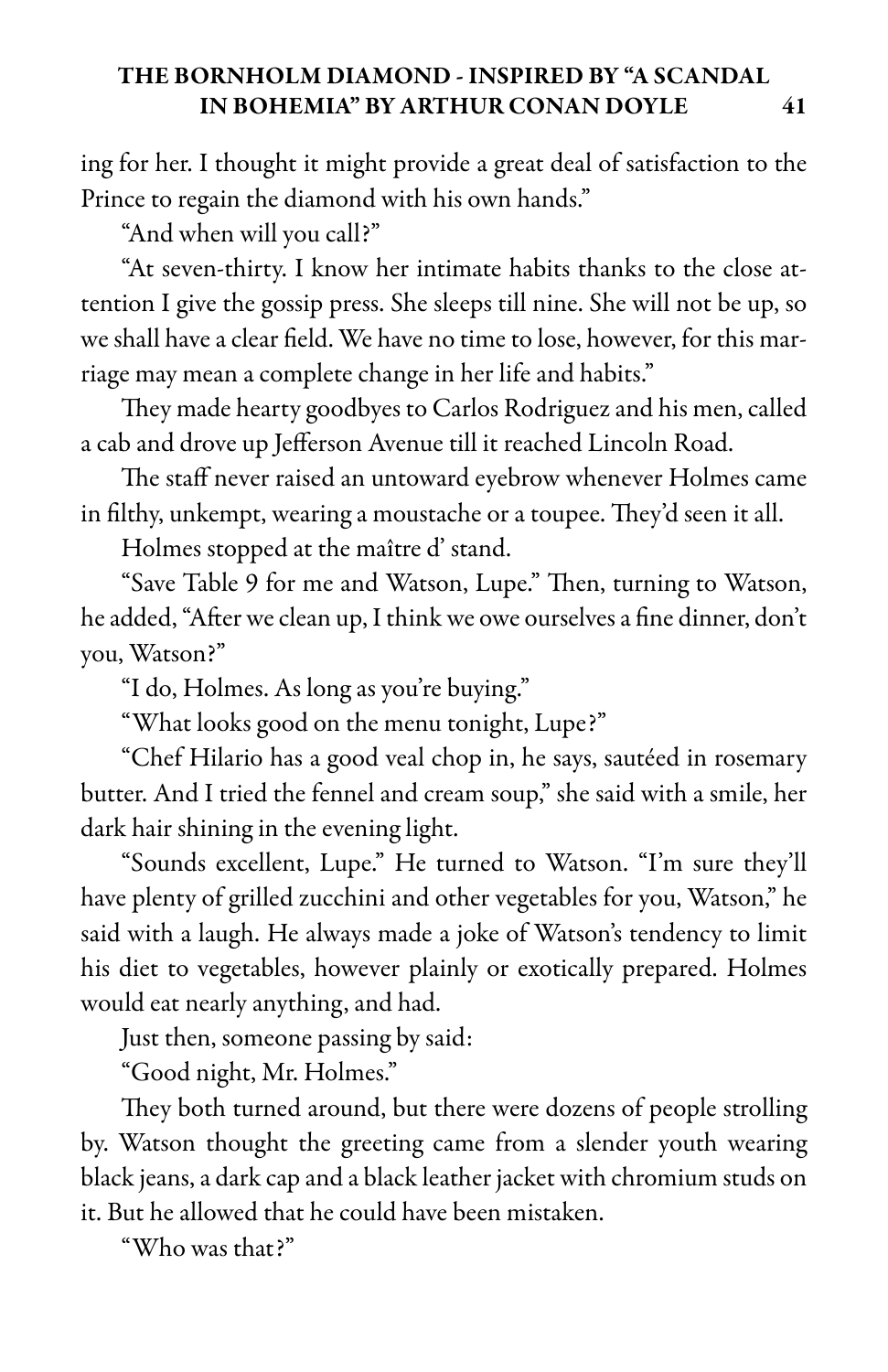### 42 ANDREW DELAPLAINE

"I'm not sure, Holmes."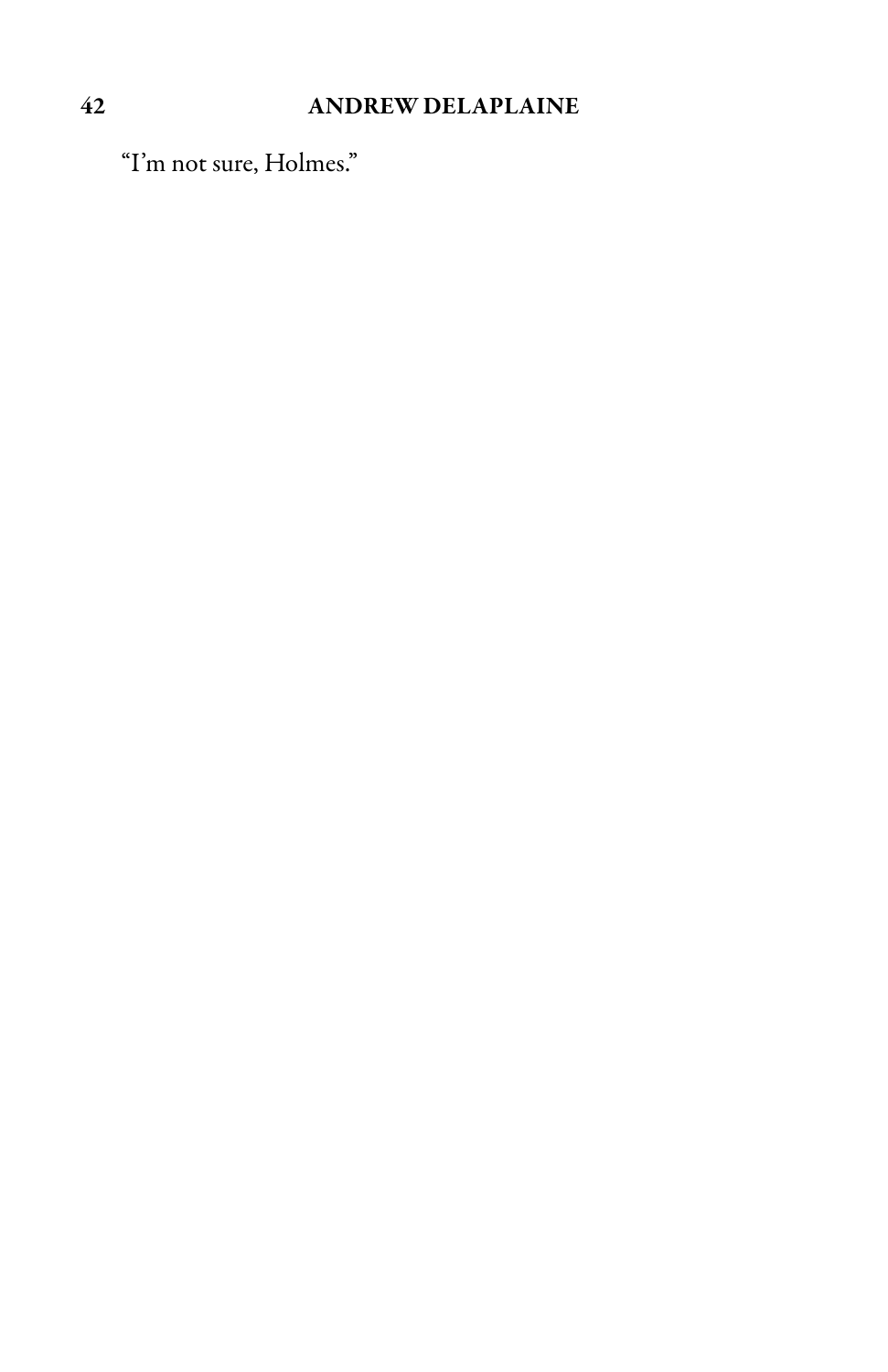# Chapter 8

#### To Adler's House

The next morning, Watson met Holmes downstairs at his usual table outside under the awning and tucked into the farthest corner. Holmes couldn't sit too far up front because the moment people passing by recognized him, they'd stop to ask for an autograph, or worse, to talk to him.

"Sleep well, Watson?" said Holmes as he devoured an omelette.

"No. I kept having dreams that the Bornholm Diamond wouldn't be there when we show up."

"The same thought, I confess, has given me some cause for worry this morning, but I'm hoping for the best." He poured out another cup of steaming coffee, dropped a dash of cream into it and two lumps of sugar. "You really must try this omelette, Watson. It's got lobster, shrimp, cheddar cheese and béarnaise sauce. You'd think the béarnaise would be completely overpowered by the cheddar, which it is, but the effect is quite the opposite: the béarnaise sauce *softens* the cheddar to create a very fine delicacy. And who would think of combining lobster and shrimp into the same omelette? Only my Chef Hilario! I'm so pleased to have him here."

Watson settled for dry toast and a cup of Earl Grey.

Holmes gave him a sardonic look.

"You seem quite happy with that breakfast."

"I am, Holmes, I am," Watson smiled.

Holmes shook his head with displeasure.

"Tasteless. Toast with no butter, no marmalade. Inexcusable."

"Have you heard from the Prince?" Watson said as he finished his first piece of toast.

"I have. In fact—"

At this point, the Prince came barging round the end of the building from Jefferson Avenue and was on the verge of passing into the lobby before he noticed them sitting in the corner partially obscured by one of the many tubbed palms proliferating in Fleming House.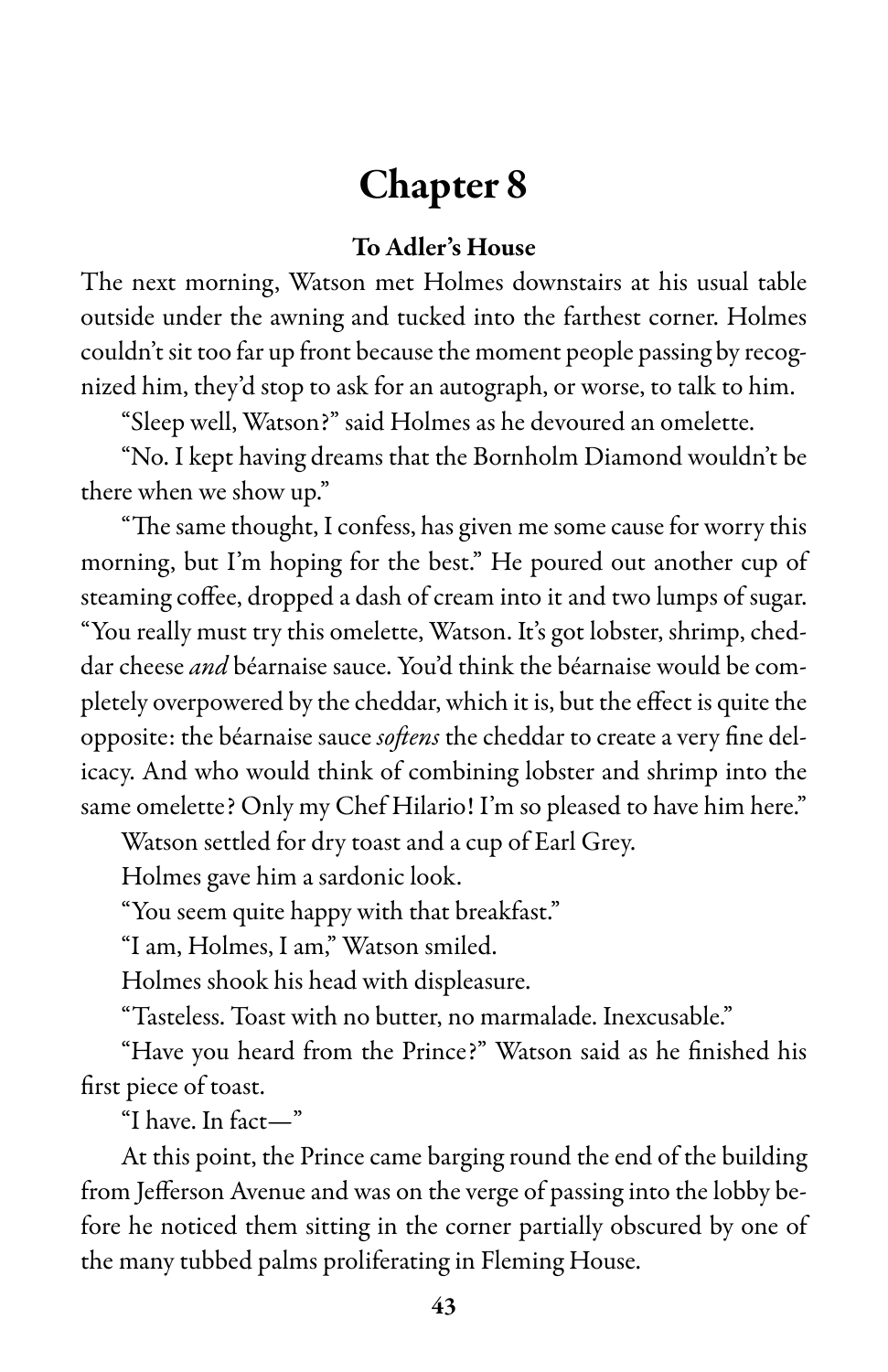He rushed over and pulled up a chair, his faced flushed with anxiety and excitement. He was dressed in a pair of light brown slacks, a white silk shirt, dark glasses, but no hat.

"You've really got it, Holmes? You've really got your hands on it?" "Not yet."

"But you're confident?"

"I'm confident."

"Then, I ask you to quickly finish your breakfast so we might move ahead."

"We are just finishing now," said Holmes. Almost incidentally, he added in a soft, conversational tone: "Irene Adler is married."

"Married! When?"

"Yesterday."

"But—to whom?"

"To an American billionaire named Norton."

"But shecould not love him,"said the Prince, sitting back in hischair petulantly.

"I hope fervently that she does."

"And why?"

"Because it would spare Your Royal Highness all fear of future annoyance. If the lady loves her husband, she does not love Your Royal Highness. If she does not love Your Royal Highness, there is no reason why she should interfere with your plans by becoming a thorn in your side."

"It is true. I seeit now. And yet! Well! I wish she had been of my own station! What a Queen she would have made!"

"You have your car here?" Holmes asked.

"Yes, just round the corner."

"Let's go then."

Quickly, they made their way to the Prince's Bentley Mulsanne waiting in Jefferson Avenue. There was a second Bentley with a security detail.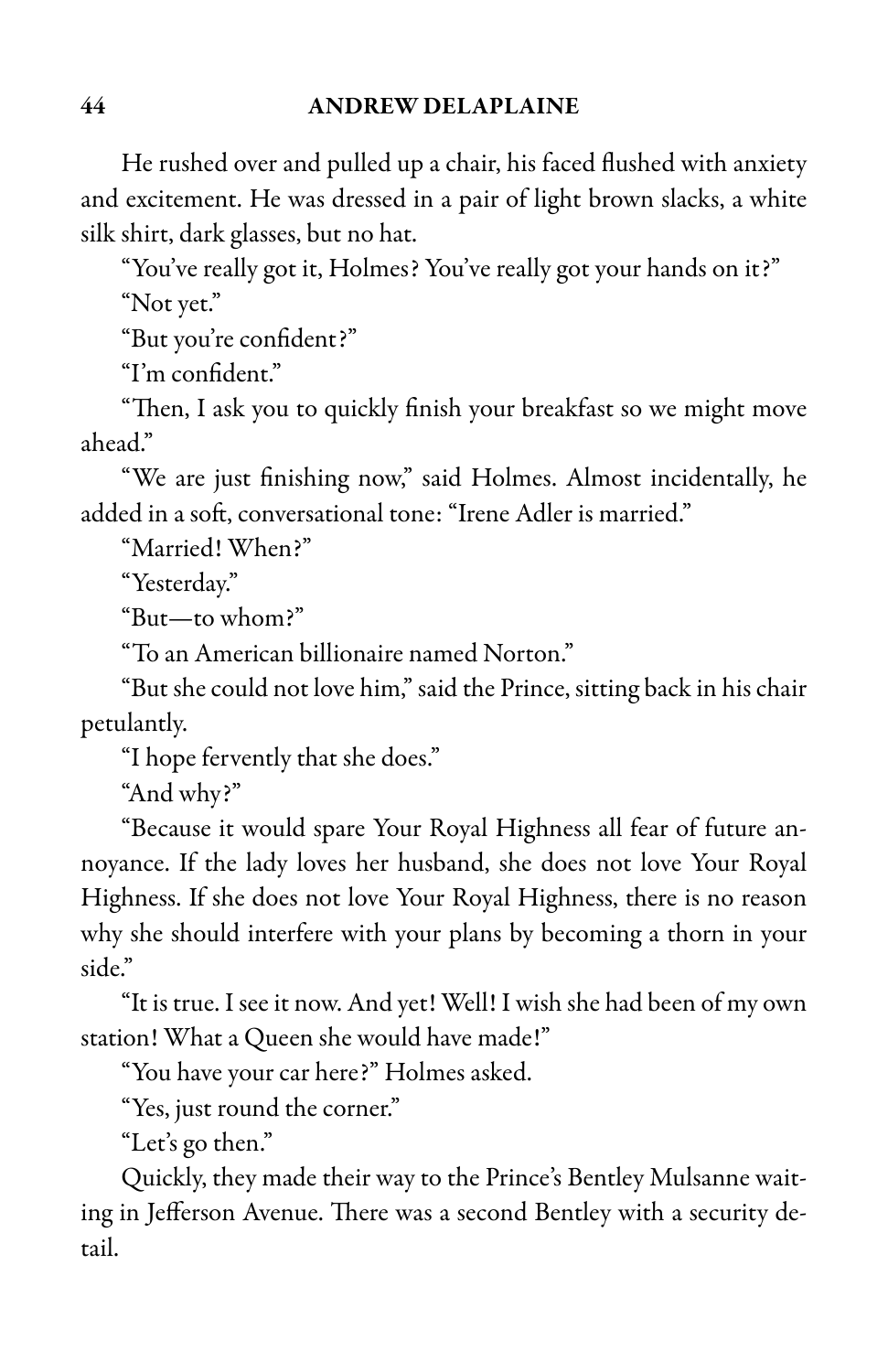"I brought additional people with me this time."

"We will not need them. Watson, tell Lupe to give them breakfast while we are gone. Your Royal Highness, please have them wait here. We will take just the first car with the driver."

Not much was said during the short drive over to Star Island. When they arrived, the secretary answered the door, giving them a sardonic look with a slightly curled lip that did little to hide her distaste at the sight of them.

"You'll be Mr. Holmes, I suppose?" she said.

"I am Mr. Holmes," he answered, looking at her with a questioning and rather startled gaze.

"My employer said you were likely to call. She left this morning for London with her husband at five A.M. on his private jet."

"What!" Sherlock Holmes staggered back, white with chagrin and surprise. "Damn! She's left the country!"

"Yes."

"And the—?" the Prince said, his voice hoarse. "Oh, I'm ruined." "We shall see."

Holmes pushed past the secretary and rushed into the living room, followed by the others. Holmes rushed to the bell-pull, tore back a small sliding shutter, and, plunging in his hand, pulled out a blue velvet pouch and a letter. He looked at the secretary, who shrugged.

"Mrs. Norton left very clear instructions that you were to take anything you wished from this room," said the secretary, and with that, she left the room, closing the door behind her.

Holmes opened the pouch, emptying its contents into his hand: the Bornholm Diamond was now in his palm. He handed it over to the Prince, who turned the stunning jewel over in his hands, fingering it as if it contained the magic source of all life. Finally, convinced that the diamond was the real thing, he looked up to see Holmes tapping the sealed letter against his fingers.

"She decided to leave me a letter, did she?" said the Prince.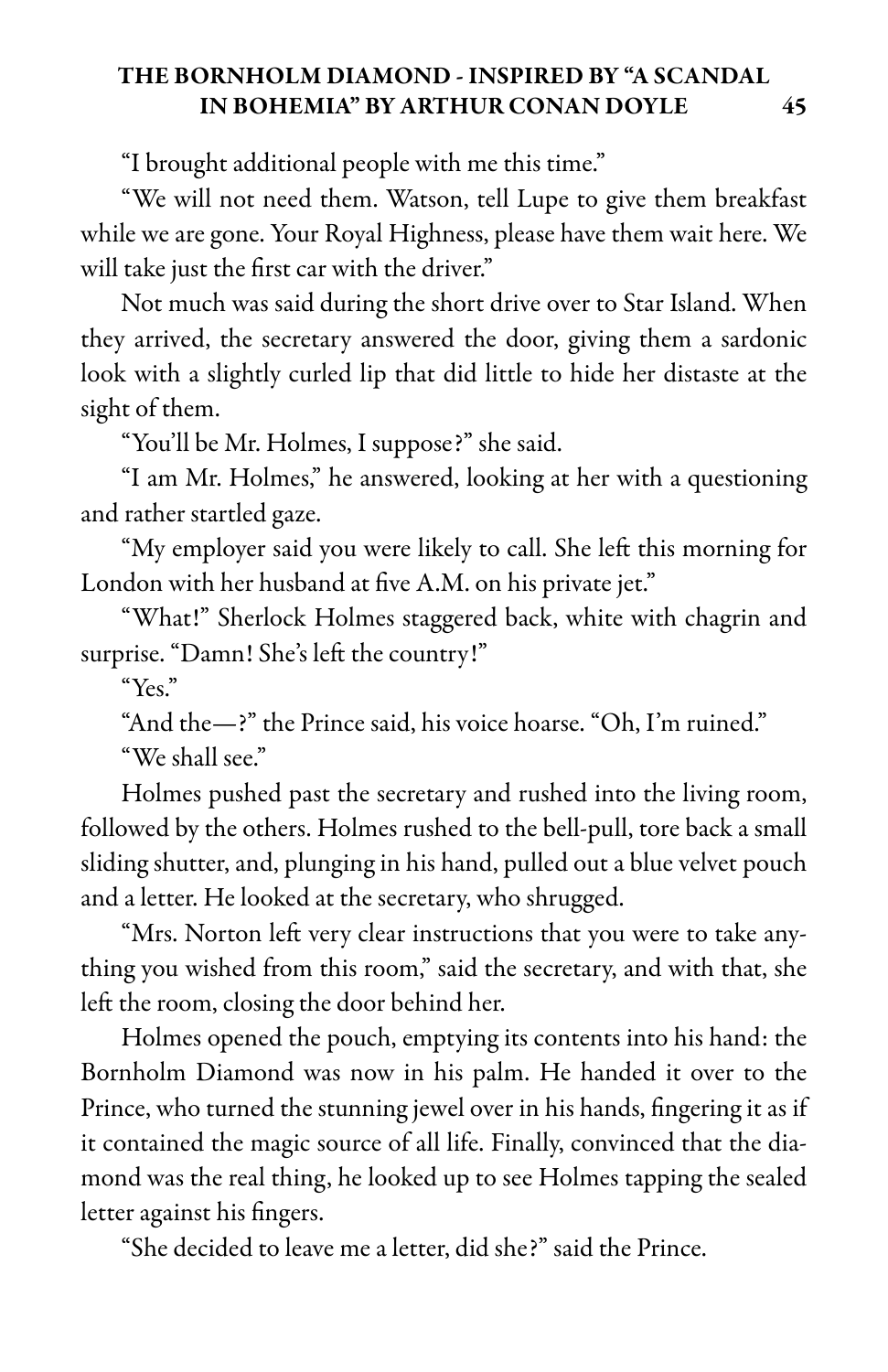#### 46 ANDREW DELAPLAINE

Watson could tell Holmes did not approve of the smug tone in the Prince's voice. He flipped the letter round so they both could read the front.

"Actually, it's addressed to me," said Holmes, immediately tearing it open.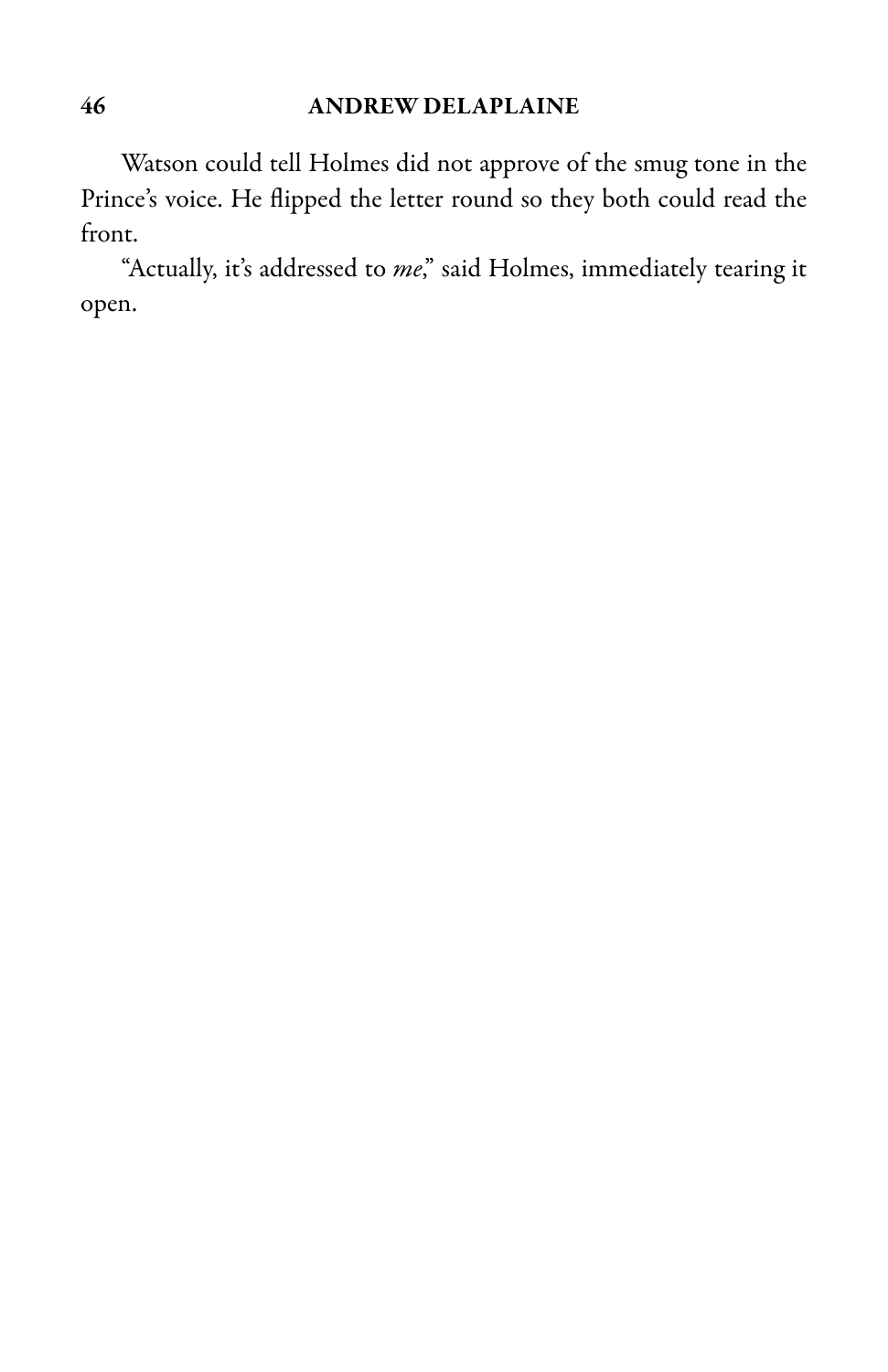# Chapter 9

#### The Letter

Both Watson and the Prince moved around to look over his shoulder. The letter was dated 3:30 A.M. that morning and read:

"Dear Mr. Holmes:

"You really did it very well. You took me in completely. Until the cry of 'Fire,' I suspected nothing. But then, when I realized how I had given myself away, I began to consider many things. I had been warned against you months ago. I had been told that, if the Prince hired an agent, it would certainly be you. And after having been warned about you, I made certain I knew where your hotel was located. Still, with all this, you made me reveal what you wanted to know. Even after I became suspicious, I found it hard to think evil of such a dear, kind old Cuban gentleman who's been beaten and robbed. But, you know, Mr. Holmes, I am an actress myself. Male costumes and makeup are nothing new to me.

"I am not the only famous actress to take advantage of the freedom that male disguise offers. Angelina Jolie and Gwyneth Paltrow are two of my friends who use it more often than the average person would think.

"So, when the fire alarm was called off, I ran out of the room, telling some of my people to go in and watch you. I ran upstairs to get into a pair of black jeans, which I topped off with a dark capand a black leather jacket, so I'd look like a boy just off his Harley.

"Well, after you escaped in the landscaper's truck, I acted on my hunch, and had my driver follow you to the door of your hotel, just to be absolutely certain that I was the focus of attention from the celebrated Sherlock Holmes.

"By this time it was getting dark, and I took the chance (rather stupidly, I knew at the time), to wish you good night. I couldn't resist the temptation.

"I then went down to the Continuum where I discussed the situation with Jeffrey. We both thought the best thing to do would be to leave im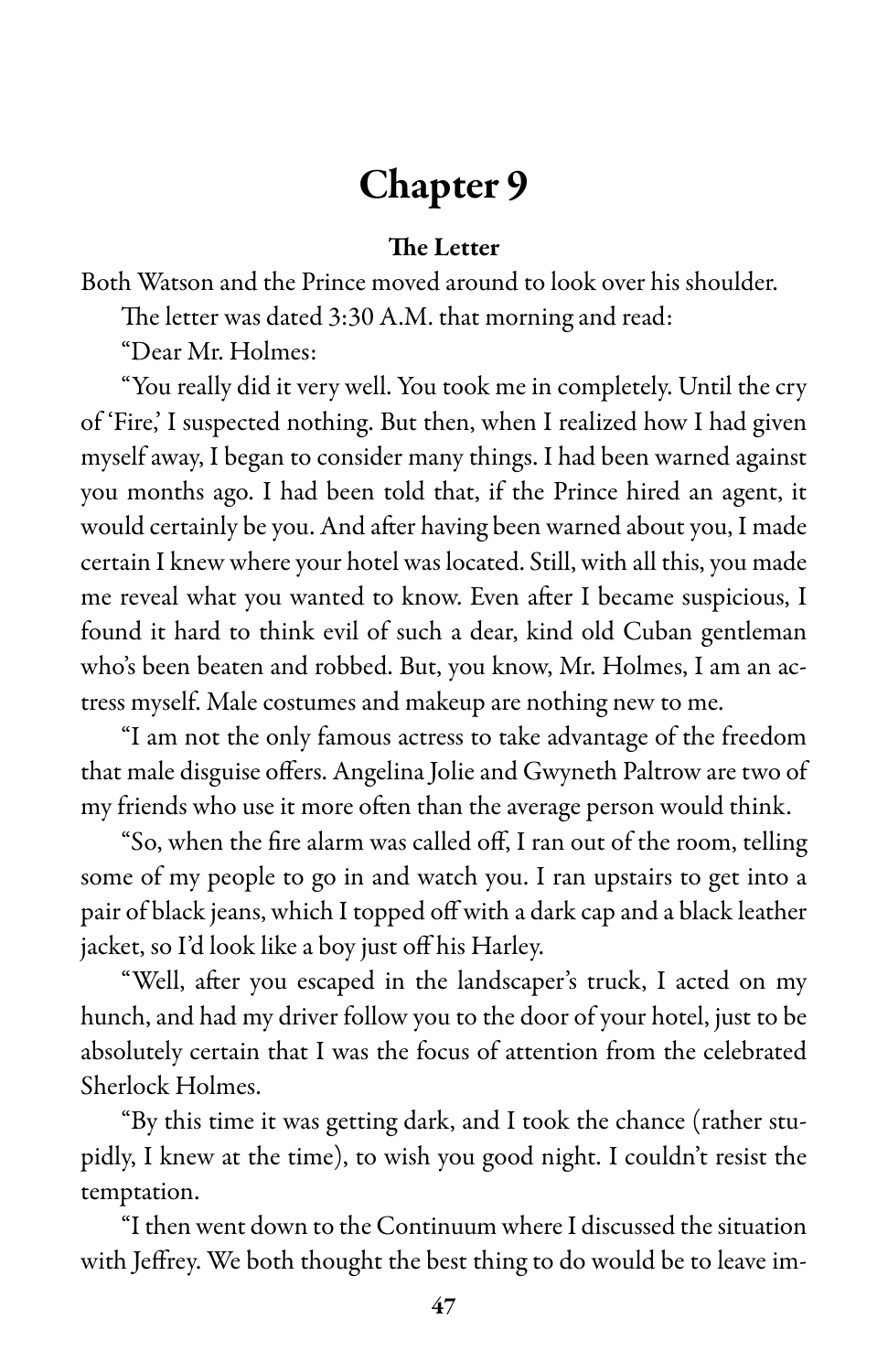mediately. As you know, Jeffrey is a very wealthy man, and also a very powerful one. Just as powerful and well connected in his way as the Prince is in his. So I expect we will not have any further trouble from His Royal Highness.

"He now has possession of the Bornholm Diamond. He may rest at ease that I will say nothing of our affair, and I urge you to destroy this letter as soon as you've read it.

"I love and am loved by a better man than the Prince. He may move ahead with his life with no fear of any interference from me, a woman he has cruelly wronged.

"I will ask one favor from him, however: that when he replaces the fake Bornholm Diamond with the real one, he give the fake to you, Mr. Holmes, so that someday in the future I might retrieve it from you-personally.

"I believe that, while he would not do anything like this for me, he most certainly would do it for you—if you will just ask him.

"Iam sorry that we never got to spend any real timetogether without our disguises, Mr. Holmes, and hope that the day will come when we shall meet again.

"Sincerely,

"Irene Norton, née, Adler."

"What a woman—oh, what a woman!" cried the Prince after we'd all read this letter. The Prince smirked, bouncing up and down on his heels. "Didn't I tell you how quick, how smart she was? How strong? What a Queen she would have made. If only she'd been on my level."

"From what little I have seen of the lady, she seems, indeed, to be on a very different level to that of Your Royal Highness," said Holmes.

There was no mistaking the coldness in his voice, thought Watson.

Watson could also tell the Prince hadn't noticed Holmes's tone. He was too happy perhaps to notice anything at all, anything except that he was free now.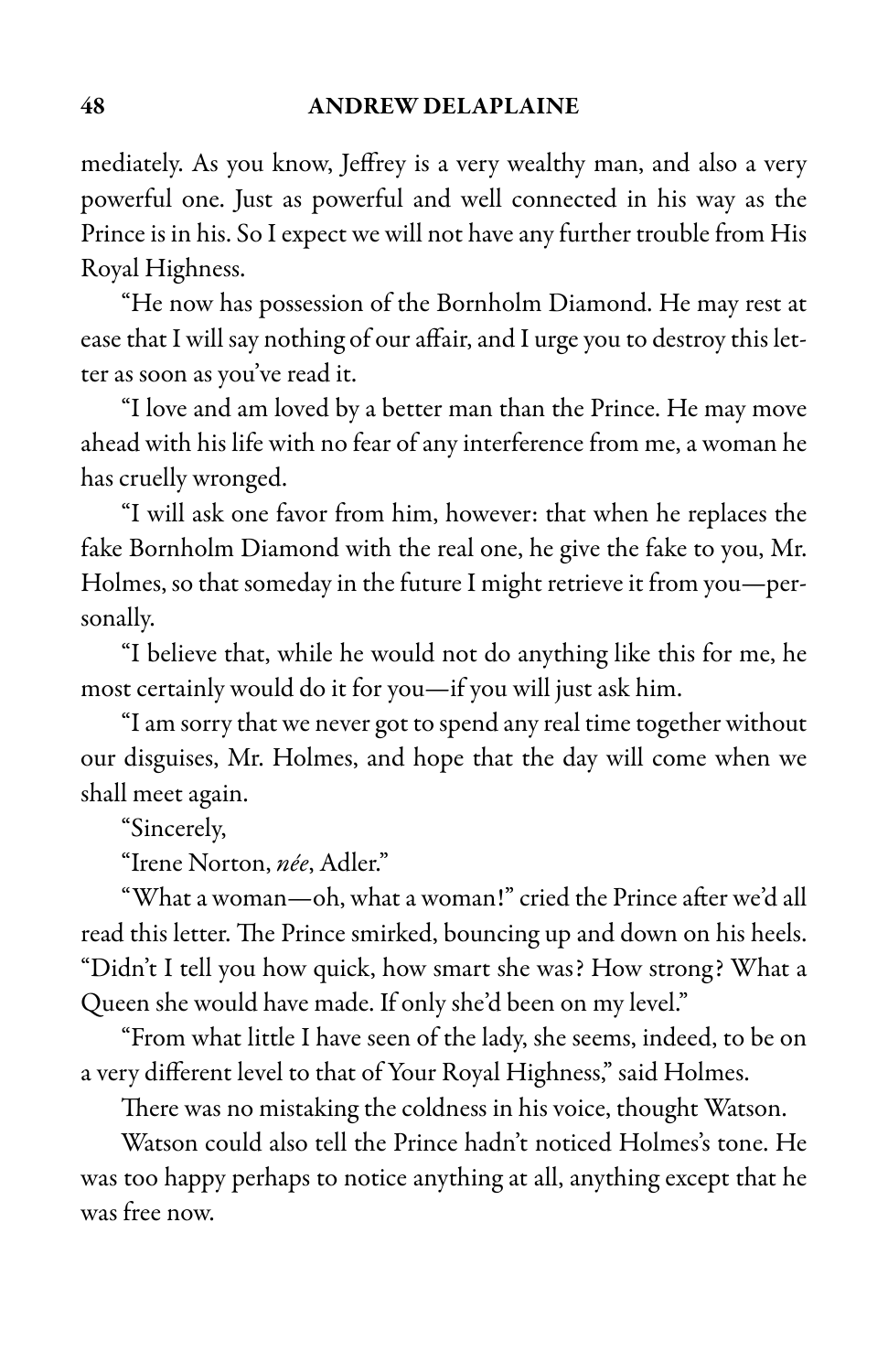# Chapter 10

#### Settling the Fee

"I am immensely indebted to you, Mr. Holmes," said the Prince. "You and Mr. Watson will be my guests at the wedding. Our Washington ambassador will contact you about that. I am leaving for Stockholm immediately. I need all the time I can get to get the real diamond in its rightful place. Before I go, I want to settle your fee in full."

"What you gave already is more than sufficient and generous, Your Royal Highness," said Holmes, still quite detached.

"There must be something I can offer you."

Watson saw Holmes's mood noticeably brighten as he walked over to the fireplace, pulled a match from a coat pocket, lit it and brought the flame to the edge of the letter.

"Well, there is one little thing," he said with a smile, holding the now burning letter over the hearth.

"Name it and it shall be yours, Mr. Holmes," the Prince beamed as he watched Holmes drop the last flaming bit of the letter into the fireplace and stomp on the ashes to scatter them.

"I'll have the fake Bornholm Diamond, just as suggested in Irene Adler's letter. You will not have any use for it once you've replaced the original."

The Prince nodded, thinking. Then he smiled, spreading his arms in a friendly gesture.

"You shall have it, Mr. Holmes. With my compliments. I will send it to you by diplomatic pouch and the ambassador will have a courier deliver it into your hands personally."

Holmes bowed slightly from the neck.

"I am very grateful to Your Royal Highness."

"There. That's an end to it. To a very disagreeable episode in my life. Mr. Holmes, Mr. Watson, I must leave."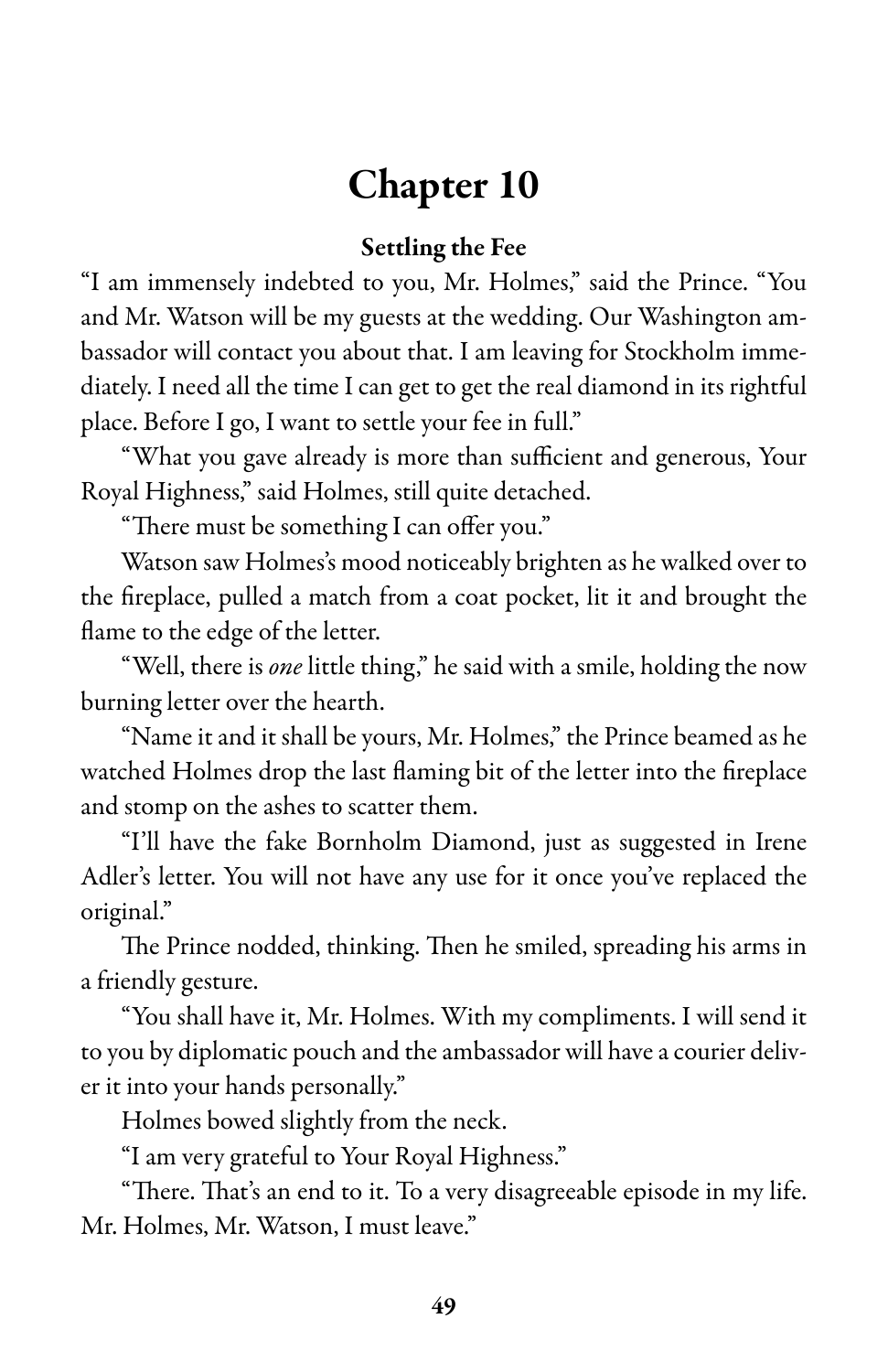With that, he turned and hurried out of the room, running like a rabbit. Then he just as quickly reappeared.

"How rude of me, Mr. Holmes. May I drive you back to the hotel?"

"Very kind of you, Your Royal Highness. You run along. We'll make our own way. You have a long journey ahead of you."

The Prince nodded, smiled, offered a mock salute, and disappeared again.

The secretary poked her head into the room, sniffing the burned letter and looking around suspiciously.

"Is there anything else I can do for you, Mr. Holmes?"

"Watson, can you think of anything?"

"No, Sherlock, I can't."

"Then I believe all we need is to call for a car!"

"I will call one," she said, and left the room.

As they walked out into Miami's bright sunshine, Holmes took in a deep breath.

"I'm very pleased to be here in South Beach, Watson. So much to be preferred over dreary London, don't you think?"

"No argument from me in that regard."

"You don't have to seek out interesting people with all their dark secrets and problems. They come to you here."

"Like this one," said Watson. "A very interesting case, Holmes."

"A very interesting woman, Watson," Holmes said softly. "A very interesting woman."

A car rolled into the gravel driveway.

"Will you go to Stockholm for the wedding?" Watson asked.

Holmes gave Watson a sharp look and a cocked eyebrow.

"I wonder if Chef Hilario has any more of that fennel and cream soup left."

#### THE END

### Black Kitty Cottage South Beach